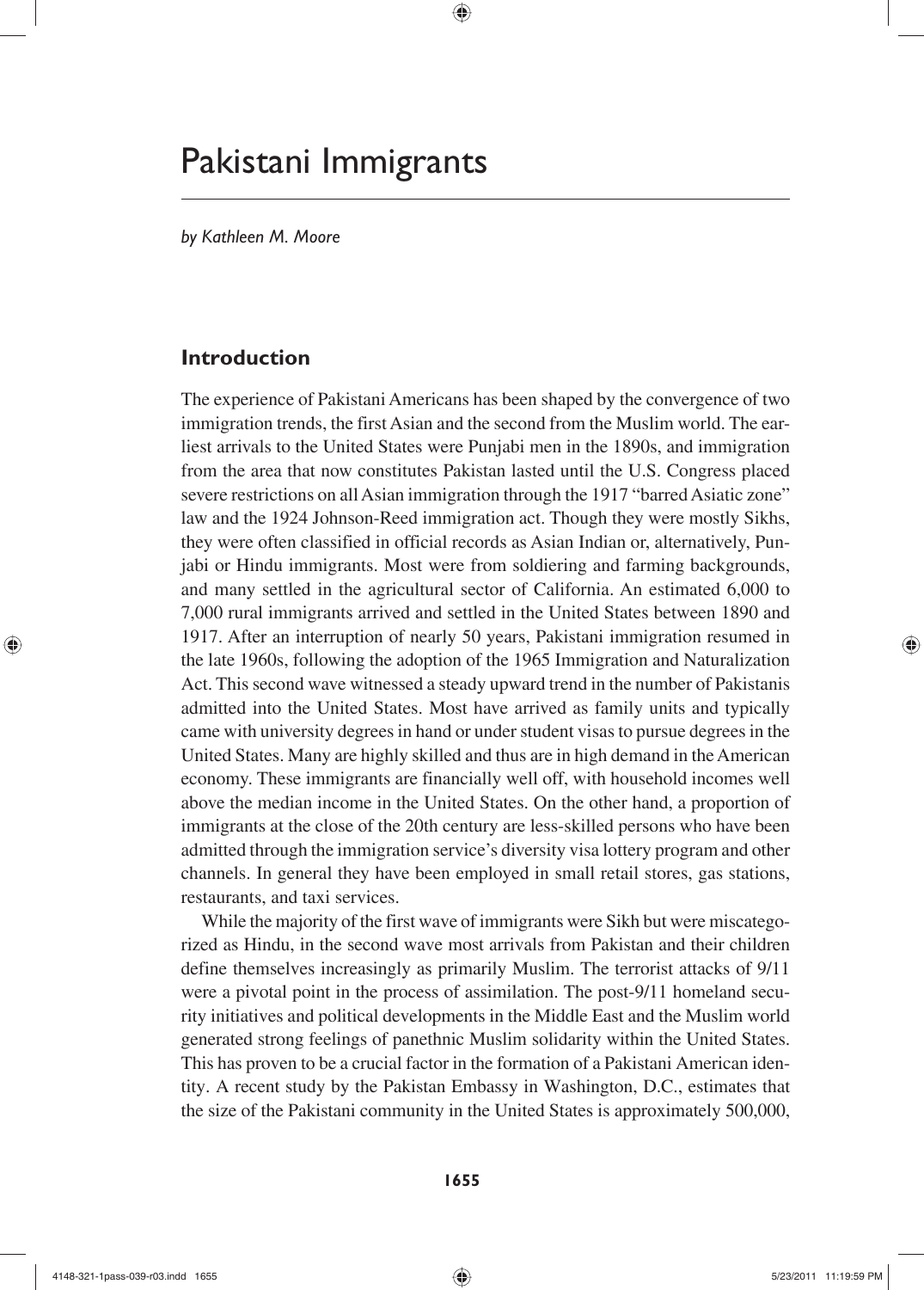

 $\bigoplus$ 

 $\bigoplus$ 

 $\bigoplus$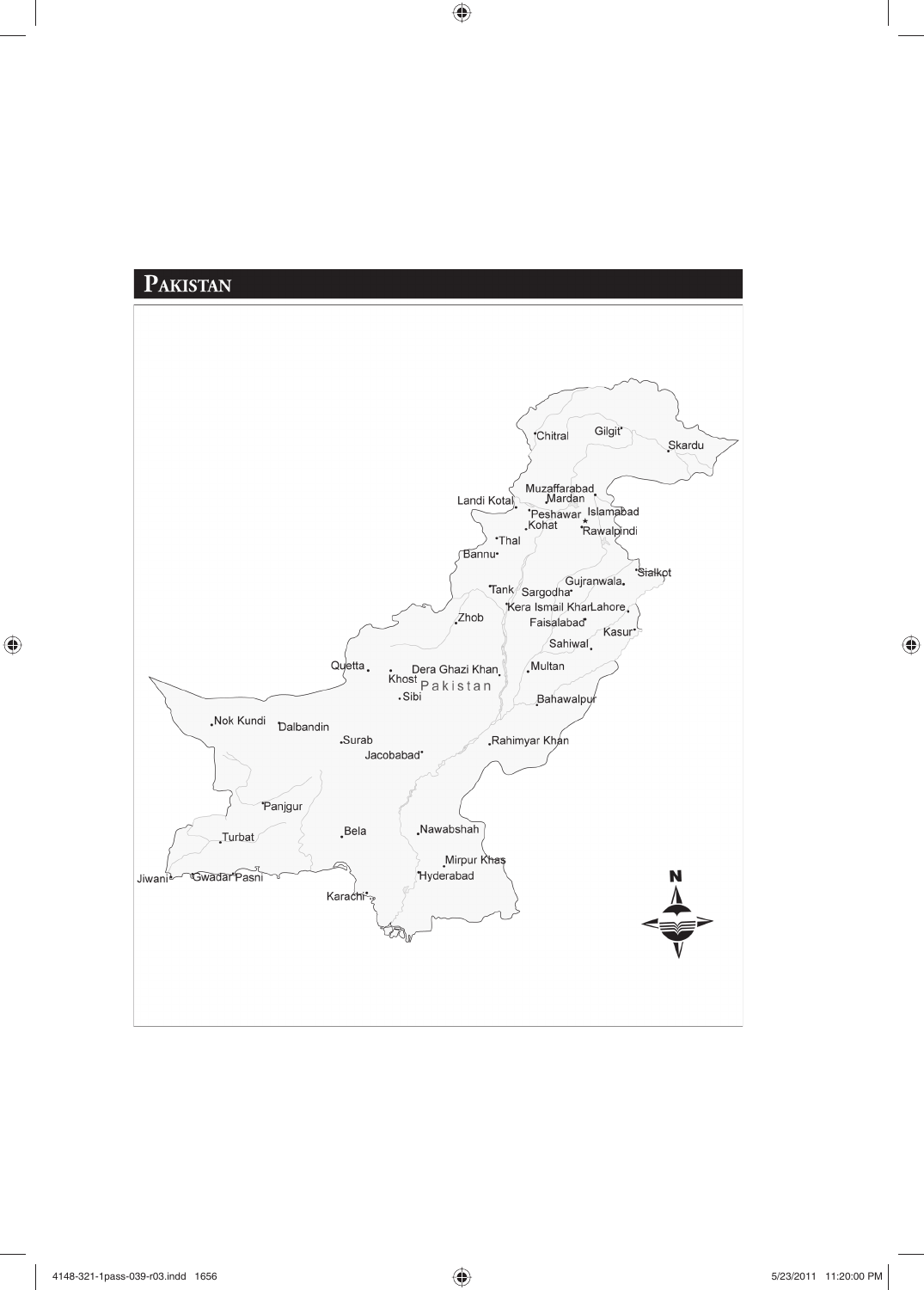three-quarters of which is foreign born. Most Pakistani Americans are concentrated in a handful of states (e.g., California, Illinois, New Jersey, New York, Texas, and Virginia) and major urban centers. Today Pakistan is ranked 11th in terms of volume of immigrant admissions to the United States. Pakistan has become the largest single Muslim source country of immigration to the United States. As the 21st century progresses, further Pakistani immigration will be determined by the global political economy. Occupational preferences in the United States, as well as political instability and wars in South Asia, will drive immigration flows. Both governments' ability to address global terrorism and the ongoing conflict in Afghanistan will be important in sustaining the U.S.–Pakistani diplomatic and immigration relationship.

 $\bigoplus$ 

# **Chronology**

| 712  | Arab general Muhammad bin Qasim conquers Sindh and Mulan<br>in southern Punjab.                                                                                                                                                                                                                                             |
|------|-----------------------------------------------------------------------------------------------------------------------------------------------------------------------------------------------------------------------------------------------------------------------------------------------------------------------------|
| 1893 | Immigrants from the Punjab province begin to settle in western<br><b>United States.</b>                                                                                                                                                                                                                                     |
| 1917 | U.S. immigration law enacted with a "barred Asiatic zone"<br>provision, denying entry into the United States of people from<br>south and southeast Asia.                                                                                                                                                                    |
| 1923 | United States v Baghat Singh Thind ruling by U.S. Supreme<br>Court that defined a "high caste Hindu" from Punjab as "ineli-<br>gible for U.S. citizenship" because he was not a white person.<br>The federal government subsequently rescinded the naturaliza-<br>tion of between 60 and 70 citizens of South Asian origin. |
| 1924 | U.S. Congress adopts the Johnson-Reed Immigration Act, plac-<br>ing very low limits on legal immigration.                                                                                                                                                                                                                   |
| 1946 | Asian Exclusion Repeal Acts of Congress paved the way for<br>Indians, and soon-to-be Pakistanis, to enter the United States as<br>immigrants, acquire naturalized citizenship, and own property<br>in the United States, reversing the 1917 "barred Asiatic zone"<br>provision and the 1923 Supreme Court ruling.           |
| 1947 | The British end colonial rule of India, and the Partition Plan<br>creates two independent nations, India and Pakistan. The first<br>of three Indo-Pakistan wars is fought.                                                                                                                                                  |
| 1965 | The second war between Pakistan and India. In the United<br>States, President Lyndon Johnson signs an immigration bill                                                                                                                                                                                                      |

⊕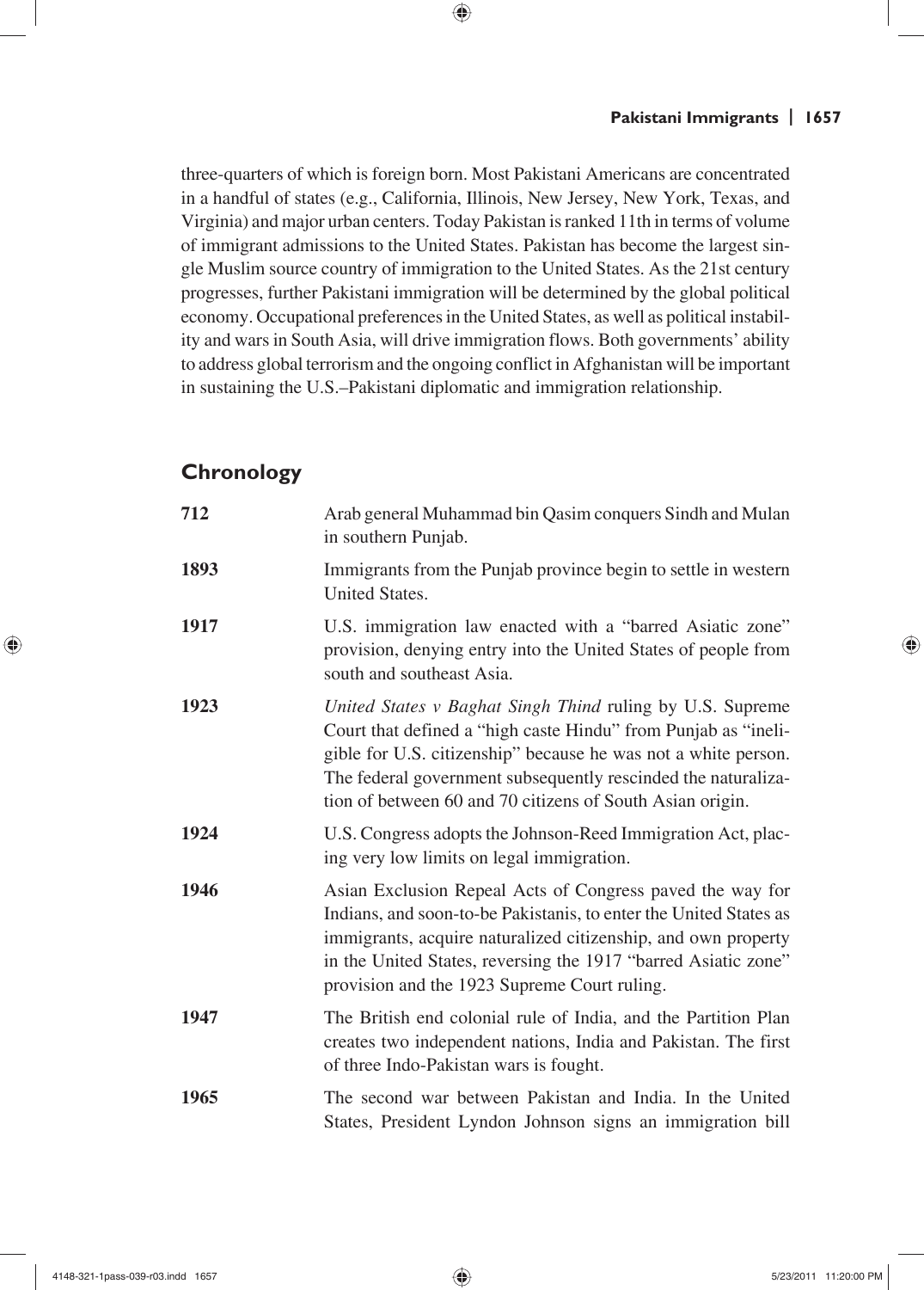# **1658 | Background**

|      | that replaces national origins quotas with occupational skills<br>and family reunification criteria. This opens the door for more<br>Asian (including Pakistani) immigration.                      |
|------|----------------------------------------------------------------------------------------------------------------------------------------------------------------------------------------------------|
| 1971 | Civil war resulting in secession of East Pakistan as independent<br>Bangladesh.                                                                                                                    |
| 1972 | Civilian rule of Pakistan under Zulfikar Ali Bhutto.                                                                                                                                               |
| 1977 | Military coup installs General Zia ul-Haq as Pakistan's third<br>military president. Zia introduces shari'a (Islamic law), which<br>increases influence of religion on civil service and military. |
| 1988 | Election of first female prime minister, Benazir Bhutto, Amer-<br>ican-educated daughter of Zulfikar Ali Bhutto.                                                                                   |
| 1991 | Pakistan sends 5,000 troops to fight in Gulf War as part of U.S.-<br>led coalition to defend Saudi Arabia.                                                                                         |
| 1999 | Military coup installs General Parvez Musharraf (1999-2008).                                                                                                                                       |
| 2001 | September 11 attacks in New York, Washington, D.C., and<br>Pennsylvania attributed to Muslim terrorists.                                                                                           |
| 2001 | U.S. invasion of Afghanistan (Pakistan's northwestern neigh-<br>bor) and overthrow of the Taliban. Many Taliban militants flee<br>into Pakistan.                                                   |
| 2002 | "Voluntary" interviews of thousands of U.S. residents of Mus-<br>lim background, targeting Pakistanis in the United States.                                                                        |
| 2005 | A massive earthquake hits Pakistan.                                                                                                                                                                |
| 2007 | Exiled political leaders return for parliamentary elections. Gov-<br>ernment postpones elections due to Benazir Bhutto's assassina-<br>tion during election campaign.                              |
| 2008 | Musharraf resigns and Asif Ali Zardari becomes president.                                                                                                                                          |
| 2009 | Millions of refugees flee armed conflict in northwestern region<br>between government and Taliban militants.                                                                                       |
| 2010 | Faisal Shahzad, dubbed the "Broadway Bomber," pleads guilty<br>to failed attempt to car-bomb Times Square in New York City.                                                                        |

 $\bigoplus$ 

# **Background**

# Geography

 Pakistan is located in South Asia, along with the countries of India, Bangladesh, Sri Lanka, Nepal, and Bhutan. Its southern coast lies along the Arabian Sea and  $\bigoplus$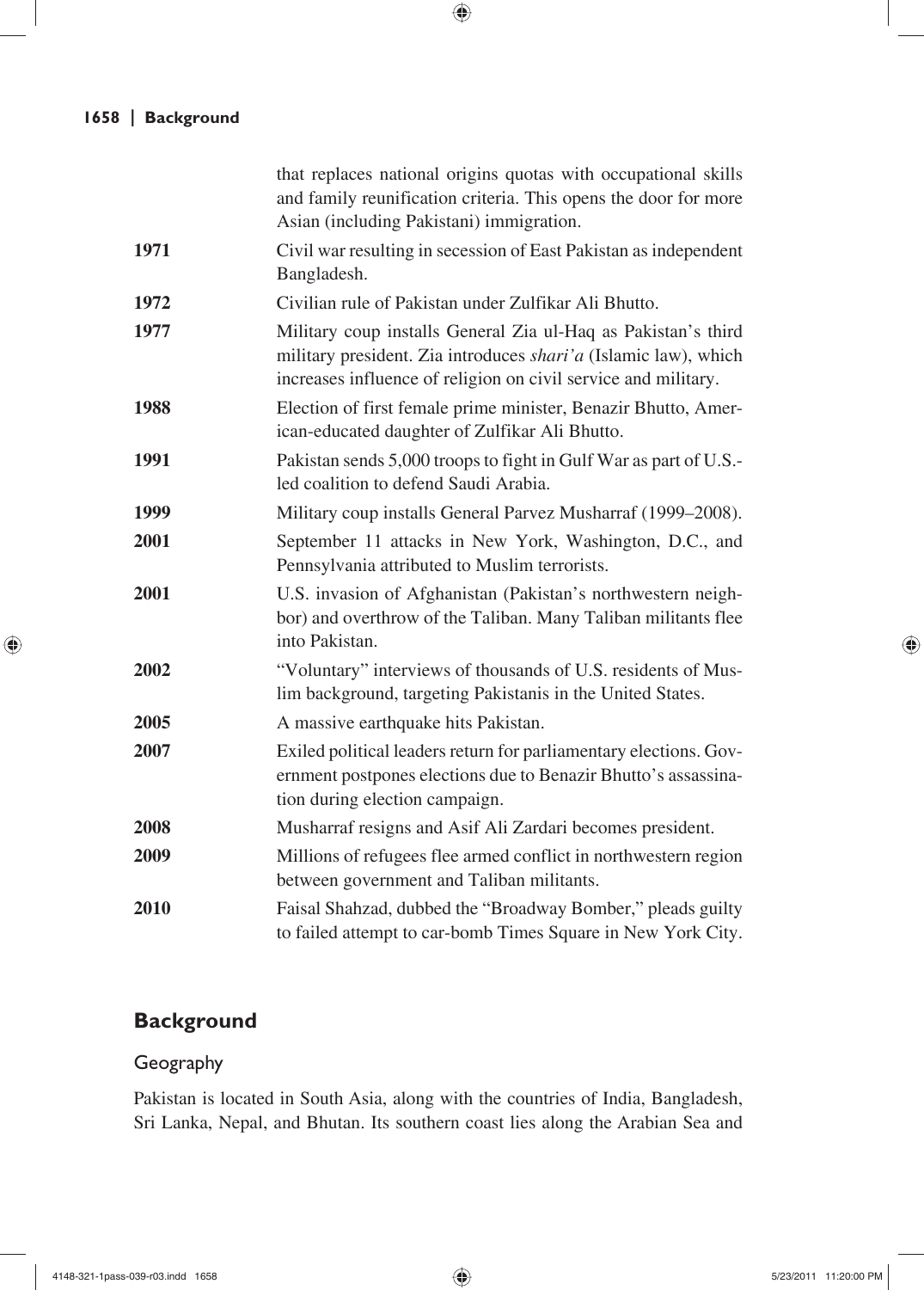the Gulf of Oman. By land it is bordered by India on the east, Afghanistan and Iran on the west, and the Karkoram mountain range and China on the north. Modernday Pakistan is divided into four major geographic regions: the North-West Frontier Province (NWFP), Sindh, Punjab, and Baluchistan. Each of these regions has its own ethnic groups and language. The capital of Pakistan is the modern city of Islamabad, although the cultural and economic centers are located in Lahore and Karachi.

⊕

#### History

Pakistan is the site of the ancient Indus Valley civilization (2500–1700 b.c.e.). For many centuries the region served as the crossroads of several military campaigns, expeditions, and trade routes, and witnessed invasions of and/or colonization by Persians, Greeks, Afghans, Arabs, Turko-Mongols, and British. In the eighth century an Arab general named Muhammad bin Qasim conquered the Sindh province and the southern portion of Punjab, laying the foundation for several successive Muslim empires. Muslim rulers established kingdoms in northern India and, as a result, many local inhabitants converted to Islam. During this period, Sufi missionaries were instrumental in converting Buddhist and Hindu inhabitants of the region to Islam. With the gradual decline of the Mughal Empire in the 18th century, the opportunity arose for the Afghans, Balochis, and Sikhs to exercise control over large territories until the British gained a foothold in the region through the commercial activities of the British East India Company. Eventually the British Crown established military and administrative control over all of India by the 1850s.

 From the outset, the 20th-century independence movement in India joined Muslims, Sikhs, and Hindus together in a common struggle against British colonial rule. Led in the 1920s and 1930s by the nationalist leader Mohandas (Mahatma) Gandhi, the independence movement followed the principle of ahimsa (nonviolence) and engaged millions of protesters in civil disobedience. However, fearing that Muslim interests would be subordinated to those of Hindus in an independent India, the All India Muslim League rose in popularity during the 1930s. In due course the perceived differences outweighed commonalities, and calls for an autonomous region for Muslims in the northern and western provinces of India evolved into a two-state solution. Under the leadership of Muhammad Ali Jinnah, the Muslim League called for the creation of a separate nation-state based on Muslim identity. In 1947 when the British signaled their intention to end colonial rule, the leaders of the independence movement agreed to a proposal to partition colonial India and transfer power and independence to two separate governments. Upon independence, the Hindu majority areas became India and the Muslim majority areas became Pakistan.

 Thus the modern sovereign nation-state of Pakistan came into existence in August 1947. It was carved out of the two Muslim-majority regions of colonial India,

♠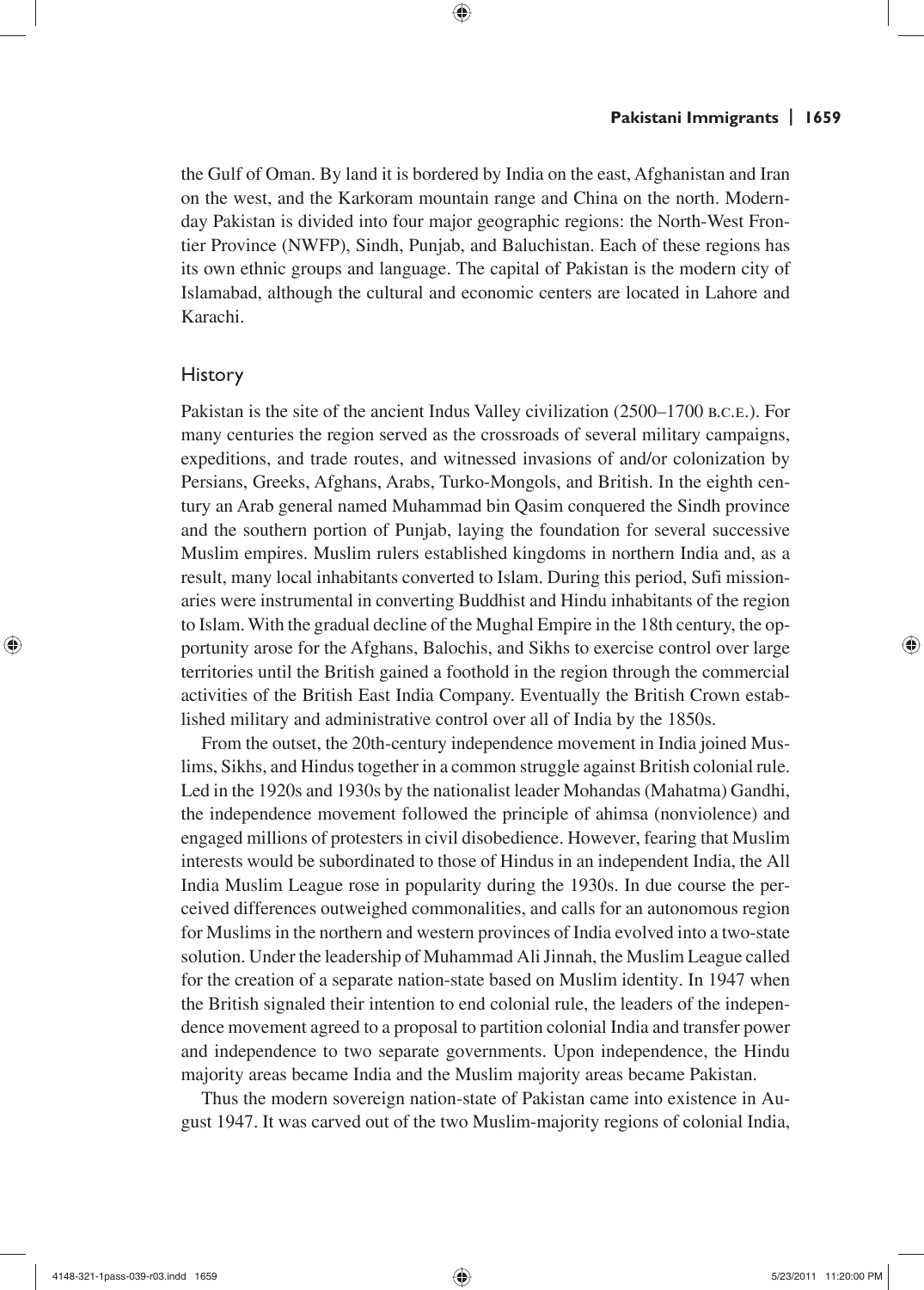

⊕

British lord Louis Mountbatten (in uniform) officially transfers power to Mohammed Ali Jinnah (to left of Mountbatten), leader of the new nation of Pakistan, on August 14, 1947. (Library of Congress)

in the eastern and northwestern provinces of Baluchistan, East Bengal, the North-West Frontier Province, West Punjab, and Sindh. The very name Pakistan was invented in 1934 as an amalgam of the names of these regions of the British Raj: *P* unjab, *A* fghania (now known as Khyber Pakhtunkhwa), *K* ashmir, *I* slamabad Capital Territory, Sindh, and Baluchistan.

 The partition of colonial India was marked by upheaval and bloodshed. The partition displaced several million people and caused a massive, and sometimes violent, population exchange between the two newly formed nation-states as provincial leaders chose whether to align with India or Pakistan. Approximately 7.5 million Muslims fled their homes in the newly independent India to resettle in Pakistan, while an equal number of Hindus and Sikhs fled Pakistan to resettle in India. The strains of partition led to the Indo-Pakistani War of 1947 and later conflicts between India and Pakistan. The two countries have fought three wars and continue to contest the destiny of Kashmir, a fertile Muslim-majority province that lies on the mountainous northern border of both countries and is subject to a threeway struggle between Pakistan, India, and the Kashmiris, who seek their own independence from both India and Pakistan.

⊕

⊕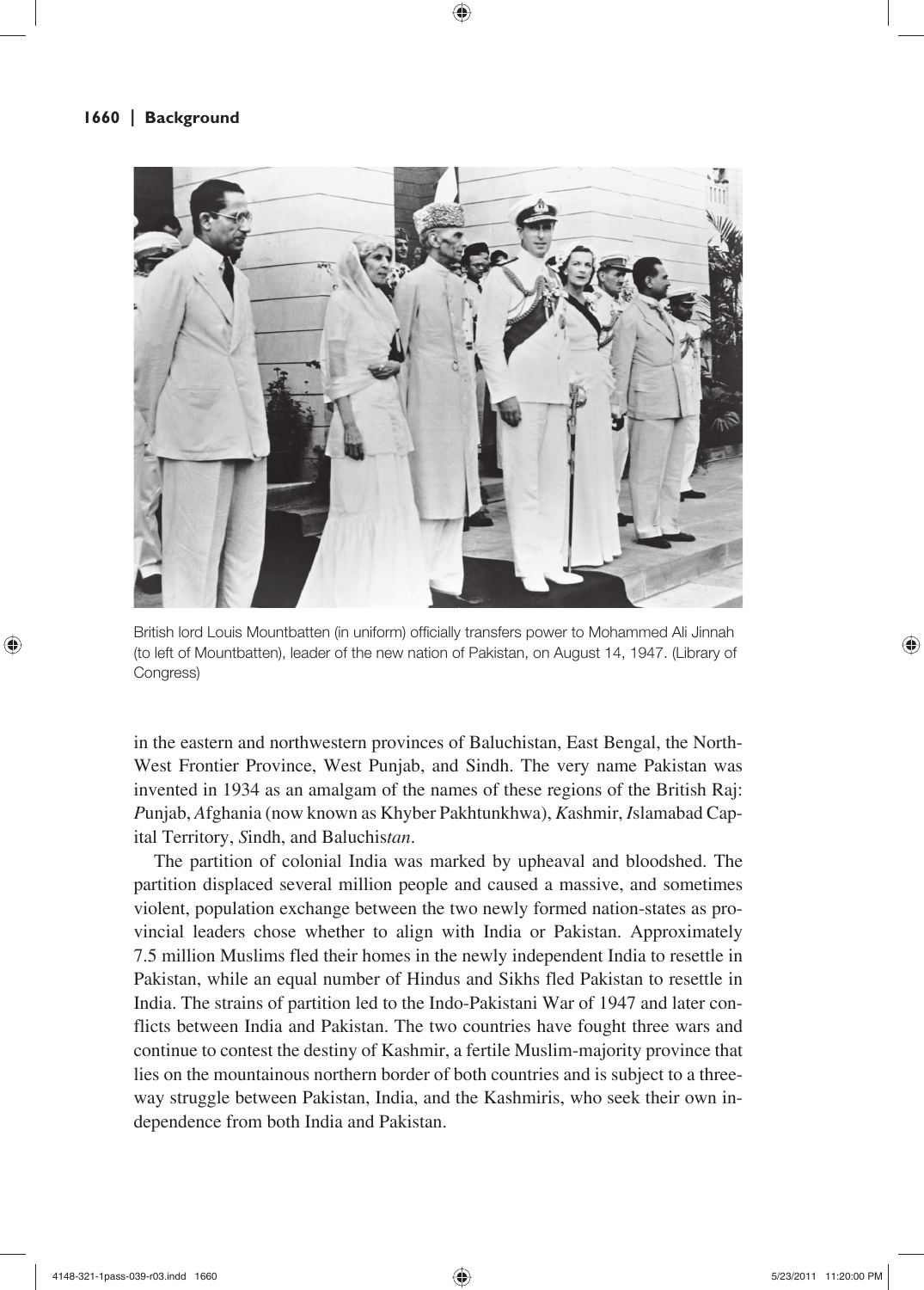Pakistan's political history has been unstable. When formed, Pakistan consisted of two regions separated by more than 1,000 miles of Indian terrain: East and West Pakistan. Pakistan's central government was located in the western region, and inhabitants of East Pakistan, physically distant from the seat of government, felt they received inferior treatment. Economic disparities and cultural, ethnic, and linguistic differences made tensions worse. Disputes centered on language differences and the issue of refugee settlement. Bengali was spoken in the east, and Punjabi, Pushtu, Sindhi, and Baluchi in the west; yet Urdu, the language spoken by many of the refugees coming from India to Pakistan, was chosen as the national language. When Urdu was declared the sole official language, a popular movement emerged in the east to demand that the Bengali language also be recognized by the state. Reaching its climax in a bloody street demonstration in 1952, this Bengali movement in time provided the basis for popular cries for secession. Eventually a liberation war broke out between the Pakistani army and Bengali liberation forces, ending in the formation of newly independent Bangladesh in December 1971.

 $\bigcirc \hspace{-1.4mm}$ 

 Early attempts at democratic rule succumbed to long periods of martial law. Coups d'état suspended democratic rule from 1958 to 1962, and 1969 to 1971. Next Pakistan experienced six years of "Islamic socialism" under the leadership of Zulfiqar Ali Bhutto and the Pakistan People's Party, a center-left political party. In 1977, General Zia ul-Haq seized control of the government, reimposed martial law, and had Bhutto arrested and eventually executed in 1979. Under Zia, the influence of Islamic law increased. When Zia was killed in an airplane accident in 1988, Benazir Bhutto, the American-educated daughter of Zulfiqar Ali Bhutto, was elected as prime minister and formed a civilian government, which remained in power until 1990. The first woman to be elected as prime minister of a Muslim country, Benazir Bhutto returned to power again in 1993–1996. In 1996 she was removed from government under corruption charges and went into self-imposed exile in Dubai in 1998. She returned to Pakistan again in 2007 when the government under General Pervez Musharraf dropped the corruption charges against her. She was assassinated at a campaign rally just two weeks before general elections in 2008, where she was the leading opposition candidate. In the same year General Pervez Musharraf was forced to resign from the presidency of Pakistan and was replaced with Asif Ali Zardari, the husband of the late Benazir Bhutto. At the end of the first decade of the 21st century, more than three million civilians have been displaced by the ongoing armed conflict between the Pakistani government and Taliban militants along Pakistan's border with Afghanistan. Western diplomats and intelligence experts say the Pakistani Taliban formed in 2007 specifically to maintain control over Pakistan's tribal regions and to train fighters for jihad against American and NATO forces in Afghanistan, and to strike at the Pakistani state.

The state religion is Islam, and today 96 percent of Pakistan's population is Muslim. The majority of Muslims are Sunni, but Pakistan also has the world's second

♠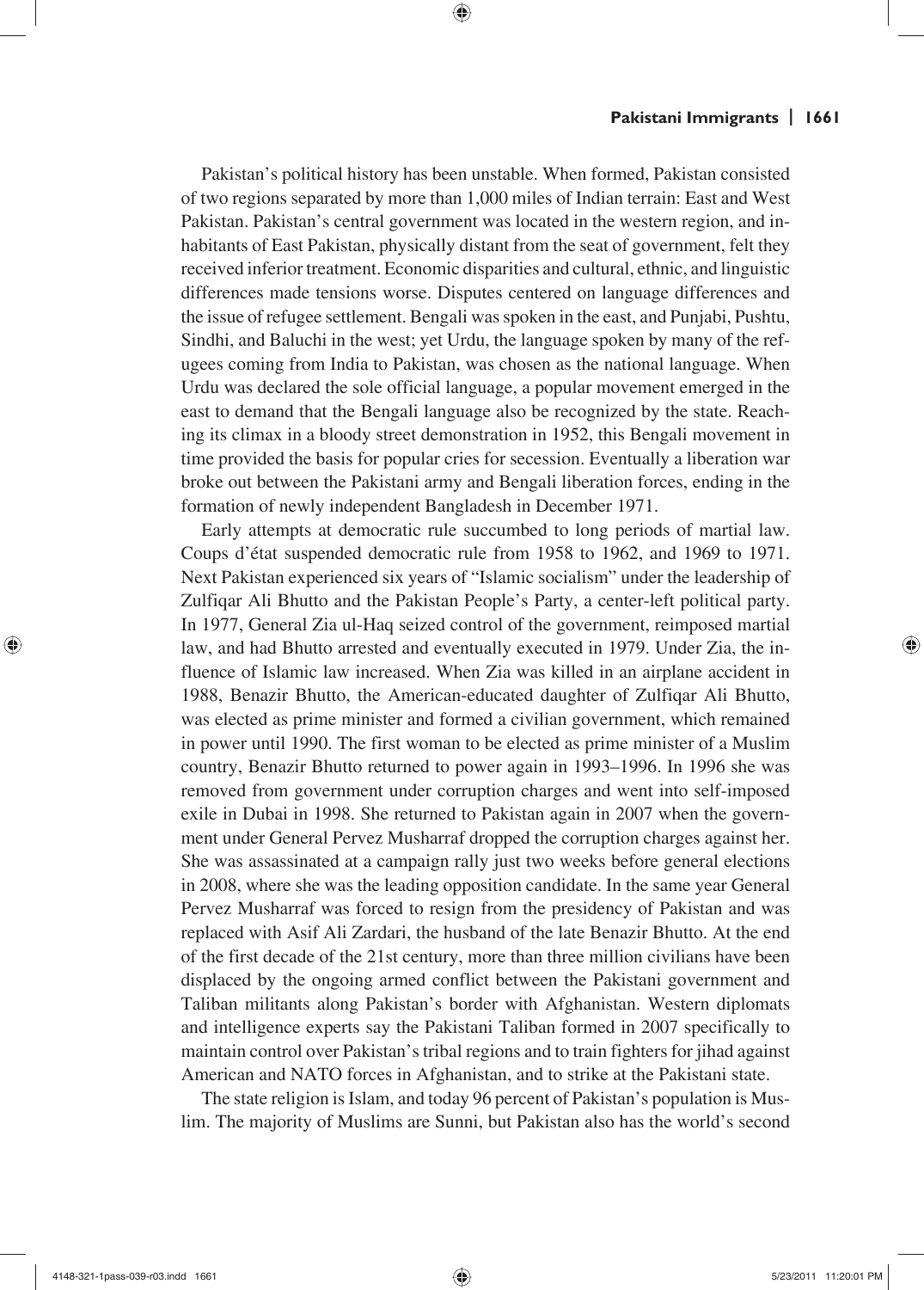#### **1662 | Causes and Waves of Migration**

largest Shi'a population (second to Iran). There are tiny minority faith communities of Zoroastrians, Christians, Buddhists, and Hindus. There are many different ethnic and linguistic groups, the major ones being Pathans (also known as Pashtoons), Punjabis, Sindhis, and Baluchis. The form of government is federal constitutional parliamentary system, with a president and prime minister. Pakistan has had four constitutions since 1947, and control of government has traded off between military and civilian hands. The military plays a powerful role in Pakistan. Pakistan has been a close ally of the United States, particularly during the Soviet-Afghani war of the 1980s, and again after the September 11, 2001, terrorist attacks in the United States. Increases in U.S. foreign aid have been given to Pakistan to secure Pakistan's cooperation in the war on terrorism.

⊕

# **Causes and Waves of Migration**

 To understand the Pakistani American experience, it is necessary to take into account the impact of exclusionary government policies and social prejudice. The contours of immigration and settlement correspond with changes in U.S. immigration regulations. The early arrivals came at the end of a series of Asian migrations to the Pacific coast, beginning with the Chinese in the middle of the 19th century and including the Filipinos, the Japanese, and many other Asian immigrants. But these migrations were abruptly brought to an end by U.S. legislation in 1917—with the creation of the "barred Asiatic zone" restricting immigration from 17 Asian countries—and 1924—setting very low quotas for admissions from nations outside of Europe. Assimilation was also greatly affected in the early 20th century by laws barring Asians from land ownership in some cases, from certain occupations and intermarriage in others, and even from naturalized U.S. citizenship. Barriers against Asian immigration and assimilation were part of the regulatory scheme until the middle of the 20th century. These legal prohibitions had important implications for the development of the Pakistani American community in the United States in ways that are specifically discussed in the following.

### Early Immigration

The first stage of immigration to the United States occurred *before* Pakistan's independence. The vast majority of early immigrants were men from the British Indian province of Punjab. These pioneers were predominantly rural, coming to work in agriculture in the western United States. They arrived in the thousands between 1893 and 1917, just at the time when public opinion and federal and state policies were turning against Asian immigrants in general. Other immigrants from Asia, in particular from China, Korea, and Japan, had already been working in California,

♠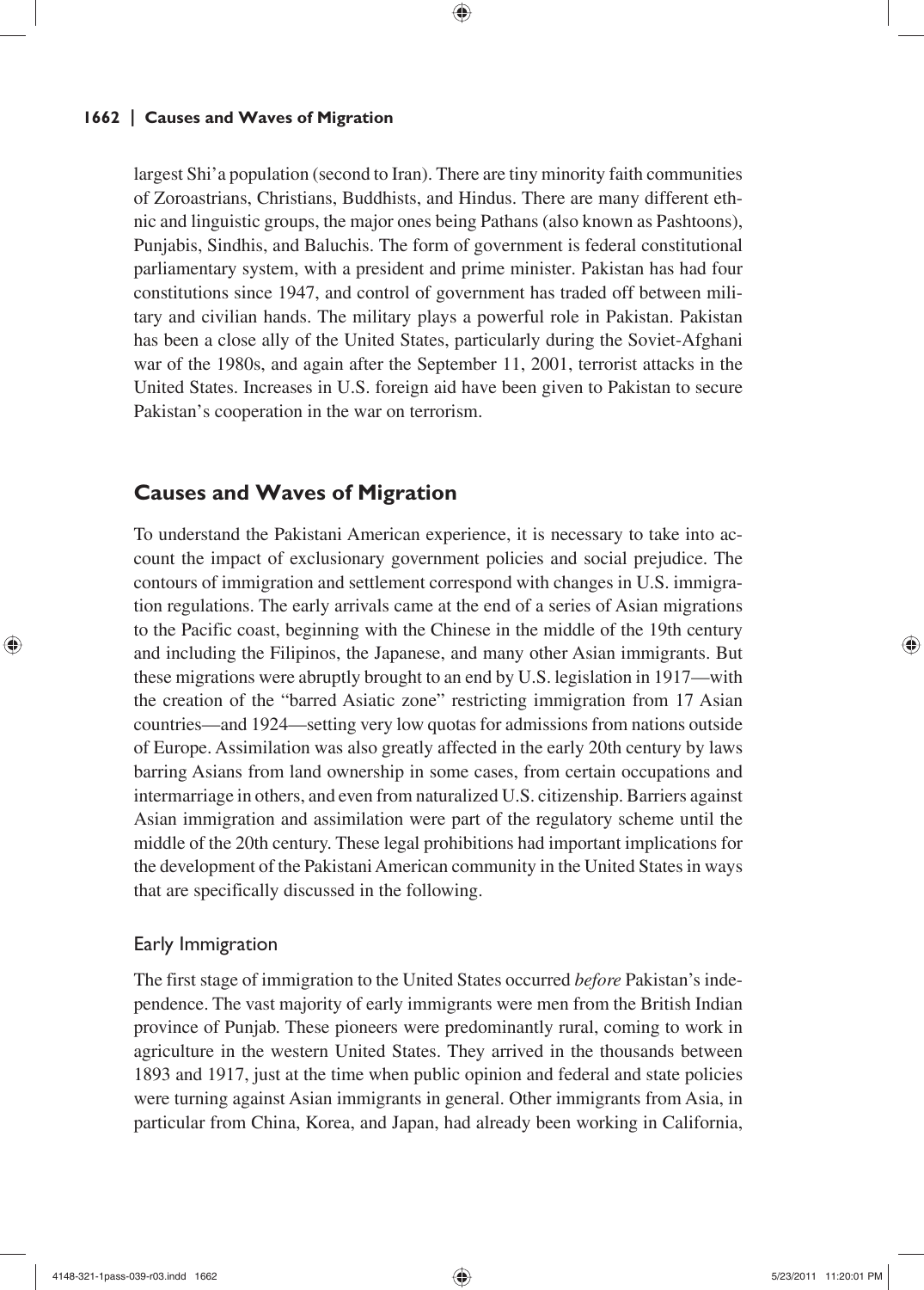mostly in agriculture and mining. In contrast to the small, family-owned farm of the Atlantic coast and the Midwest, by the 1870s California's landowners developed a corporate, capital-intensive form of agriculture by using large-scale irrigation systems to cultivate commercial crops of fruits and vegetables. Irrigation was a technology that was new to California but was already familiar to those from the British Indian province of Punjab. The Punjab is traversed by the Indus River and its tributaries, and an extensive canal-irrigation system provides water for agricultural production in spite of the region's dry climate. Thus immigrants from the Punjab were well versed in the technical aspects of irrigated agriculture.

⊕

 Approximately 6,000 to 7,000 rural immigrants from Punjab arrived in California between 1893 and 1917. Many were attracted to come by the economic opportunities advertised by companies seeking to import contract labor. Several did not come directly to the United States but instead migrated first to the Pacific coast of Canada. As British subjects these Asian Indians in theory were entitled to move freely throughout the British Empire, of which Canada was a part. In practice, though, Canada successfully sought power over immigration control in order to limit Asian migration. It is reported that between 1904 and 1908 more than 5,000 Asian Indians (mostly Punjabi) entered British Columbia, Canada. Facing harassment and social prejudice driven by local fears of job competition, many returned to India. Yet the persistent problems of subdivision of land and rural debt in the homeland did not make return an attractive option. Thus a small number migrated further south along the Pacific coast to the United States. Averaging about 30 per year between 1898 and 1903 and then 250 annually from 1904 to 1906, the flow quickly reached its peak of nearly 2,000 per year by 1908. Canada officially ended Asian Indian migration in 1909, and the number reaching the western United States via Canada dropped off significantly.

 Just as they had in Canada, these Asian Indian immigrants met with opposition in the western United States. They were subject to the prevailing anti-Asian bias in the Pacific coast states at the turn of the 20th century. Called "Hindus" by other Americans regardless of their religion—roughly 85 percent were Sikh and another 10 to 15 percent most likely were Muslim—the newcomers from the Punjab were treated with derision. Popular magazines and newspapers decried the arrival of the "Hindu invasion" and the "tide of turbans." One periodical warned its readers that the United States was about to be flooded with "Hindus" because the Vedasscriptures of Hinduism—enjoins them to "cover the earth." Concerns over their assimilability were expressed frequently in popular media not only with respect to outward appearance but also in terms of belief.  $\bigcap$ 

 Evidence of organized efforts to exclude these new immigrants in the early 1900s is plentiful. A nativist association of citizens called the Japanese and Korean Exclusion League widened its scope to include "Hindus" as a target of its anti-immigration campaign. When a handful of "Hindu" laborers were assaulted in

♠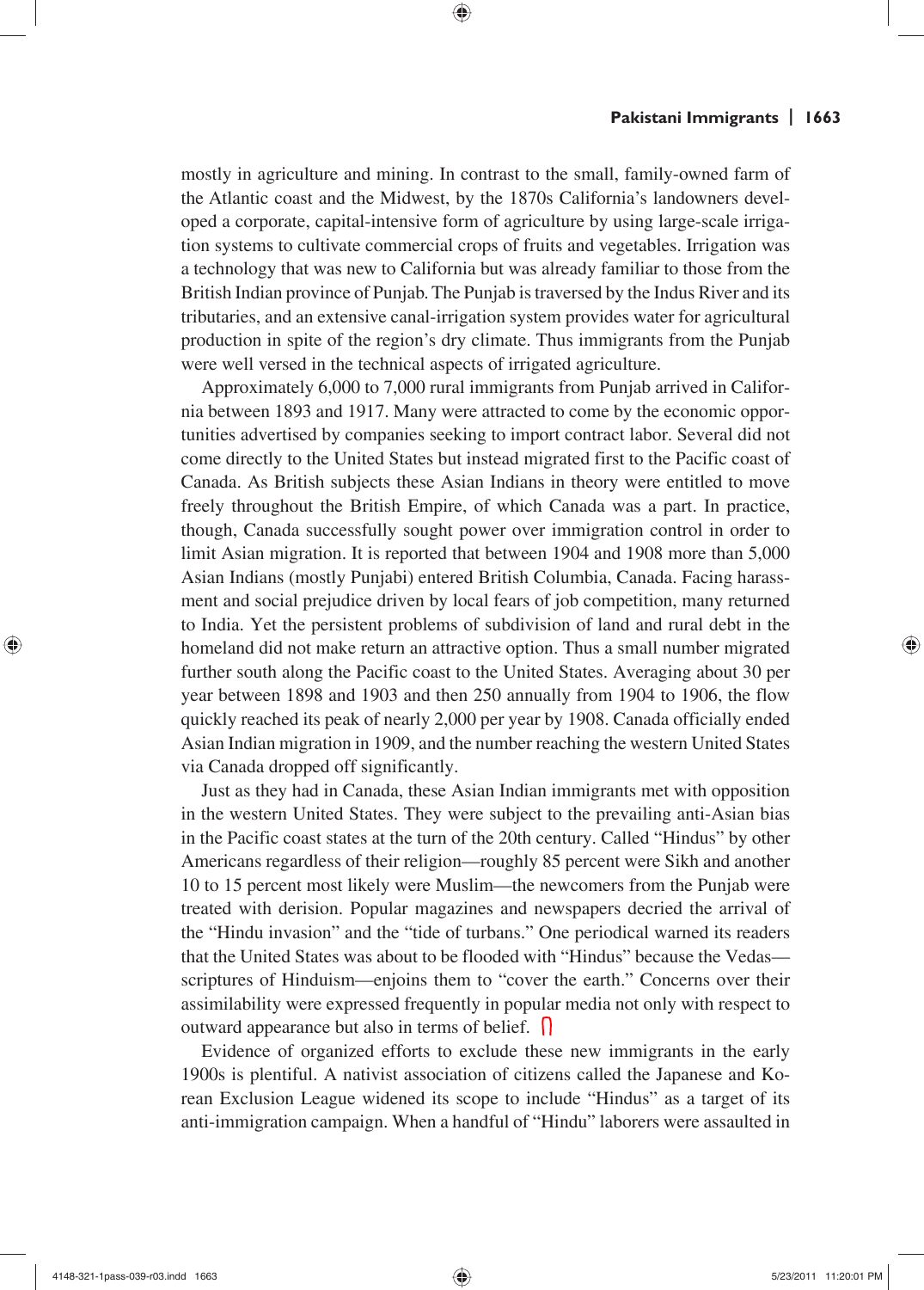#### **1664 | Causes and Waves of Migration**

riots in Washington State lumber camps in 1907, this association claimed that the "Hindus" themselves were responsible for their own injuries, because they were willing to work for less than the prevailing wage and kept "filthy and immodest" habits." Changing its name to the Asiatic Exclusion League in 1910 in order to reflect its widening ambit, these immigration opponents called for the resignation of the immigration commissioner in San Francisco because he putatively encouraged "Hindu" immigration and permitted the entry of Asian Indian arrivals having communicable diseases. In the same year, H. A. Millis, chief investigator for the federal Immigration Commission on the Pacific coast, conducted a study of the growing Asian Indian immigrant population and reported in his findings that the Asian Indian "was the most undesirable of all Asiatics and the peoples of the Pacific states were unanimous in their desires for exclusion." As Punjabi immigration to the United States increased, prejudice also grew to the point where the Bureau of Immigration and Naturalization began to reject new applicants for entry out of a concern for public safety. Before 1907 fewer than 10 percent of applicants for entry as immigrants were rejected. In 1909, 1911, and 1913, though, as many as 50 percent were rejected. Literacy tests were required, but it was the public demand that officials "especially bar Hindus," as the local Imperial Valley press put it, which resulted in the climbing rejection rate.  $\Box$ 

⊕

 In spite of this unfriendly welcome, the early immigrants from the rural Punjabi region showed tenacity and challenged their lowly status within the first decade of their arrival. A few made alliances with bankers and attorneys in the agricultural valleys of California and went about financing their own enterprises and filing court cases. Some spent time and resources working through the legal system trying to validate their Aryan ancestry in the courts so they might be considered "white" and thus eligible for naturalized citizenship. The push factors that had enticed these newcomers to leave their homeland help to explain why these immigrants succeeded in the face of the odds. As the mortality rate declined in the Punjab and more sons survived to claim their inheritance, family landholdings dwindled. This motivated many young men to leave home to seek their fortunes overseas. At the same time, a significant portion of the pre-1917 immigrants had served in the British colonial military and had been in service overseas, in such places as China and East Africa. It was often in the service of the British Empire that these pioneers learned of opportunities in the United States.

 Whatever it was that forged their determination, the immigrants from the Punjab often traveled in small groups in the early years, working in railroads, lumber, and agriculture. In the agricultural economy they cultivated rice in northern California, grew grapes in central California, and helped establish cotton and lettuce fields in the Imperial Valley. They found work picking cantaloupes and planting sugar beets. They were especially successful in working the land as tenant farmers, for instance, in growing rice in Butte, Sutter, and Colusa counties. Many began

♠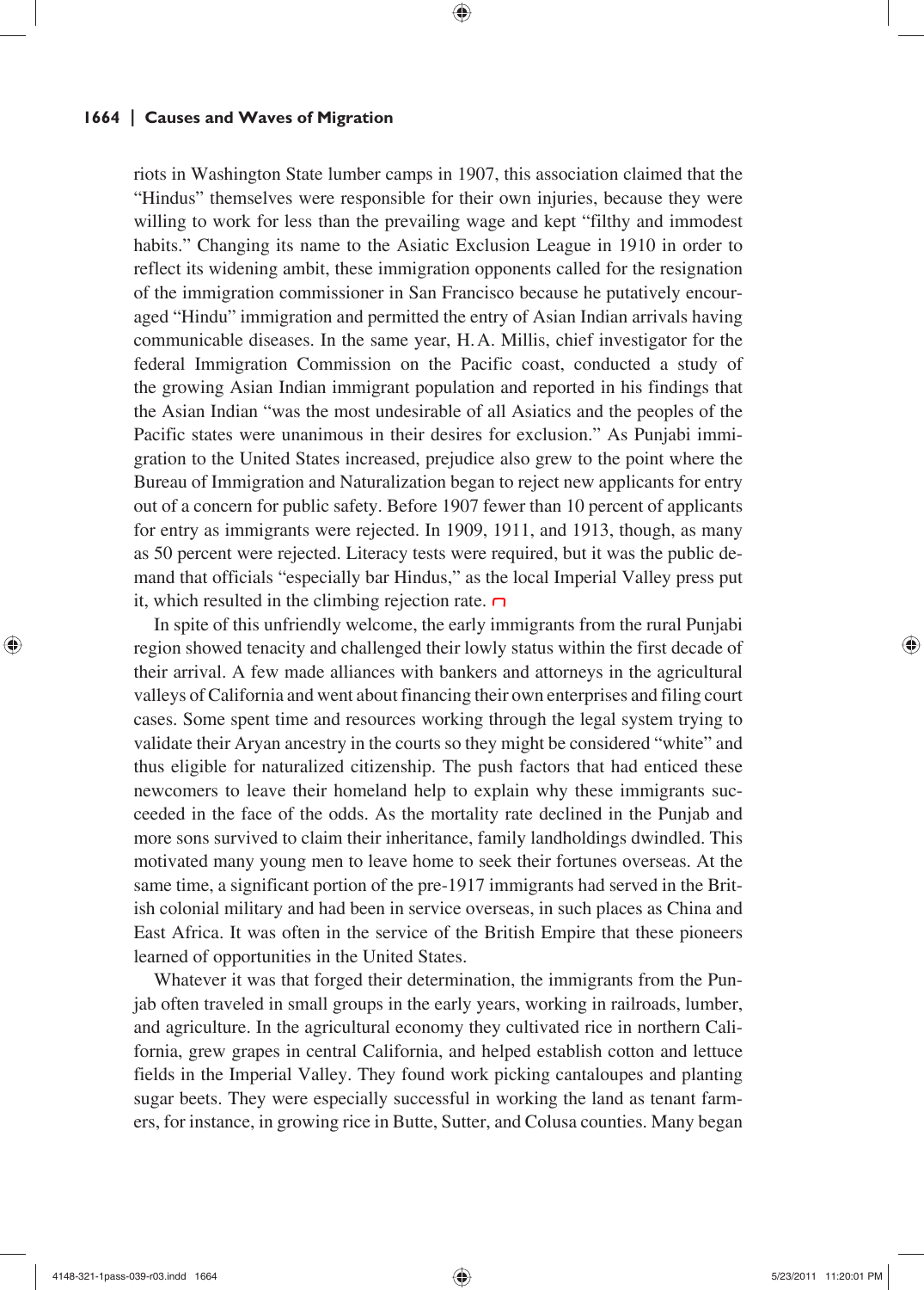sending sizeable money orders from local post offices as remittances to their kin in India. A California ("Anglo") farm woman, who attested to the skills of these farmers and spoke admiringly of their determination, said they lived in a place she called "Hindu" camp. E. E. Chandler, a chemistry professor and owner of a ranch near Brawley, California, leased land to tenant farmers. He had this to say of the Punjabis: "This Hindu resembles us except he is black—and we are shocked to see a black white man."  $\vert \cdot \vert$ 

⊕

 In 1913 California adopted the Alien Land Law (amended in 1920 and 1921) to bar "aliens ineligible for citizenship" from leasing or owning agricultural land. While directed primarily against Japanese farmers, this law discriminated against all Asian immigrants because of the perception that their farming activities presented unfair competition for "white" landowners and agribusiness. It put at risk the rights of Asian Indian immigrants to farm the land, and how it did so requires explanation. The term "aliens ineligible for citizenship" was first introduced into federal law by immigration legislation in 1875 that classified all Asians as persons "ineligible for citizenship" on the basis of race. Notwithstanding this legislation and the subsequent Chinese Exclusion Act of 1882, federal district courts continued to grant naturalized citizenship, in many cases determining for themselves who counted as "white" for purposes of naturalization. In 1907 U.S. Attorney General Charles Bonaparte advised the courts that Asian Indians were not suitable applicants for citizenship because, according to federal law, naturalization was limited to "free white persons" and persons of African nativity or descent. However, several federal courts refused to adhere to this advice and accepted the petitions of Asian Indian applicants who had proven they were of the same racial origins as Europeans (i.e., Aryan) and were members of the Caucasian "race.‰ For instance, in 1908 the federal district court of New Orleans accepted this line of reasoning in the cases of Abdul Hamid and Bellal Houssain, two Asian Indian Muslims.

 While it remained unclear whether immigrants from British colonial India were eligible for citizenship, they continued to farm unhindered by the California Alien Land Law. By 1919 they had some 100,000 acres of California land under cultivation. However, an immigration act of the U.S. Congress in 1917, which contained the "barred Asiatic zone" restriction, proved to be an effective barrier to further immigration from virtually all Asian countries, including British colonial India. Admission of new immigrants to the United States was ended. Moreover, the consequences for Asian Indian immigrants already in the United States were profound. Soon after the adoption of the "barred Asiatic zone" provision, the federal government began to challenge the naturalizations of individuals from British colonial India. The reasoning was that persons who were formerly classified as "alien" and now belong to a class barred from entry into the United States (i.e., Asians) should no longer be considered acceptable as citizens. Thus the attorney general's office renewed efforts to exclude Asian Indians, by retroactively changing the legal status of those already naturalized.

♠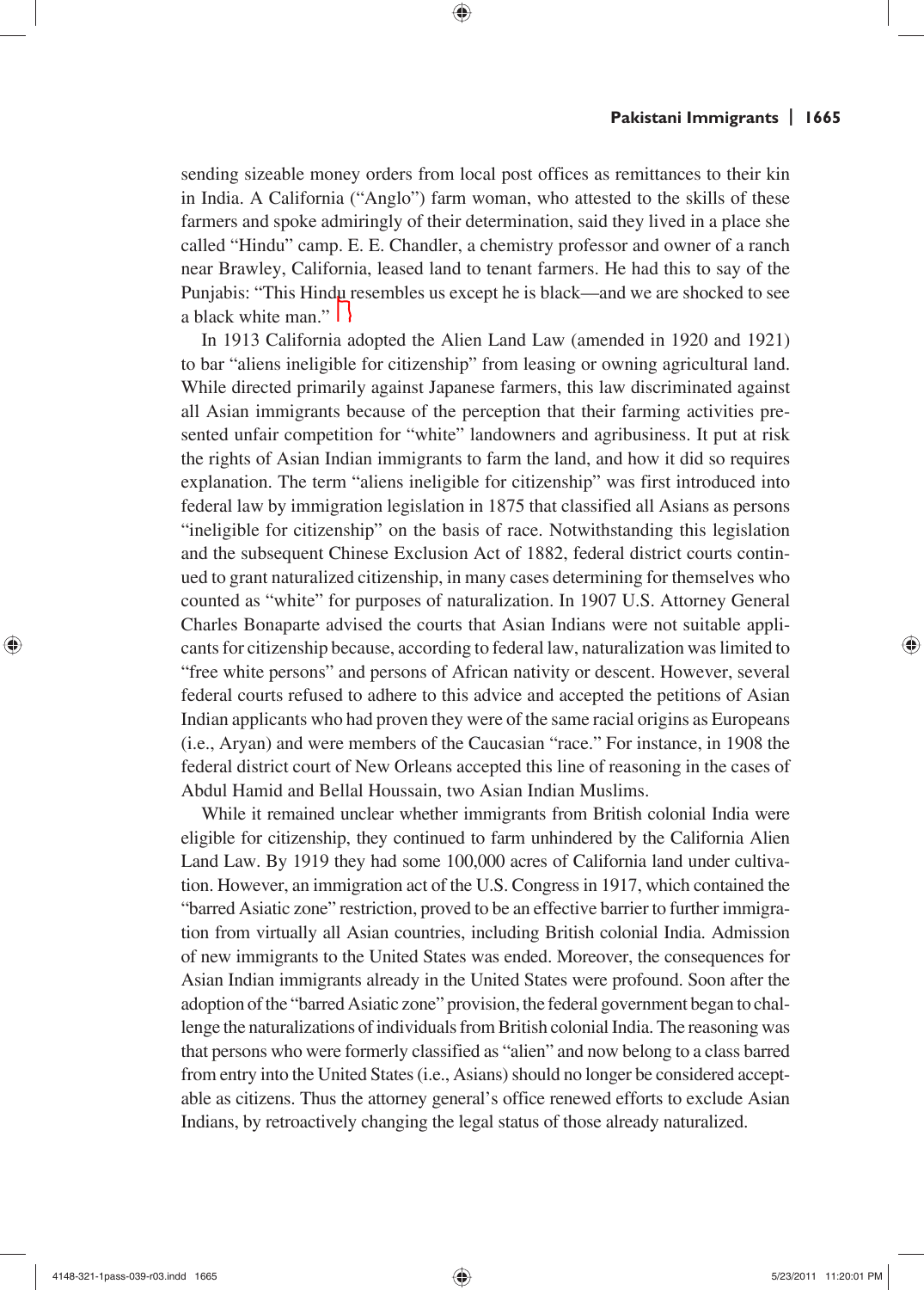#### **1666 | Causes and Waves of Migration**

 In the 1923 landmark decision of *United States v. Baghat Singh Thind* , the Supreme Court of the United States reviewed the claim of the government that Thind, a man who had described himself in his petition for citizenship as a "high caste Hindu," was no longer an acceptable citizen. The Court revoked the citizenship that had been granted to Thind years before by a federal court in Oregon. The basis for this decision was that Congress had clearly meant Europeans and not "Hindus" when it used the term "white person" in legislation. While the Court accepted Thind's contention that Asian Indians are members of the Caucasian race, it ruled that by virtue of their skin color Asian Indians are not a part of the popular understanding of the term "white person." Further, the Court wrote that while immigrants from the southern regions of Europe—Greeks and Italians—may be "dark eyed and swarthy," within a generation they would fit into the popular category of whiteness. On the other hand, the descendants of "Hindus [would] retain the clear evidence of their ancestry.‰ The Court quoted statutory language from the 1917 "barred Asiatic zone" provision to argue that the next logical step would be to exclude persons of Asian Indian ancestry from U.S. citizenship. The Court held that:

⊕

 It is not without significance . . . that Congress . . . has now excluded from admission to this country all natives of Asia . . . including the whole of India. This . . . is persuasive of a similar attitude towards Asiatic naturalization as well, since it is not likely that Congress would be willing to accept as citizens a class of persons whom it rejects as immigrants.

This ruling met with approval from many newspapers in California—the state with the highest concentration of immigrants from British colonial India—which praised the ruling in their editorial pages and noted that the state's Alien Land Law would now be enforceable against persons of Punjabi or Hindu descent. The California attorney general, a leading proponent of the anti-Asian movement, promised swift action to "stem the menacing spread of Hindus holding our lands."

 Not only did Thind lose his U.S. citizenship; many others also had their certificates of naturalization rescinded by the federal government. Between 1923 and 1926 some 70 "Hindu" Americans lost their citizenship. In addition, lower courts relied on the Thind ruling as precedent in cases involving persons of Arab and Afghani origins, deciding against their fitness as naturalized citizens as well. Effectively the Court's decision in the Thind case triggered a campaign to revoke the citizenship of a class of persons previously deemed lawful citizens. Many in the Asian Indian community living in the United States responded, and a long struggle ensued to change the laws so that Asian Indians would again be allowed to enter the country as legal immigrants and eventually apply for naturalized citizenship. Their extensive lobbying efforts proved successful in 1946 when Congress enacted legislation that specifically allowed immigration and naturalization to resume from what was

♠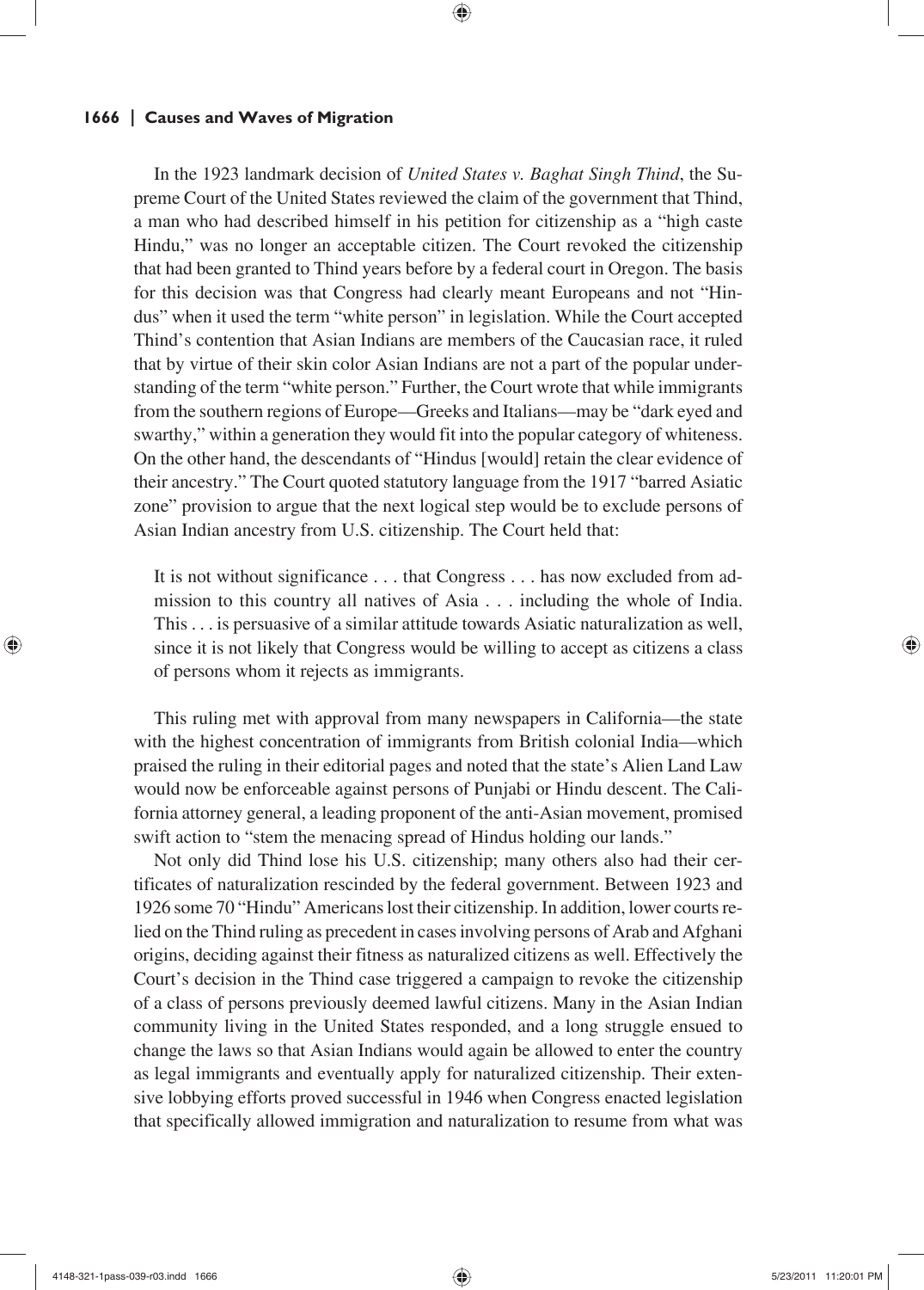then British colonial India. The new law also enabled Asian Indian immigrants once again to own property in the United States and reversed the 1923 Thind decision that had declared "Hindus" nonwhite and consequently ineligible for citizenship.  $\bigcap$ 

⊕

 Historian Karen Leonard has noted that for the first wave of Asian Indian immigrants, being categorized by other Americans as "Hindu" had important political consequences. Asian Indian men became highly politicized in response to legal and social barriers to full citizenship, fighting hard for citizens' rights in the United States and freedom for India. Besides the legal obstacles, there were significant social stereotypes that limited the new immigrants' life chances. Outbursts of public sentiment targeted Asian Indians, who were not only visibly different and presumed inassimilable but also becoming economically prosperous. Like other Asians, many in the Asian Indian community were shunned and confined to living in the foreign sections of California's cities and towns. In Los Angeles, most Punjabi men lived in Little Tokyo and made a living as peddlers, elevator operators, butlers, and the like. A small handful built acting careers, often portraying characters of Indian, Arab, Mexican, Gypsy, or other "exotic" complexion (see also Appendix III). Others emerged as prosperous farmers in California or among the growing number of intellectuals who had come to the United States to study in universities and colleges on the Atlantic coast and stayed on. However, social stigma and legal constraints combined to shape the circumstances of this budding community even in the area of family life. Arriving without wives or families due to immigration restrictions, the early pioneers tended to marry Mexican women and had families known locally as "Mexican-Hindu."

 The second generation of Asian Indian immigrants tended to emphasize their South Asian heritage, choosing to feature certain aspects of their Punjabi background presented by their immigrant fathers. The children took great pride in following Indian customs; daughters dressed in saris for festive occasions, and dietary prohibitions and traditional burial rituals were observed. Second-generation descendants who were Sikh or Hindu avoided eating meat, and those of Muslim background avoided pork and alcohol, even though typically their fathers did not abstain. Likewise, according to their children, the early Muslim immigrants rarely observed the five daily prayers or the month-long fast during Ramadan. Few owned a copy of the holy book, the Qur'an, or a prayer mat. There is some evidence that Arabic classes were offered for biethnic children being brought up in the Imperial Valley in the early 20th century, allegedly as a result of the conversion of one Mexican wife to Islam. The early immigrants' spouses, chiefly Mexican women, actively contributed to the construction and maintenance of a "Hindu" identity in the United States (Leonard 1997, 60).

 After grinding to a near halt between 1920 and the 1940s, Pakistani immigration resumed in fits and starts with the lifting of legal barriers in 1946. In 1947–1948, when Britain's empire in India collapsed and produced the independent nations of

♠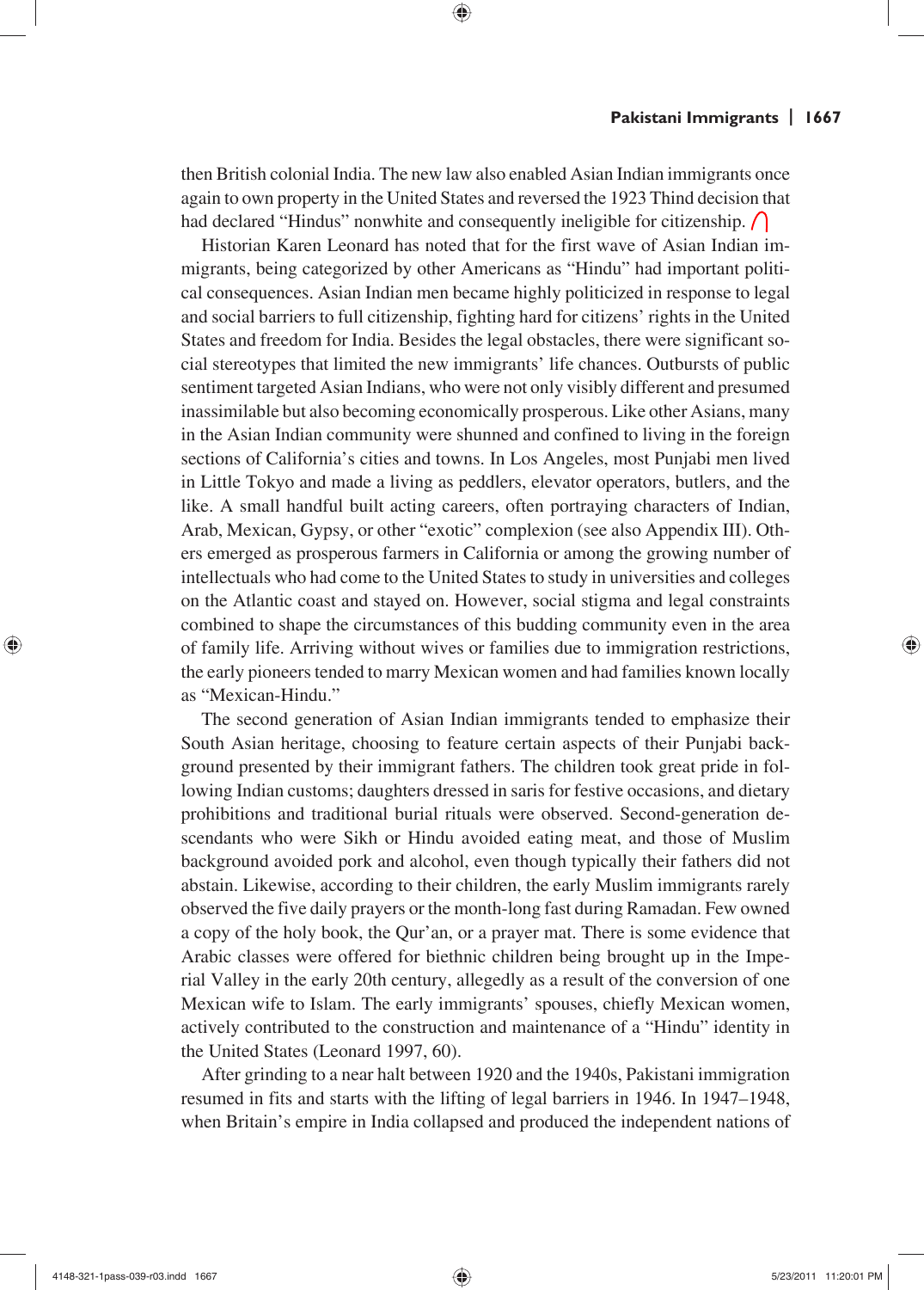#### **1668 | Causes and Waves of Migration**

India, Pakistan, Sri Lanka, and Burma, the U.S. government allotted to each new sovereign nation-state an annual quota of 105 immigrants. Approximately 1,800 Pakistanis were granted immigrant status between 1948 and 1965. Most were the families and relatives of those who were already in the United States, or were students or government officials in the country for training who would decide to stay or return later as immigrants.

⊕

 A noteworthy impact of the 1946 law was that it made both the old immigrants and their newly reunited kin eligible to acquire naturalized citizenship. The net effect was to broaden the base for Pakistani Americans to grow as a distinct community. Substantial community formation could not begin in the early years because of the low numbers of immigrants and the legal and social barriers to their success. However, with American citizenship and property ownership made obtainable, a new generation of young, more educated professionals in postcolonial Pakistan was enticed to pursue its future in the United States.

#### Recent Immigration

♠

 The Asian Exclusion Repeal Acts in the United States (1946) and the independence of Pakistan (1947) altered migration patterns to be sure, but sweeping changes did not come until the 1965 U.S. Immigration and Naturalization Act. This new law jettisoned discriminatory admissions criteria by eliminating the national origins quotas that had heavily favored European immigration to the United States since the 1920s. Immigration reform replaced national origins quotas with preferred occupational skills, family reunification, and humanitarian criteria. Since the late 1960s the total numbers of immigrants from Asian and Muslim countries, including Pakistan, have risen dramatically. Table 247 presents the number of immigrants admitted to the United States from Pakistan in five-year intervals beginning in 1965. A strong upward trend is clear, in particular from 1980 onward. The numbers began at a low of 2,704 in the second half of the decade in the 1960s but grew exponentially to reach 87,110 in the 2005–2009 interval.

 The first post-1965 wave of Pakistani immigrants on average was highly educated, being admitted because of employment-based preferences in the new immigration scheme. Many were employed as physicians, engineers, and other professionals. However, beginning in the late 1980s a large number entered under family-sponsored preferences and as immediate relatives of U.S. citizens. Next, in the 1990s there was an increase of 180 percent over the previous decade, which is accounted for by persons admitted under the U.S. Diversity Program started in 1990. Finally, in the five-year interval between 2000 and 2004, Pakistani immigration jumped from 61,850 to 66,256, an increase of nearly 8 percent; and between 2005 and 2009 there was an extraordinary growth rate of 30 percent, increasing to 87,110 over the five-year period.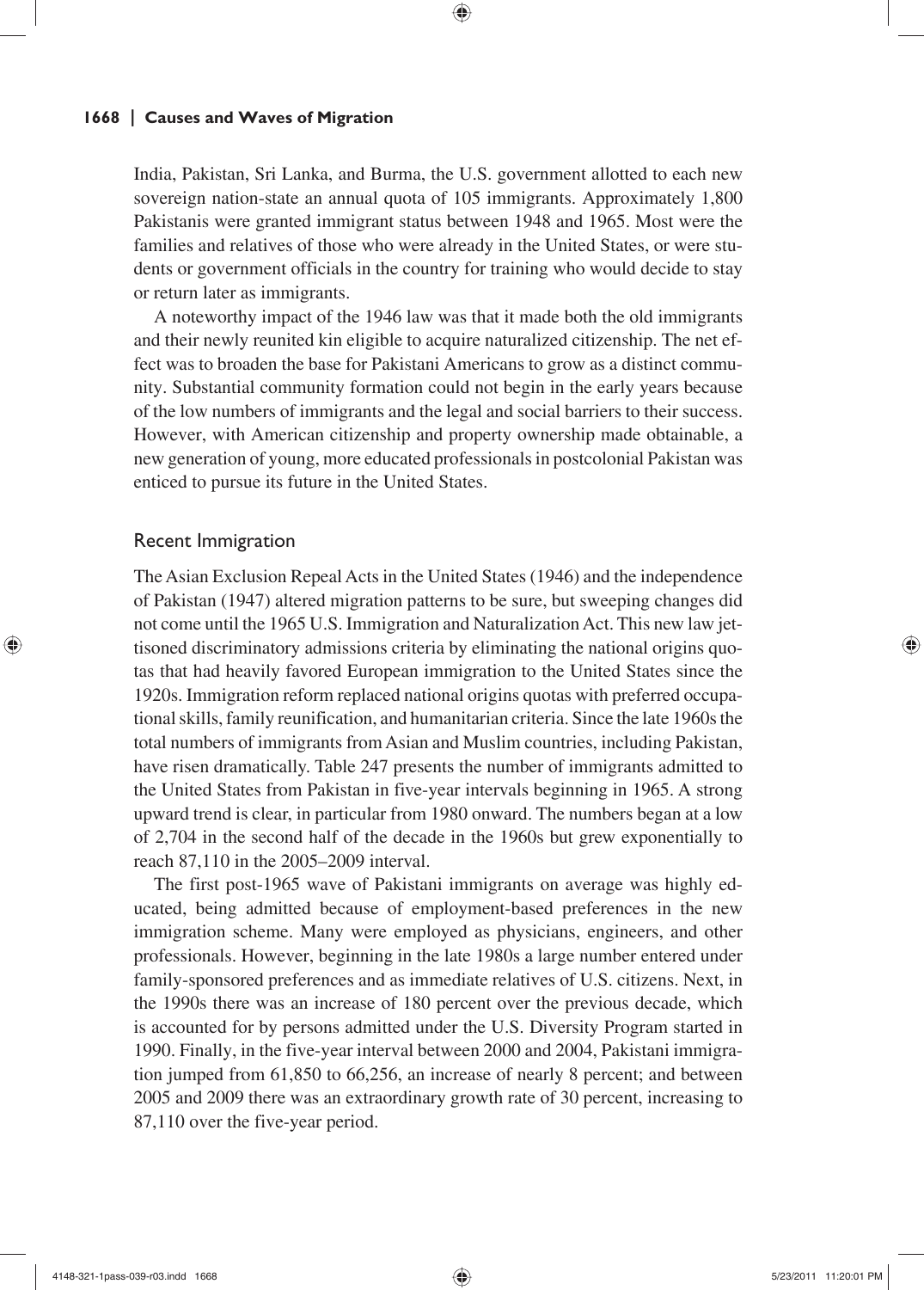This might seem surprising given the priority given to national security after the terrorist attacks of 9/11. However, there are two things to keep in mind. First, this period coincides with the U.S. invasion of Pakistan's neighbor, Afghanistan, and the overthrow of the Taliban government. Taliban militants fled to northwestern Pakistan, and the continuing armed conflict between them and the Pakistani forces created a refugee crisis within the country. The U.S. government stood to benefit from Pakistan's cooperation in the war on terror, and the flow of migration from Pakistan to the United States relieved some of the pressures on Pakistan's weak economic sector.

⊕

 Second, in the post-9/11 period, official U.S. immigration policy has been convoluted. To neutralize any future terrorist threat the government has taken a broadbased approach by tightening airport and seaport security while simultaneously placing Muslims and their institutions in the United States under constant surveillance. In May 2002, the U.S. Congress enacted the Enhanced Border Security and Visa Entry Reform Act, which reduced the number of nonimmigrant (visitor) visas to the United States from Pakistan and other Muslim and Middle Eastern countries. While 2001 was a peak year for nonimmigrant visas—72,982 were issued to Pakistanis for temporary entry into the United States for tourism, work, business, and study—by 2002, the number of such visas issued to Pakistanis was cut to 46,735, and cut further to 39,429 in 2003. This represents a decrease of 45 percent over two years. Thus, while immigration to the United States continued to grow in the first decade of the 21st century, there was a decisive decline in temporary admissions because of changes in nonimmigrant visa policies.

 Table 248 indicates, on a yearly basis in the first decade of the 21st century, the number of immigrants from Pakistan granted permanent resident status (a green card) in the United States; the percentage this represents of the total permanent resident status granted in that year; and Pakistan's rank as a sending country. This information is obtained from the Department of Homeland Security's *Yearbook of Immigration Statistics: 2009* . According to these statistics there was nearly a 40 percent reduction in the number of Pakistani permanent residents admitted into the United States between 2001 and 2003, when the numbers were 16,393 and 9,415, respectively. This nearly corresponds to the decrease in the number of temporary visas issued to Pakistanis in the same interval. However, in terms of immigration dynamics, two considerations are crucial. First, while in 2003 there was a sharp drop in Pakistani admissions, the numbers immediately began to climb again. In 2004, 12,086 Pakistanis became green card holders, a number already exceeding that of 2003. Furthermore, in each subsequent year the number of Pakistani green card holders continued to increase, to the point that the figure for 2006 (17,418) surpassed the figure for 2001 (16,393). In 2009 a record number of Pakistani nationals achieved permanent resident status in the United States in a single year, at 21,555. This is nearly 10 times as many as were admitted between 1965 and 1969.

♠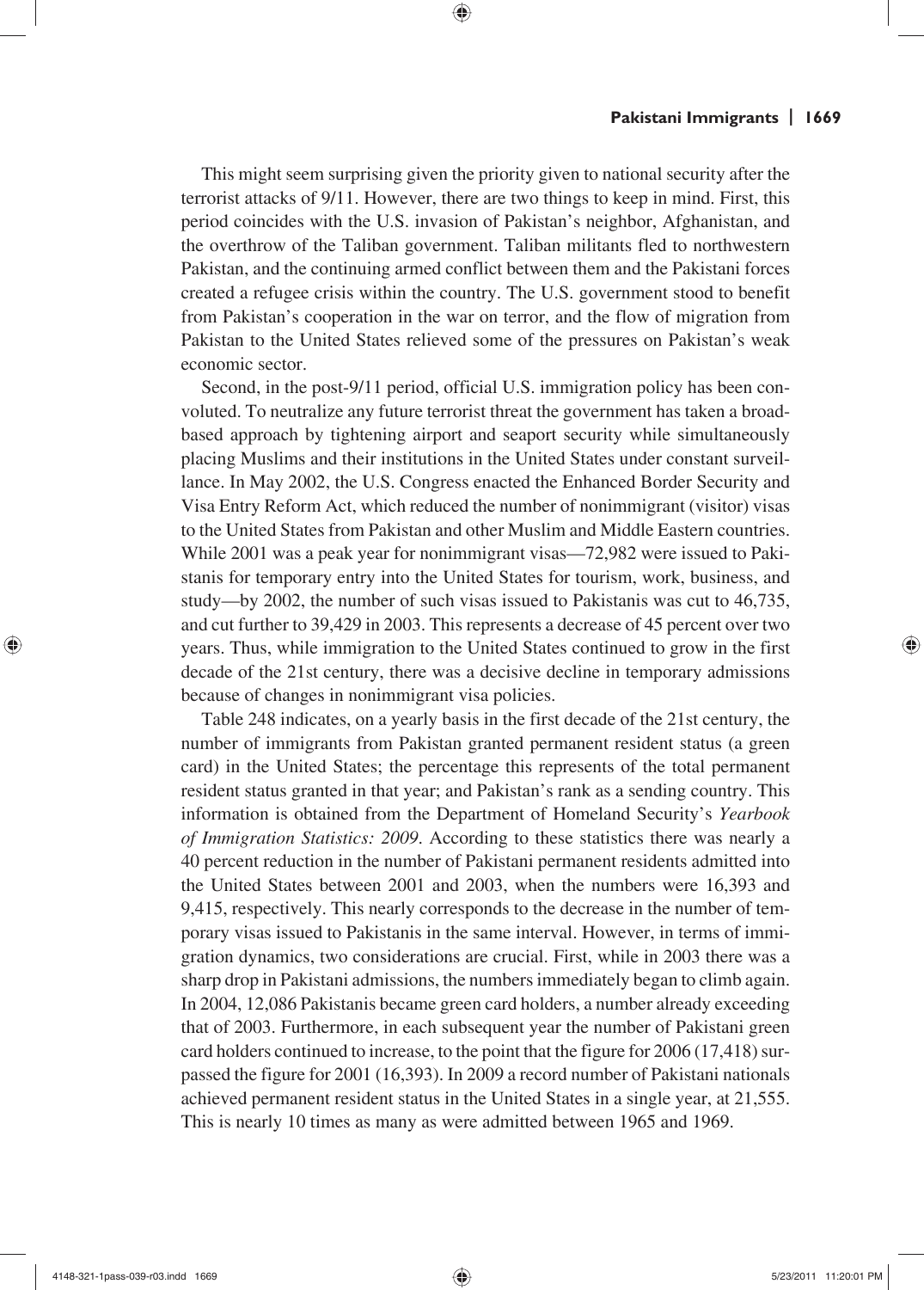#### **1670 | Causes and Waves of Migration**

 The second consideration to keep in mind is that immigration admissions were decreased across the board. In other words, cutbacks in immigration did not affect immigrants from Pakistan more adversely than any other group in the first decade of the 21st century. Table 248 shows that the Pakistani proportion of total admissions remained fairly steady, ranging from 1.25 to almost 2 percent of all green cards granted between 2000 and 2009. Also, Pakistan's rank in terms of volume of immigration to the United States increased over the same decade, rising from its lowest position as 20th in 2005 to 11th in 2008 and 2009. It is too early to say whether this will be a lasting trend; however, at the close of the first decade of the 21st century, Pakistan is the largest sending country of Muslim immigrants to the United States.

⊕

 In sum, in the second half of the 20th century into the 21st, Pakistani immigration and settlement in the United States reached historic proportions. Moreover, the principle of family reunification and the 1990 U.S. diversity visa program provided the impetus for a far more diverse immigration pattern to emerge from Pakistan in terms of socioeconomic status. During these decades a substantial community could form into viable support networks, particularly in large cities in the United States. Being highly educated and middle class, these communities could afford to sponsor new immigrants, assist new arrivals in finding jobs and places to live, and help them navigate the new environment. Additionally from a Pakistani vantage point, better means of communication and transportation made the United States seem less distant than it had in the past, which also encouraged immigration. More than 75 percent of Pakistanis who have acquired immigrant status since 1965 did so between 1990 and 2009.

 In the aftermath of 9/11, public attention focused on persons of the same or similar ethnic and religious backgrounds as the alleged terrorists. The impact of national security initiatives and social prejudice in the United States selectively targeted Middle Easterners, Muslims, Sikhs, and others resembling these categories of people. Persons of Pakistani descent fell within this sphere. In spite of their presence in the United States for over a century, the Pakistani community was suddenly thrust into the glare of publicity as part of the larger Muslim American community. While prior to 9/11 Pakistanis were usually understood as being a part of the South Asian diaspora, the post-9/11 story of persons of Pakistani descent has been defined much more within the context of Pakistan being a Muslim country. Muslim immigrants in America—roughly evenly divided among those originating in South Asia (including Pakistan), the Middle East and North Africa, and Southeast Asia—were the initial focus of attention from law enforcement after the terrorist attacks of 2001. Thousands of men of Asian Indian and Middle Eastern origins were detained for months without being charged with crimes, and many were deported, not for reasons related to terrorism but for minor infractions of visa regulations. Many Muslim charities and nonprofit organizations were shut down, and the U.S.

♠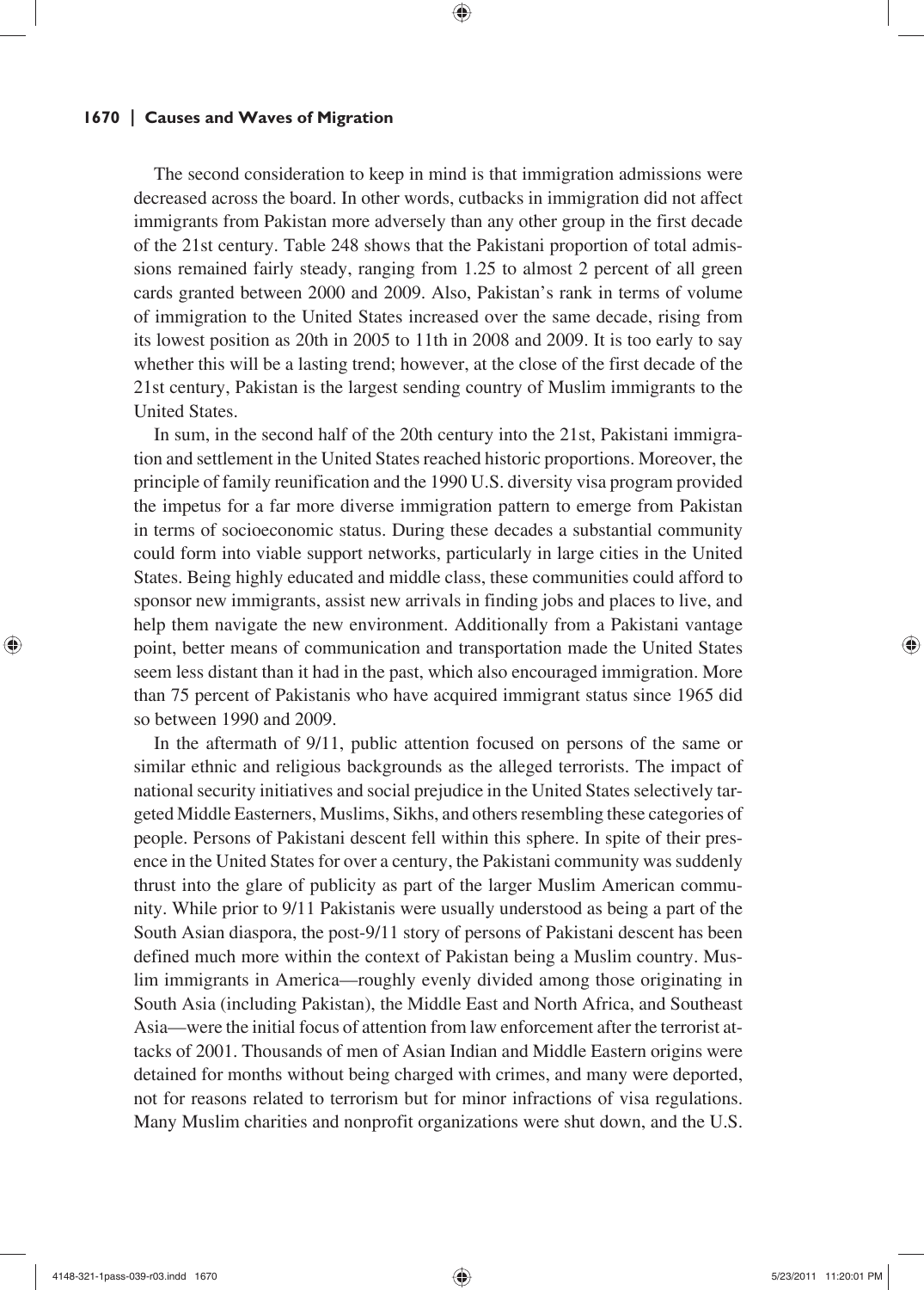Treasury Department seized assets and prosecuted officials on terrorism-related charges. Student visas became difficult to obtain, and transnational labor migration on nonimmigrant visas was sharply curtailed. With the advent of homeland security, the civil rights and opportunities for persons of Pakistani origin have significantly deteriorated. Like Muslim Americans in general, Pakistani Americans live with a high degree of apprehension about their own future in the United States and that of future immigrants.

 $\bigcirc \hspace{-1.4mm}$ 

For example, in 2002 the U.S. government conducted "voluntary interviews" with approximately 42 percent of the estimated 6,000 Muslim noncitizen men detained after the events of 9/11. This resulted in the arrest of about 20 individuals on immigration and criminal charges, and at least 241 individuals were deported, more than half of them being Pakistani. In addition, between June 2002 and May 2003, about 82,000 nonimmigrant visitors from Muslim countries complied with "special registration‰ orders from the National Security Exit Entry Registration System (NEERS), a program established to monitor certain foreign nationals in the United States whose presence warranted special attention in the interest of national security. Special registration required persons to be photographed and fingerprinted upon entering the United States. The NSEERS program was ended in 2003 under heavy criticism for targeting persons on the basis of national origins and alienating immigrant communities that might otherwise have been willing to help the U.S. government in uncovering terrorist cells in the country.

# **Demographic Profile**

#### Size and Composition

 At the beginning of the 21st century, Pakistanis in the United States are estimated to be roughly 500,000 persons. Pakistanis in the United States are a relatively new and young community. According to a study by the Pakistan Embassy in Washington, D.C., nearly 75 percent of Pakistanis in the United States have U.S. citizenship, through naturalization or birth, or permanent residence status. Less than 1 percent of these have obtained immigrant status prior to 1965, and only 10 percent did so before 1978.

The Pakistan Embassy's study demonstrates that Americans of Pakistani origin live in all 50 states, but the 5 states with the most Pakistanis are New York, New Jersey, California, Illinois, Texas, and Virginia. Of Pakistanis in the United States, 40 percent live in only two states: New Jersey and New York, and 60 percent live on the Atlantic coast; however, the size of the Pakistani population on the Pacific coast is growing rapidly. California has the third-largest Pakistani population, divided evenly between the San Francisco/San Jose metro area and the Los Angeles metropolitan center.

♠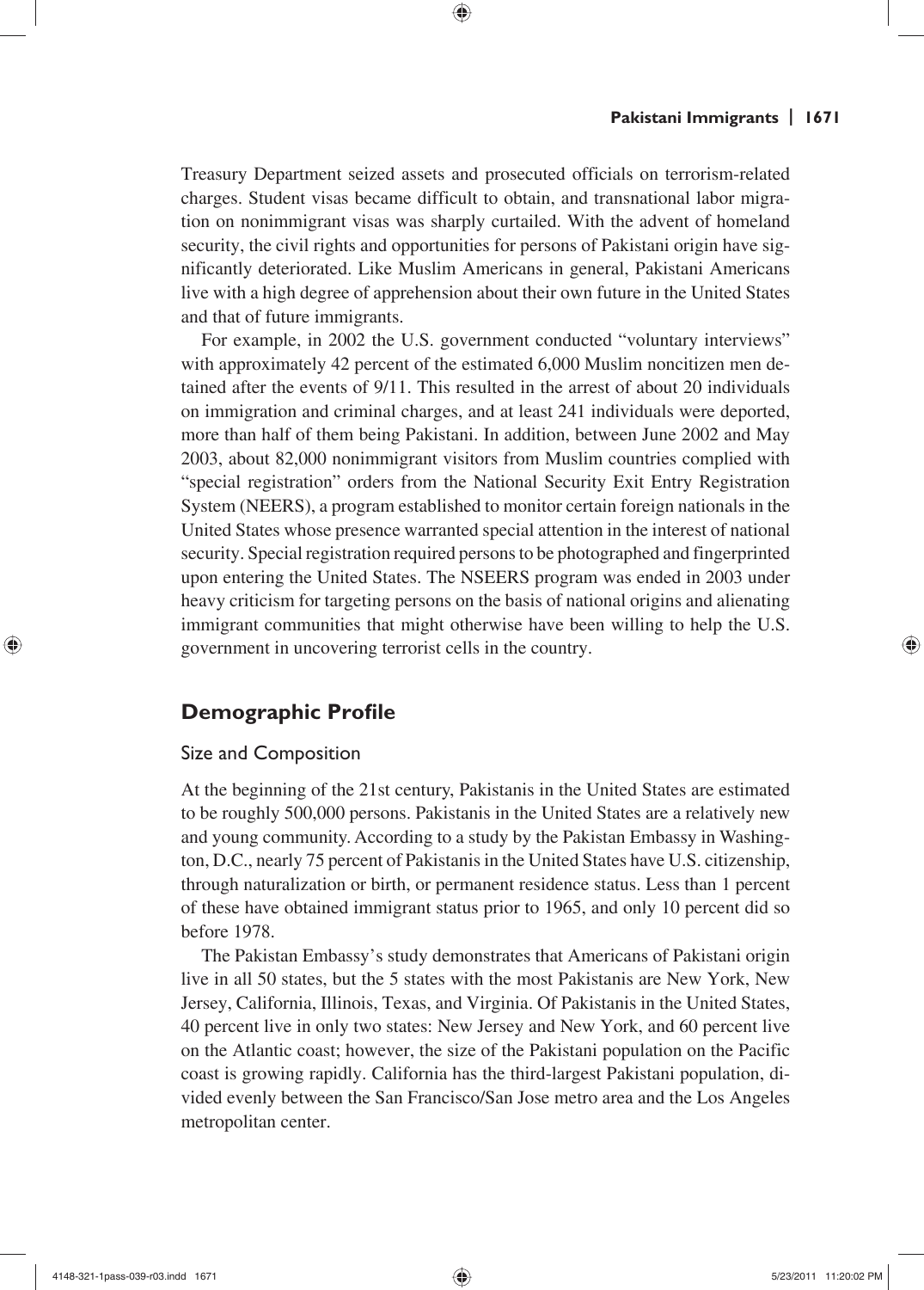#### **1672 | Demographic Profile**



⊕

The Muzaffar family, originally from Pakistan, gathers around the computer at their Brooklyn, New York, home searching for news on the earthquake that devastated Kashmir, November 5, 2005. (AP Photo/Kathy Willens)

 According to the 2007 American Community Survey, New York City is home to hundreds of thousands of persons from the Indian subcontinent, including approximately 40,000 from Pakistan. Concentrations of Pakistanis live in the boroughs of Queens and Brooklyn. The population more than doubled between 1990 and 2000, according to a study of the 2000 U.S. Census data by the American Asian Federation of New York. Although many work as city engineers and staff the city's hospitals, another 28 percent of the city's Pakistani population lives below the poverty line at the beginning of the 21st century.

# Age and Family Structure

 Today Pakistani Americans tend to be young. Approximately 30 percent of persons of Pakistani descent are young adults between 18 and 39 years of age, compared to 21 percent of the American population as a whole. Intermarriage—that is, marrying members of other ethnic or cultural origins—is more common than would be expected. It is quite likely that the rate of intermarriage will increase with each successive generation in the United States, as this is commonly observed in other immigrant groups. Another indicator of integration is the use of English language

♠

⊕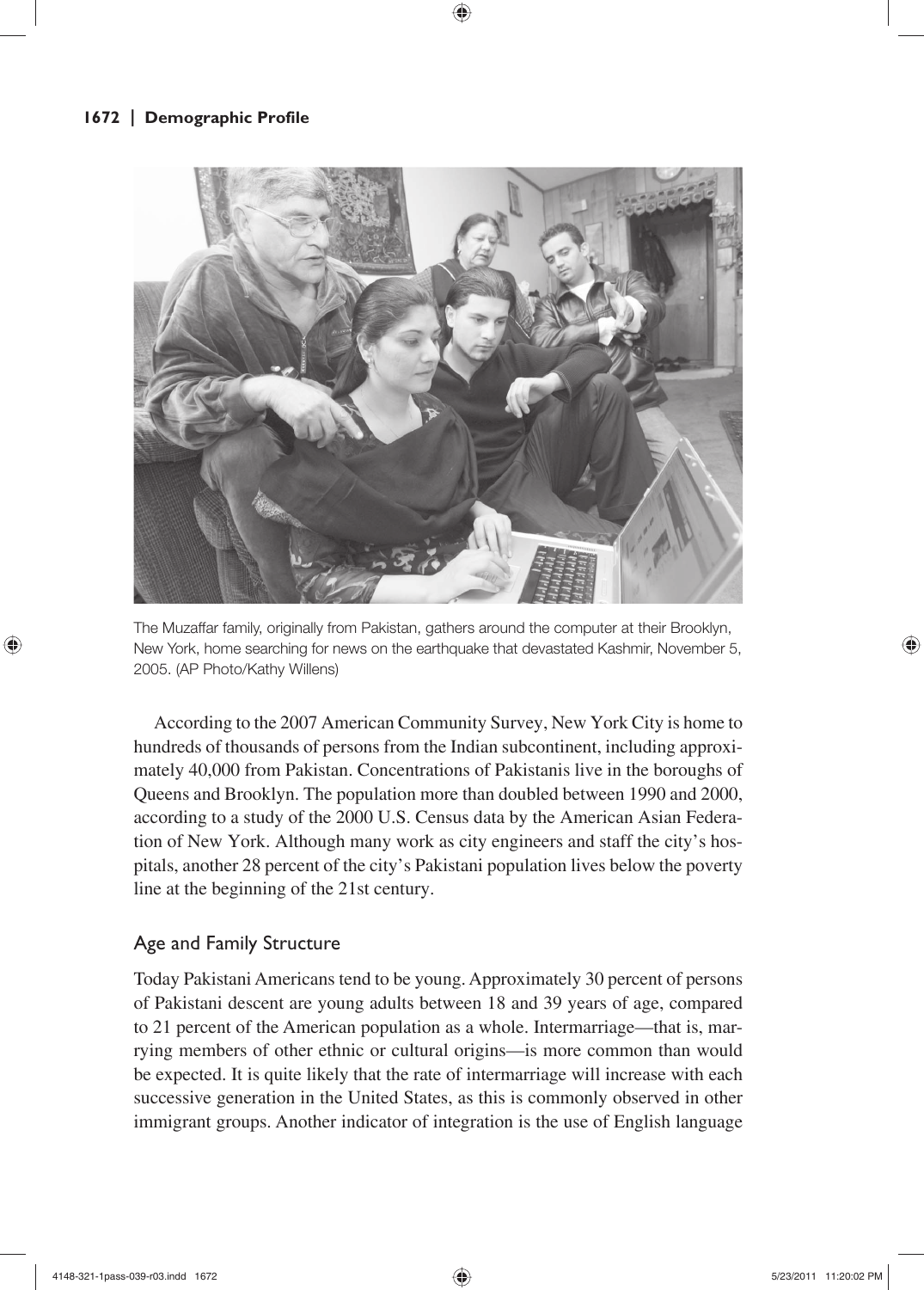at home. According to 2000 census data on language use at home, families from Pakistan (80%) are among the most likely to be bilingual. Data from the U.S. immigration services suggest that the gender composition is balanced. Pakistanis who acquire permanent residence status tend to be married, and those who acquire naturalized citizenship are even more likely to be married.

⊕

 In 2005, the popular Music Television network (MTV) launched a niche cable channel called "MTV Desi," aimed at the South Asian American youth. The word *desi* means "from the homeland," and it is increasingly used to refer to South Asians in diaspora, particularly in North America. This category indicates the emerging influence of young South Asians, including Pakistanis, as consumers and producers of distinctive cultural forms. The channel features Bollywood songs, Indie-pop music videos, and diasporic deejays from North America and the United Kingdom.

# Educational and Economic Attainment

Approximately one-half of Pakistani Americans have a bachelor's degree or more. Pakistanis in the United States tend to be affluent. Pakistani Americans are a community that has a higher-than-average household income, higher-than-average savings rates, and a higher-than-average representation in the professions. A large proportion is in white collar jobs in managerial or professional positions. Approximately 29 percent report they are self-employed or own their own businesses. However, increasingly since 1990 new immigrants have been working class. According to the 2000 U.S. Census data on the official poverty rate among children, 22 percent of Pakistani American children of immigrant families were living under the poverty line.

#### Health Statistics, Issues

 Little information is available about health care and status of persons of Pakistani background in the United States. Existing medical literature shows that, similar to Indians, Pakistanis are at high risk for coronary heart disease and diabetes relative to the general population. Compared to their counterparts in Pakistan, Pakistani American women have a higher rate of breast cancer. Other health problems include hypertension and oral sub-mucous fibrosis (related to chewing *paan,* a mix of tobacco and many added spices). High-risk behaviors typically include diets high in saturated fats, sedentary lifestyles, and the prevalence of smoking and chewing tobacco, especially among men. However, these behaviors tend to pass with each successive generation.

 In addition to conventional medicine, traditional health practices are sometimes utilized. When ill, the elderly may wear the *taawiz,* an amulet containing verses from the Quran. Death rituals include positioning a dying person directionally, so

♠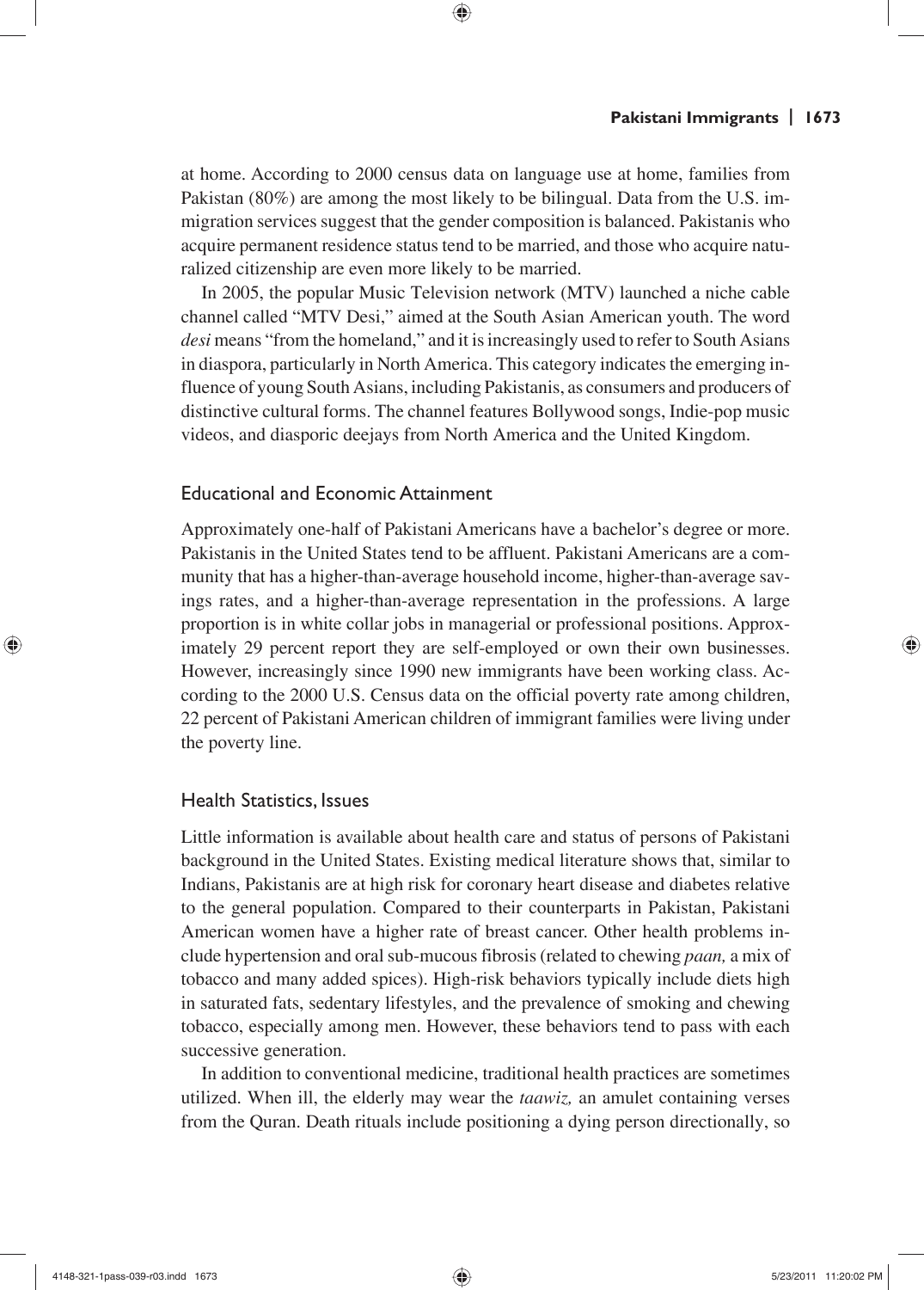#### **1674 | Adjustment and Adaptation**

that the soles of the feet face toward Mecca, while family members recite verses from the Qur'an.

⊕

# **Adjustment and Adaptation**

### Family, Culture, and Rituals

 Family life among the early immigrants of the 19th and 20th centuries was influenced by the climate and circumstances of immigration and settlement. Because of antimiscegenation laws, nonwhites generally were prohibited from marrying white people. So immigrants of "Asian Indian" origin—many of whom were single men—were not given marriage licenses to marry white women in California, although they could legally wed in Arizona. The crazy-quilt of differing state marriage laws resulted in a variegated pattern of family structure. However, marriages between Punjabi men and Mexican women were not uncommon in the early 1900s.

 Anthropologist Karen Leonard has pieced together the documentary evidence of these marital unions. She writes that the earliest records of "Mexican-Hindu" marriages date to 1916 in Southern California, when, for example, Sher Singh and Antonia Alvarez married, followed by the marriage of Sher's business partner, Ghopal Singh, to Antonia Alvarez's sister, Anna Anita. The women, having moved from Mexico to El Paso, Texas, and then the Imperial Valley in California, picked cotton in the fields owned by these immigrants from the Punjabi region. They became brides at the ages of 18 and 21; their husbands were ages 36 and 37. By 1919, two more sisters, as well as a niece of Antonia and Anna Anita, had also married Punjabis in civil ceremonies.

 This peculiar pattern of sister-partner marriages was repeated in many households. One marriage to a Punjabi led to others, as Mexican women helped to arrange more matches with their relatives and friends. The pattern of arranged marriages formed joint households in which Punjabi business partners often resided together with their sister brides. Moreover, in the hot climate of California's agricultural valleys, many households lived in tents or dirt-floored shacks without ice, electricity, or running water. The early years of adjustment to a new culture and family life led to extraordinary adaptations—husbands teaching Mexican wives how to prepare Punjabi-style meals, and bachelor partners staying on as helpful "uncles‰ to raise bicultural children.

 Historians estimate that in the first half of the 20th century, as many as one-fifth to one-third of the Asian Indian population in California was married in this way, so the "Mexican-Hindu" family life was a fairly typical pattern in these early decades. AuQ1 Table 000 shows the distribution of marriages made by Punjabis in California from

♠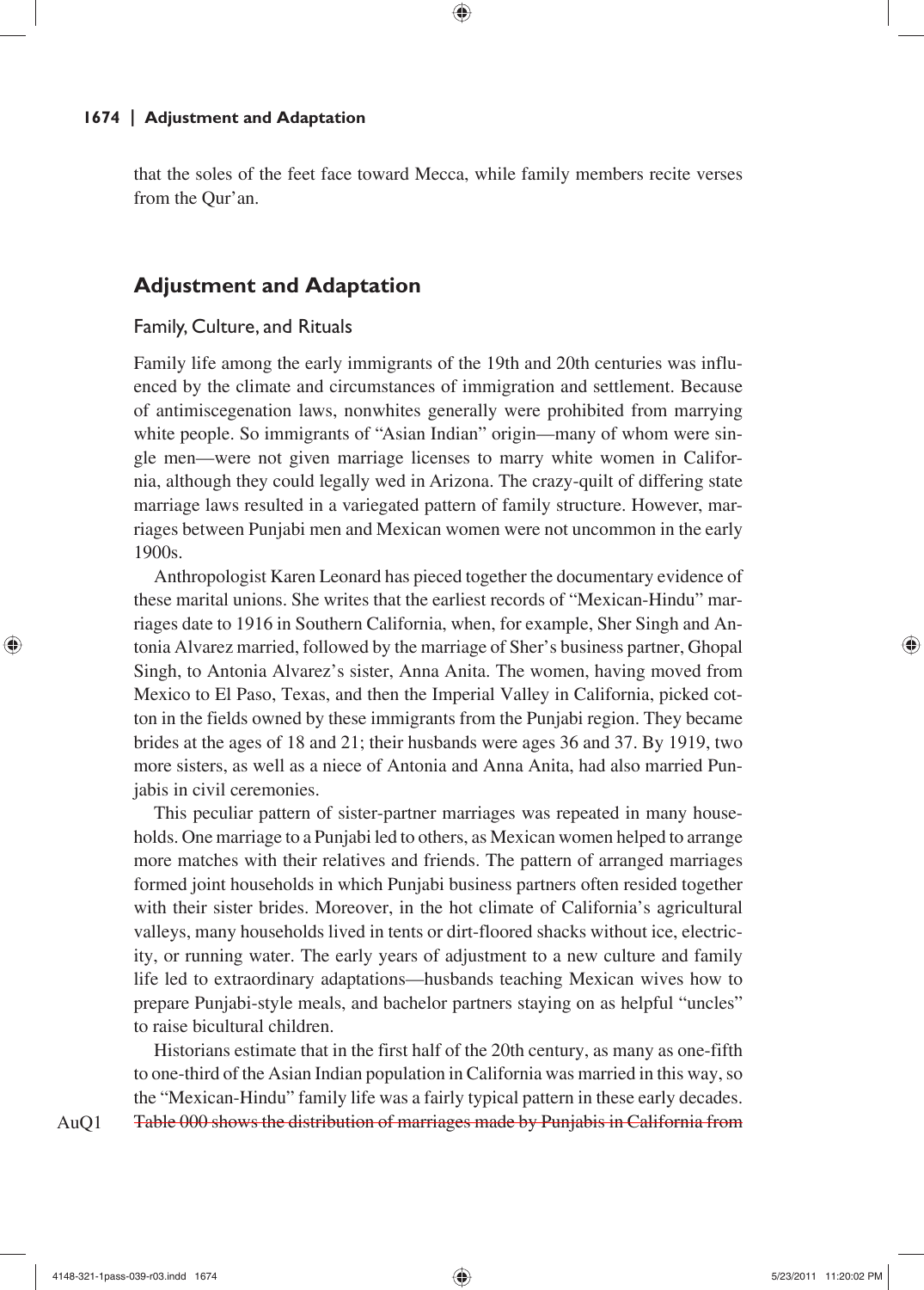1913 to 1949 by type of spouse and region, placing couples where they first settled and where their first children were born. The data show that fully 80 percent of the recorded marriages were between Asian Indian men and Mexican women, with the largest numbers located in the California counties closest to the United States– Mexico border.

⊕

 Mexican-Hindu families were large, with an average of six children per family. These bicultural families created a distinct community. There were collective cultural celebrations—weddings, dinners and dances, holiday outings—that solidified social networks and invented new kinship ties. Networks based on kinship, so crucial in both Punjabi and Mexican cultures, were an obvious basis for social life, cultural practices, and economic livelihoods. This newfound kinship structure was built on the Roman Catholic "godparent" system in the southwestern United States. In other words, many Catholic parishes accepted non-Catholic Punjabi men as legitimate godfathers in baptisms, giving them hispanicized names on baptismal certificates. This relationship linked extended immigrant families together through their children.

Falling under the jurisdiction of the 1913 Alien Land Law in Californiaparticularly after the U.S. Supreme Court clarified their "nonwhite" status in the 1923 Thind decision—Asian Indian men could no longer be secure in their ownership of property. Although unevenly enforced, the law permitted the government to seize Asian Indian assets at any moment. One might think that these men would be motivated to marry in order to secure their land holdings. However, marriages to non-Asian or nonalien women could not help to save their property. In accordance with the Cable Act (in effect from 1922 to 1931), women who married aliens ineligible for citizenship also became ineligible for citizenship themselves. In effect, women acquired the legal status of their husbands in marriage, which means that even women who had been born in the United States stood to lose their birthright citizenship. This was known as "marital expatriation" and had momentous implications for marriage practices, since unions arranged for the sake of economic stability were pointless.

 To keep hold of their property, Asian Indians in the Imperial Valley began to put their landholdings in the names of their American-born children in 1934. This strategy followed the pattern set by the Japanese, who also circumvented the alien land law by placing their property in the names of their American-born children. It also served as an alternative to Asian Indians' holding agricultural land in corporation with so-called Anglo partners, a practice that was challenged in a 1933 court ruling. Family structures and rituals of the post-1965 immigrants contrast sharply from the choices made by the pioneers who, out of necessity, married wives of different cultural backgrounds. (Information in this section is adapted from Karen Isaksen Leonard, 1997, *The South Asian Americans,* Westport, CT: Greenwood Press, 49–52. Used by permission.)

♠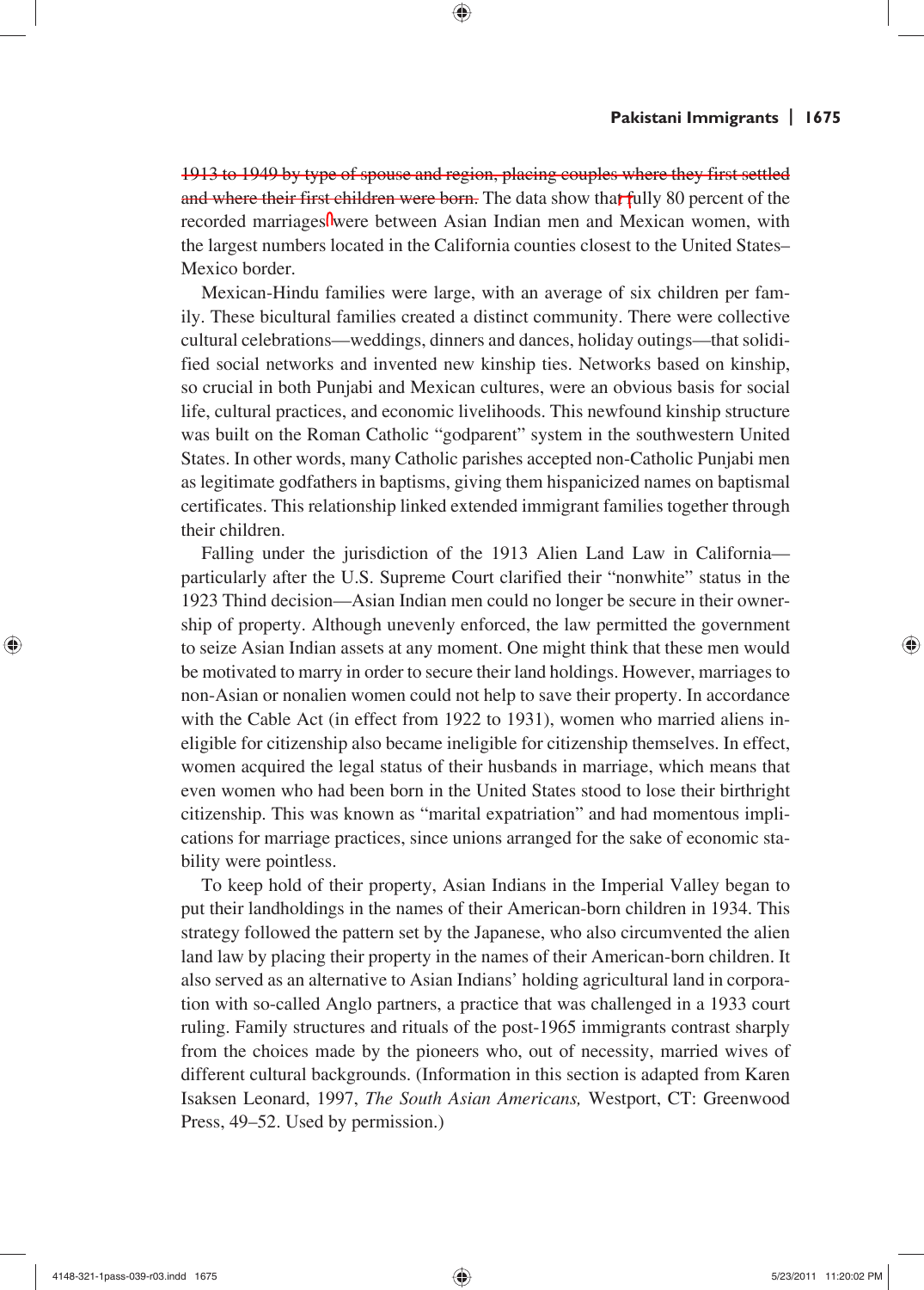#### **1676 | Adjustment and Adaptation**

### National/Regional-Language Press and Other Media

*Pakistan Link* is the largest publication in the United States for the Pakistani American community. The weekly newsletter is published in English and Urdu and distributed in the United States and Canada. The same publishing company provides a daily electronic version called the *Pakistan Link ePaper.*

 $\bigcirc \hspace{-1.4mm}$ 

*Chowrangi* is an English-language magazine and Web site that features the lives and concerns of Pakistani Americans. It covers business, entertainment, current events, religion, science, technology, and sports in Pakistan, the United States, and the Muslim world.

 There are over 5,000 Web sites with Pakistani American content, and yes Pakistan.com provides an English-language compendium of the various Pakistani cultural, social, and relief organizations based in North America.

#### Celebration of National Holidays

Pakistani Americans celebrate August 14 as Pakistan's Independence Day, and December 25 for the birthday of Muhammad Ali Jinnah, the founder of the nation of Pakistan. Pakistan Day is celebrated on March 23 to commemorate the date in 1940 when the All India Muslim League adopted the Lahore Resolution, asserting the necessity of a separate Muslim majority nation. Religious celebrations include Eid al-Adha, observing the pilgrimage to Mecca, and Eid al-Fitr, ending the month of fasting during Ramadan.

#### Foodways

⊕

 The cuisine of Pakistan is similar to that of northern India. Spices common in South Asian food, such as cumin, turmeric, and chili powder, combined with cinnamon, cloves, and cardamom make Pakistani fare distinct. Meats are lamb, goat, and beef. In compliance with Islamic dietary law, pork is prohibited, and the meat is slaughtered in a way that makes it *halal* (lawful or permissible). Vegetable dishes and unleavened bread are eaten with many meals. Sweets include *jalebi,* an orange colored fried dessert made of syrup and flour, and *ras malai,* made from heavy cream. Teas flavored with cardamom and cinnamon are common. Religious celebrations such as Eid al-Fitr, marking the end of the month of fasting called Ramadan, and Eid al-Adha, signifying the season of pilgrimage to Mecca, involve feasts including many traditional foods.

#### Music, Arts, and Entertainment

In 2005 MTV launched a special music channel called "MTV Desi." The channel features Bollywood songs sequences, Indie-pop music videos, and diasporic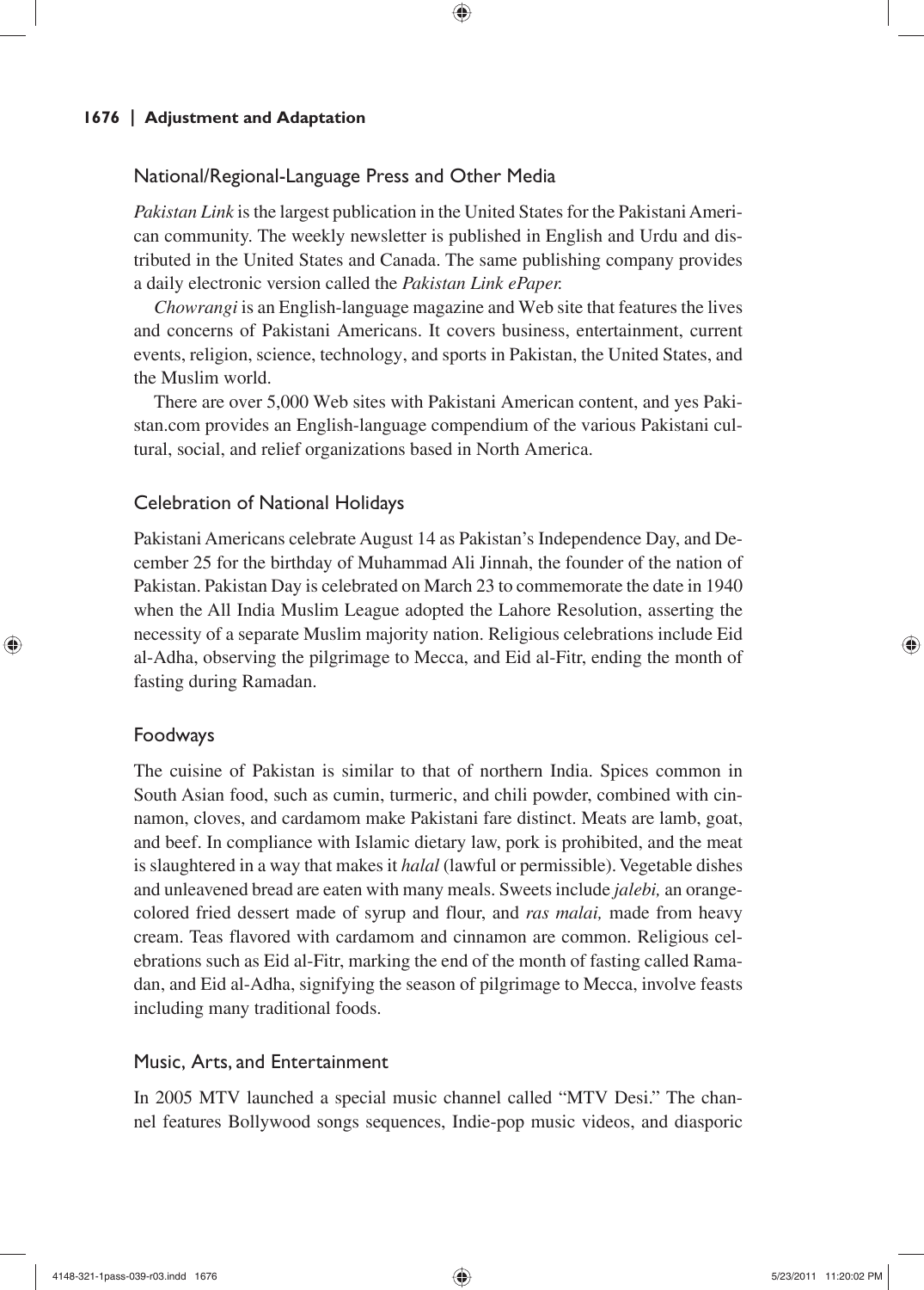

⊕

Aeesha Ayyub (left) and her sister, Habiba, of Brooklyn, watch a parade on New York's Madison Avenue celebrating the 52nd anniversary of Pakistan's independence. (AP Photo/ Diane Bondareff)

deejays from North America and the United Kingdom. These cultural forms are transnational in nature and express neither an India- or Pakistani-centric nor a North American/Western-centric aesthetic. The audience is second-generation South Asian youth in North America. Bohemia, a Pakistani American born in San Francisco, is a popular rap artist who is noted as a pioneer of Desi Hip Hop music.

 Singer Nusrat Fateh Ali Khan, who performed devotional music of the Sufi tradition, is a breakthrough performer who played to large concert audiences at world music festivals. He was recognized by *Time* Magazine in 2006 as an "Asian Hero," one of the top 12 Asian artists of the past 60 years. His music is produced on Peter Gabriel's Real World label and has been featured on soundtracks of major Hollywood studio productions, including *The Last Temptation of Christ* and *Dead Man Walking* .

 A small number of Pakistani Americans are actors, screenwriters, and directors in the United States (see also Appendix III). For example, Kamran Pasha is a famous Hollywood screenwriter/director most famous for writing the Showtime series *Sleeper Cell.* Actress Christel Khalil is of mixed Pakistani/African American heritage; she appears on the CBS soap opera *The Young and the Restless.*

♠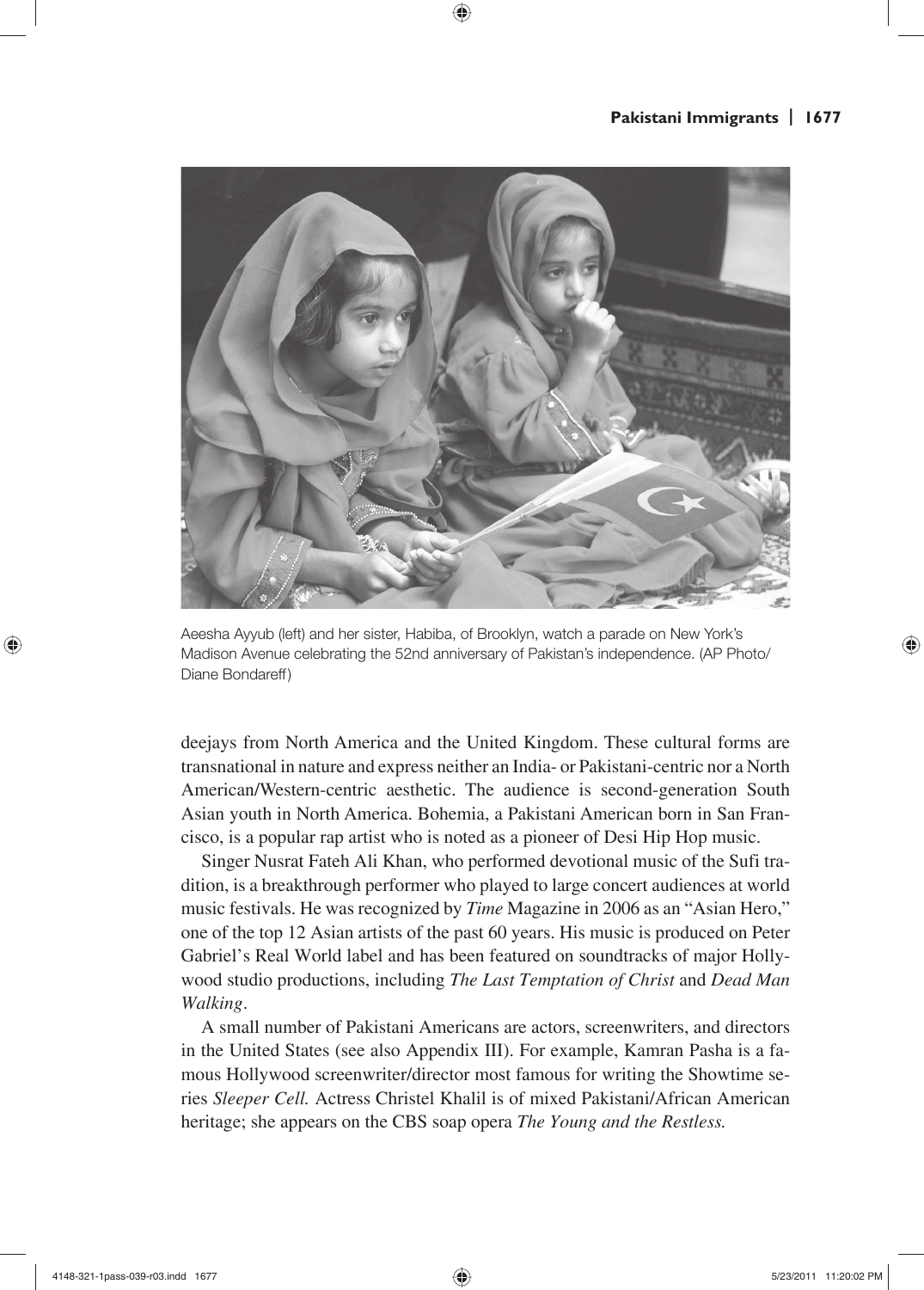### **1678 | Integration and Impact on U.S. Society and Culture**

# **Integration and Impact on U.S. Society and Culture**

⊕

#### Intergroup Relations

 Out of the tragedy of 9/11, new coalitions have been formed and older ones transformed. A new broad coalition of civil liberties, human rights, ethnic, and immigration advocacy groups has emerged to push a common agenda: to roll back the post-9/11 homeland security policies they regard as the most egregious compromises of basic civil rights and equal treatment under the law. Pakistani American advocacy organizations and the building of coalitions across lines of ethnicity, religion, and national origins are all a part of the broader picture. Arbitrary and indefinite detentions, secret hearings, and severe restrictions of due process have been regarded as a violation of First Amendment rights and have mobilized many Pakistani individuals and organizations to become politically active. Pakistani Americans, like others who are "Muslim-looking," have had to present themselves to authorities for "special registration," have experienced hate crimes, and have learned how South Asian religions have become closely associated with violence in mainstream American discourses. Employment discrimination has also yielded a number of cases for which Pakistani Americans have sought legal counsel from advocacy organizations such as the American Civil Liberties Union. The federal agency, the Equal Employment Opportunity Commission, has documented how after 9/11 there was a surge in backlash-related unlawful firings, refusals to hire or promote, and failures to accommodate employees properly with regard to religious observances. According to the EEOC, the number of complaints from individuals who are or are perceived to be Muslim, Arab, South Asian, or Sikh saw a significant increase after 9/11, so much so that the agency created a special category just to handle complaints of this nature.

 To confront this rising Islamophobia, several advocacy organizations have coordinated intergroup campaigns and have enjoyed a number of successes, including policy changes and the implementation of cultural awareness training for law enforcement officials. Coalitions have begun to wield considerable political influence and have mounted voter registration drives. In 2007 the Sikh Coalition and the Muslim American Society won reforms to the Federal Transportation Security Administration guidelines concerning permissible religious attire while working at the nation's airports, and a new procedure for screening religious headgear for passengers passing through airport security. In another example, the South Asian Americans Leading Together (SAALT) and the Muslim Public Affairs Council (MPAC) coordinated a campaign to inventory their communities' concerns about hate crimes and immigration policy.

 Generally speaking, Pakistani Americans have been engaged in organizations that are pan-Muslim in membership, which foster a sense of common identity through social networks that constitute a collectively aggrieved minority. The result of this activism has been the reinforcement of a pan-Muslim identity.

♠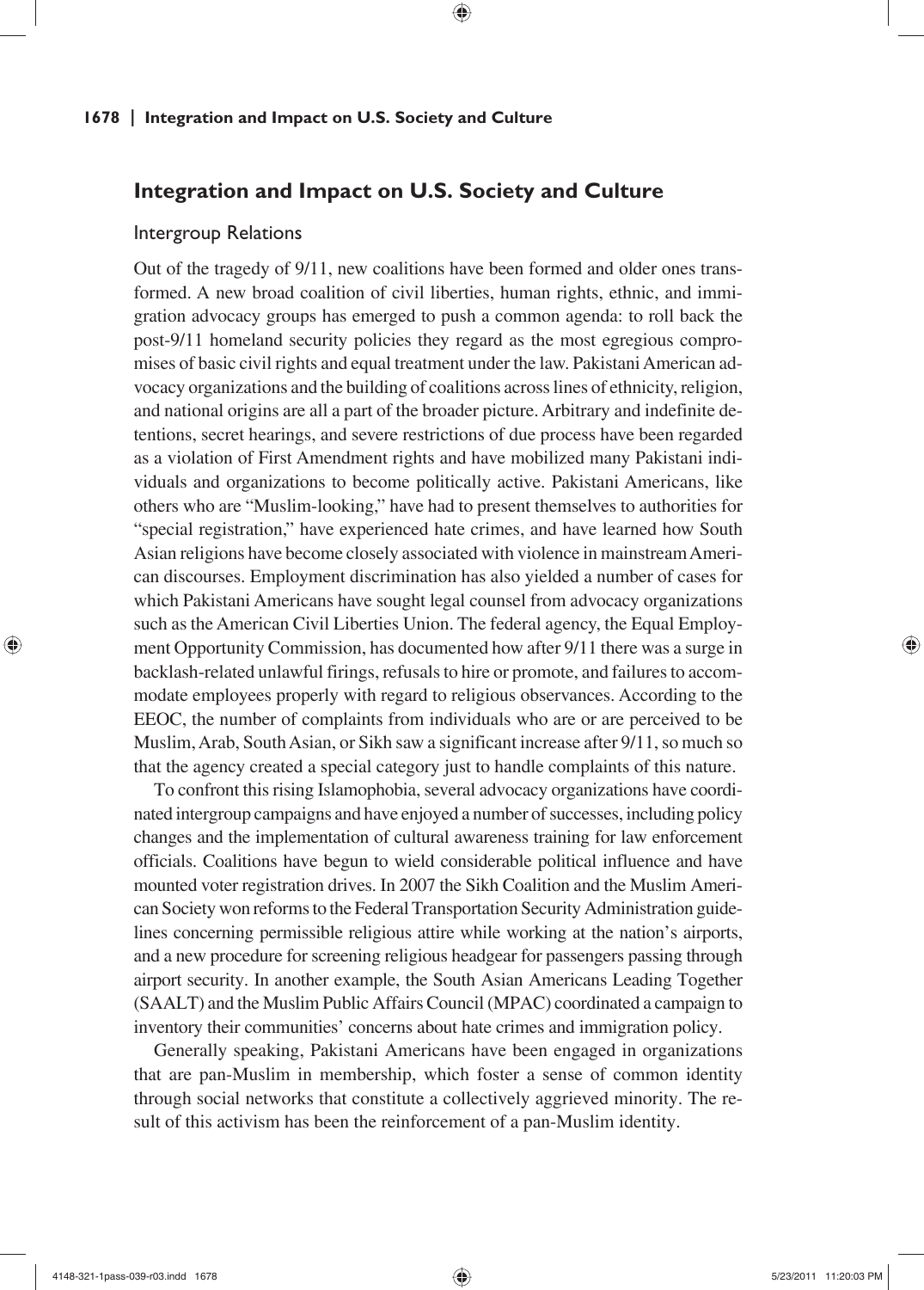

⊕

Aamardeep Singh (left), legal director of the Sikh Coalition, discusses a new policy by the Metropolitan Transportation Authority (MTA) that requires Sikh employees to wear MTA logos on their turbans, New York, July 15, 2005. Five Sikh station agents planned to file discrimination charges against the MTA, charging that a post-9/11 policy requiring them to brand their turbans with an MTA logo amounted to religious discrimination. (AP Photo/Julie Jacobson)

#### **Representative Pakistani American Organizations**

Al Shifa Foundation of North America, a nonprofit organization, supports al Shifa hospitals in Pakistan to treat acute eye disease and blindness and to provide preventive eye care for the poor.

**AMT**, American Muslim Task Force on Civil Rights and Elections, led by Muhammad Salim Akhtar.

**APPNA**, Association of Physicians of Pakistani Descent in North America. Founded in 1977, has worked to put into place several health care facilities in Northwest Frontier Province and Kashmir and has raised relief funds and assisted disaster victims throughout the world.

**APSENA**, Association of Pakistani Scientists and Engineers of North America. Founded in the 1980s, this organization assists scientists, computer programmers, and engineers in the United States and Pakistan in science, technology, and software.

**ISNA**, the Islamic Society of North America, an organization that developed out of the Muslim Student Association of the United States and Canada (founded 1963). A Muslim organization, ISNA has had multiethnic leadership over the years, including many Pakistani Americans.

⊕

⊕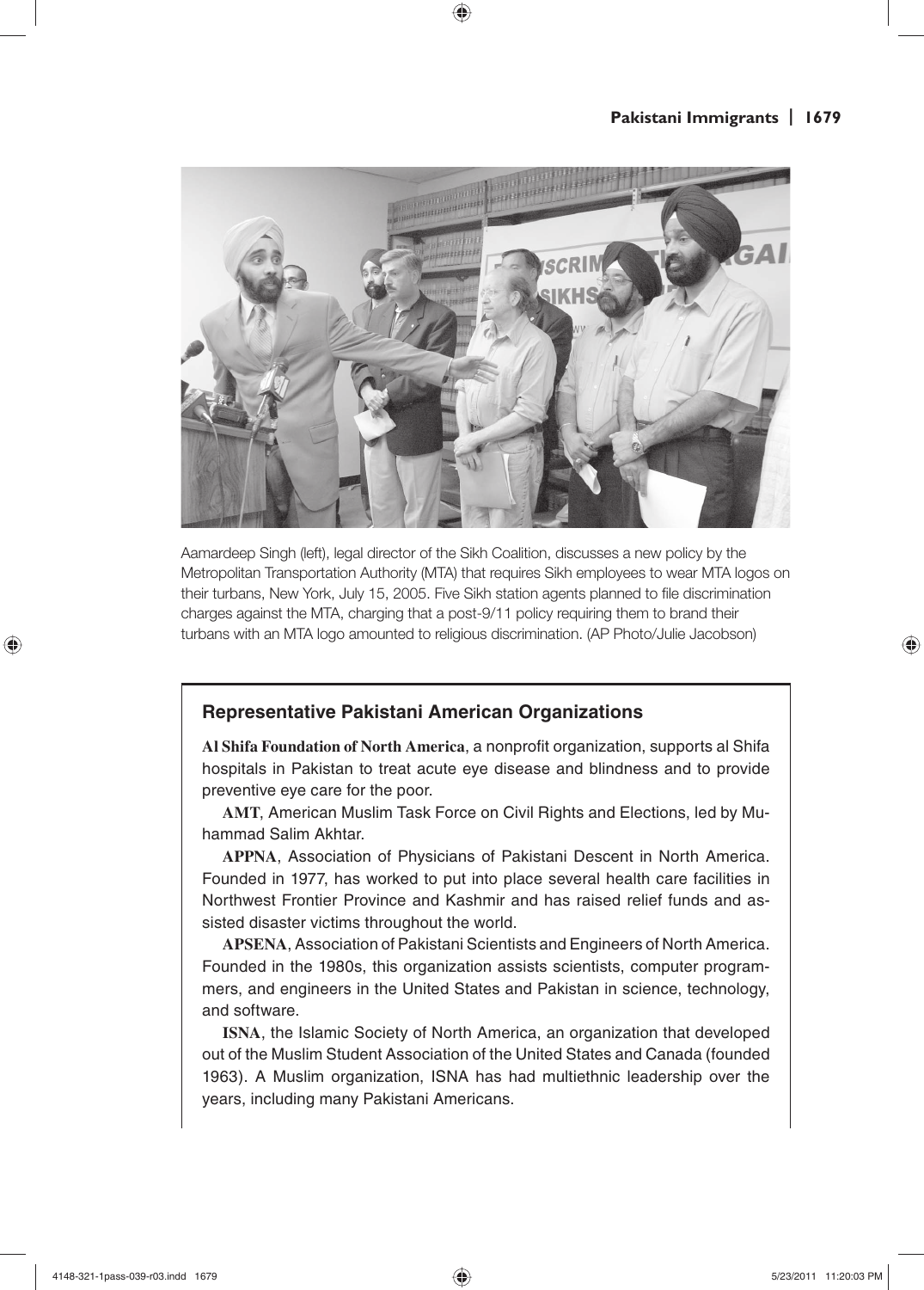#### **1680 | Integration and Impact on U.S. Society and Culture**

**New York Pak Brothers**' **Yellow Cab Drivers Union**. An advocacy group for Pakistani American taxi drivers working to protect the safety and rights of those particularly vulnerable in the aftermath of 9/11.

⊕

**OPEN**, Organization of Pakistani Entrepreneurs of North America. Founded in 1998 by a Boston-based group of entrepreneurs and technology professionals. Mentors young professionals in business and high technology fields. This is decentralized with chapters throughout the nation.

**Pakistani Merchant Association of Coney Island**. Special fund to support the needy within its local community, including widows and orphans.

**PANA**, Pakistan American National Alliance. Founded in 2002 by Dr. Agha Saeed, Pakistani American political science professor at California State University Hayward. A union of five major groups to act collectively on issues pertaining to the Pakistani American community. Includes members of the Association of Pakistani Physicians of North America, Council of Pakistan American Affairs, Pakistan American Congress, Pakistan American Democratic Forum, and PAKPAC.

**SAALT**, South Asian Americans Leading Together. Founded in 2000 as the Indian American Leadership Center, this group focuses on leadership development primarily among youth. After developing more into a civil rights advocacy organization, the name was changed in 2008 to South Asian Americans Leading Together.

**SALDEF**, the South Asian Legal Defense and Education Foundation. Founded in 1996 as the Sikh MediaWatch and Resource Taskforce (SMART), the name was changed in 2001 to reflect the mission of civil rights advocacy, beyond the organization's original conception as media watchdog. It is one of the largest advocacy organizations on Sikh issues.

#### Forging a New American Political Identity

Gaining a clearer understanding of Pakistani Americans' emerging political identity requires looking at the post-9/11 politicization of the wider category of Muslim American. Within the political context of homeland security, the profiling of Muslim, Arab, and South Asian communities in the United States became a frequently used tool of surveillance after 9/11, and this generated political and cultural responses from the targeted groups. Community organizations played a crucial role in the process of forging an American political identity. The ability of the Pakistani community's (ethnically based) organizations to articulate traditional civic themes in America—volunteerism, voting, minority rights—has permitted their entry into the political process.

 For example, since 9/11, highly public federal probes have yielded the arrest of small numbers of Pakistani men in the United States on terrorism charges. In

♠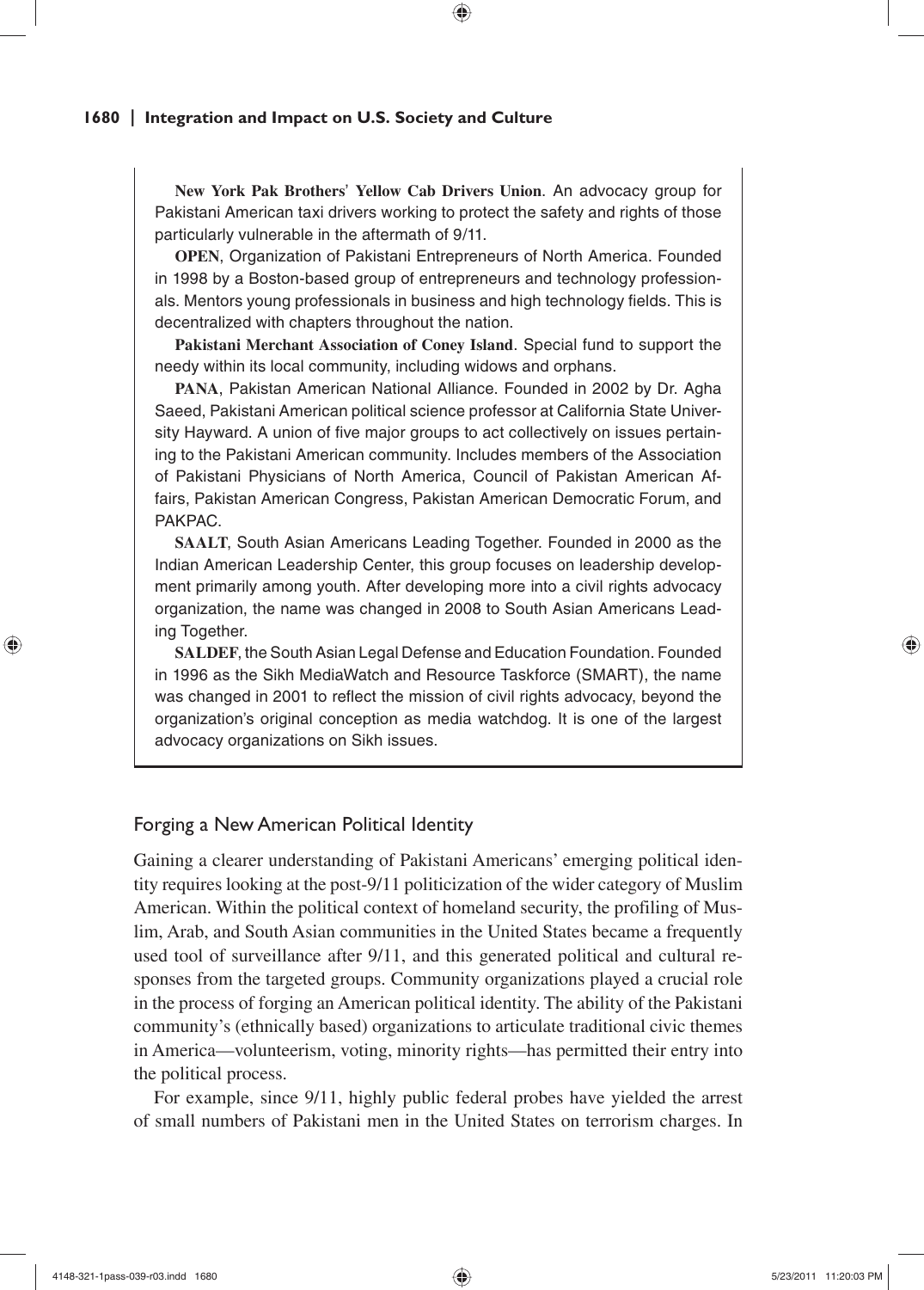2005, 24-year-old Hamid Hayat and his father, Umar, an ice cream truck driver, were arrested on charges of funding and organizing a "terrorist cell" in the central California city of Lodi. A U.S.-born citizen, Hamid was alleged to have attended a terrorist training camp in Pakistan in 2003 and had returned to the United States supposedly intending to attack hospitals and large food stores. In its investigation of the Hayats, the FBI interviewed several members of the Pakistani community and raided homes in Lodi. The community is largely working class and numbered between 2,000 and 4,000, many of whom worked in the fruit-packing industry. Lodi, located about 40 miles south of Sacramento, is known for winemaking and fruit-packing, and the small Pakistani population dates from the 1920s. This makes it a much older community, but less affluent, than the upwardly mobile Pakistani population of the nearby metro areas of San Jose and San Francisco. Being agricultural and working class, Lodi lacked any immigrant or civil rights organizations to assist the Pakistanis when they felt under siege during the FBI investigation.

⊕

 National news coverage of the terrorism investigation in Lodi broke just as President George W. Bush was lobbying for the renewal of the USA Patriot Act amid growing criticism of government abuses of civil liberties. As it became apparent the FBI lacked material evidence linking Hamid with terrorism, government prosecutors reduced the charges against the Hayats to lying to federal investigators. The case against Hamid rested on the role played by another Pakistani man, Nasim Khan, who had infiltrated the Lodi community as a paid FBI informant. In taped conversations Khan could elicit Hamid's verbal support for Islamic militants, thereby expressing dissent against the United States, but Hamid repeatedly rejected Khan's insistence that he attend a "jihadi camp" while he was visiting Pakistan. The Hayats were brought to trial separately in 2006. Hamid was found guilty of making false statements to federal investigators and providing material support for terrorism. Terrorism charges against Hamid's father, Umer, were dropped, and his trial on charges of lying to U.S. Customs ended in a hung jury.

 The Lodi case illustrates an important dimension of homeland security policy, one that has been adopted by law enforcement and security authorities. It is an example of preemptive detention of individuals for their expression of political opinion, charging them with crimes for the alleged intention of possible attacks, rather than tangible terrorist activity. The pattern is to use paid informants, often Muslim immigrant men, to infiltrate mosques and befriend other Muslim men. Then the informants provoke their targets to express their opinions in support of militant violence. This has placed young Muslim (often Arab and Pakistani) men at risk for their political views about U.S. policies in the Middle East and the war on terrorism.

 Another notable example of terrorism charges against a Pakistani American occurred in 2010. Dubbed the "Broadway Bomber," a 30-year-old naturalized U.S. citizen named Faisal Shahzad was arrested for being behind the failed attempt, on

♠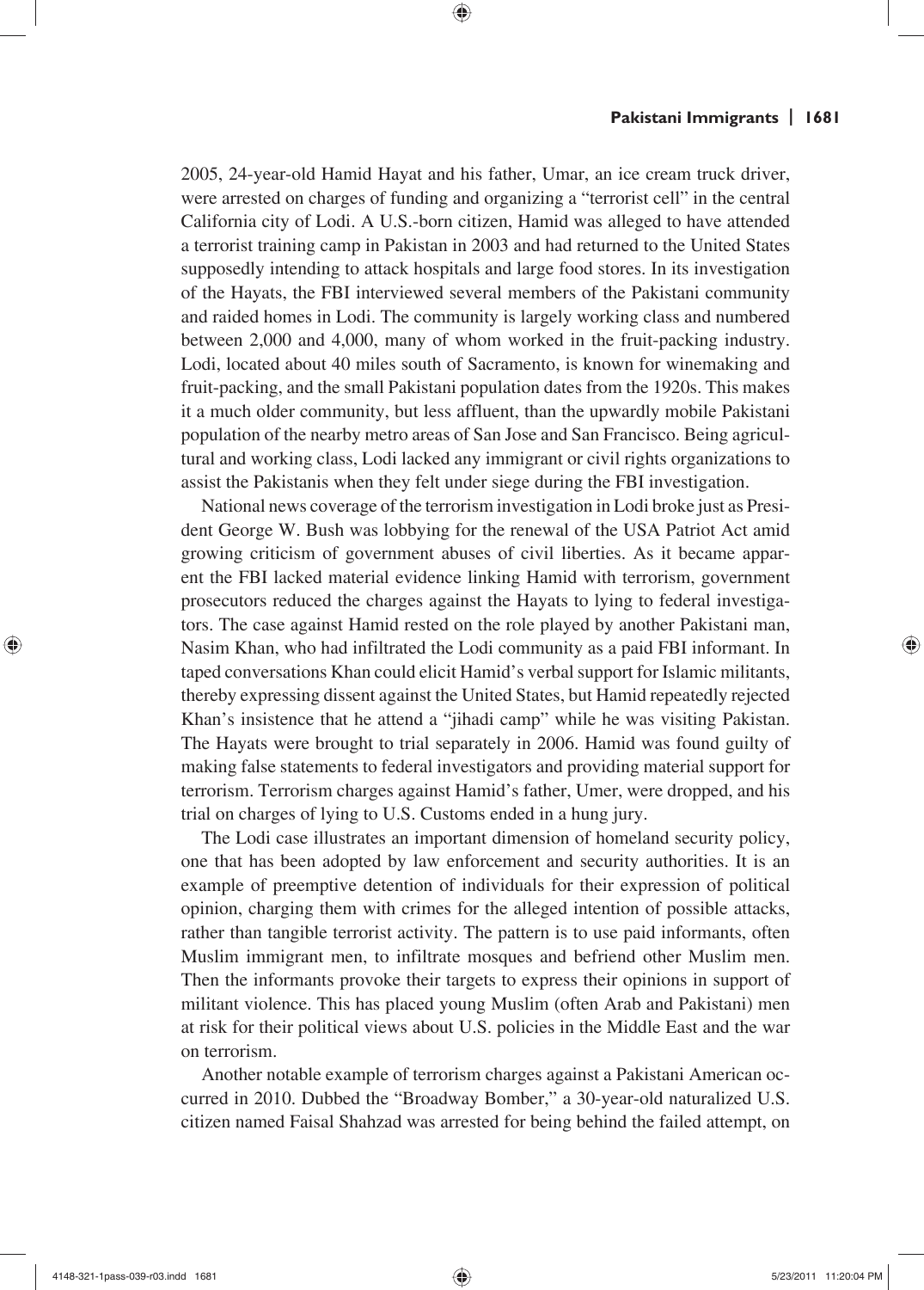#### **1682 | Issues in Relations between the United States and Pakistan**

May 1, 2010, to bomb Times Square in midtown Manhattan in New York City. Shahzad was taken into custody less than 54 hours after the car bomb was discovered, as he sat on a passenger airlines jet awaiting departure from the John F. Kennedy International Airport in New York to Dubai. In June 2010, Shahzad pleaded guilty to trying to detonate the bomb in Times Square and thus avoided a public trial. Allegedly he learned how to make bombs in Waziristan, Pakistan. In his courtroom statement at his sentencing, Shahzad said that he was frustrated by U.S. pressure on Pakistan to control militants along the border with Afghanistan. He said, "It's a war. I am part of the answer to the U.S. terrorizing the Muslim nations and the Muslim people" ("Verbatim" 2010). Shahzad had come to the United States on a student visa in 1998 and earned a bachelor's degree in computer science from the University of Bridgeport in Connecticut. Later he earned an MBA and worked for a financial company in Connecticut. In April 2009 Shahzad became a U.S. citizen.

⊕

# **The Second and Later Generations**

 Approximately 25 percent of Pakistanis in the United States today were born in the United States. Muslim youth of the second generation form their identity from multiple sources of identification, including Pakistani heritage and kinship networks, American popular culture, and Islam. How the current generation of Pakistani Americans create and enact their identities will be influenced greatly by political and social conditions that put their multiple identities in tension.

 The effect of media coverage has sustained some barriers to Pakistani American assimilation. Anti-Muslim sentiment remained high in the United States after the events of 9/11, and Pakistanis have not been spared. Several prominent leaders, including the Reverends Franklin Graham, Jerry Falwell, Pat Robertson, and Jerry Vines, the former president of the Southern Baptist Convention, became frequent commentators on prime time television shows denigrating Islam as inherently evil and the Prophet Muhammad as a terrorist. To some extent this powerful denigration molded public opinion, and a majority of Americans came to believe that Muslims are disproportionately prone to violence. In a *USA Today* /Gallup poll conducted on July 28–30, 2006, about 4 in 10 respondents favored requiring Muslims, including U.S. citizens, to carry special IDs as a means to protect Americans from another terrorist attack.

# **Issues in Relations between the United States and Pakistan**

 The concerns the United States and Pakistan share in common relate to security; global terrorism and the war in Afghanistan are two issues that continue to affect

⊕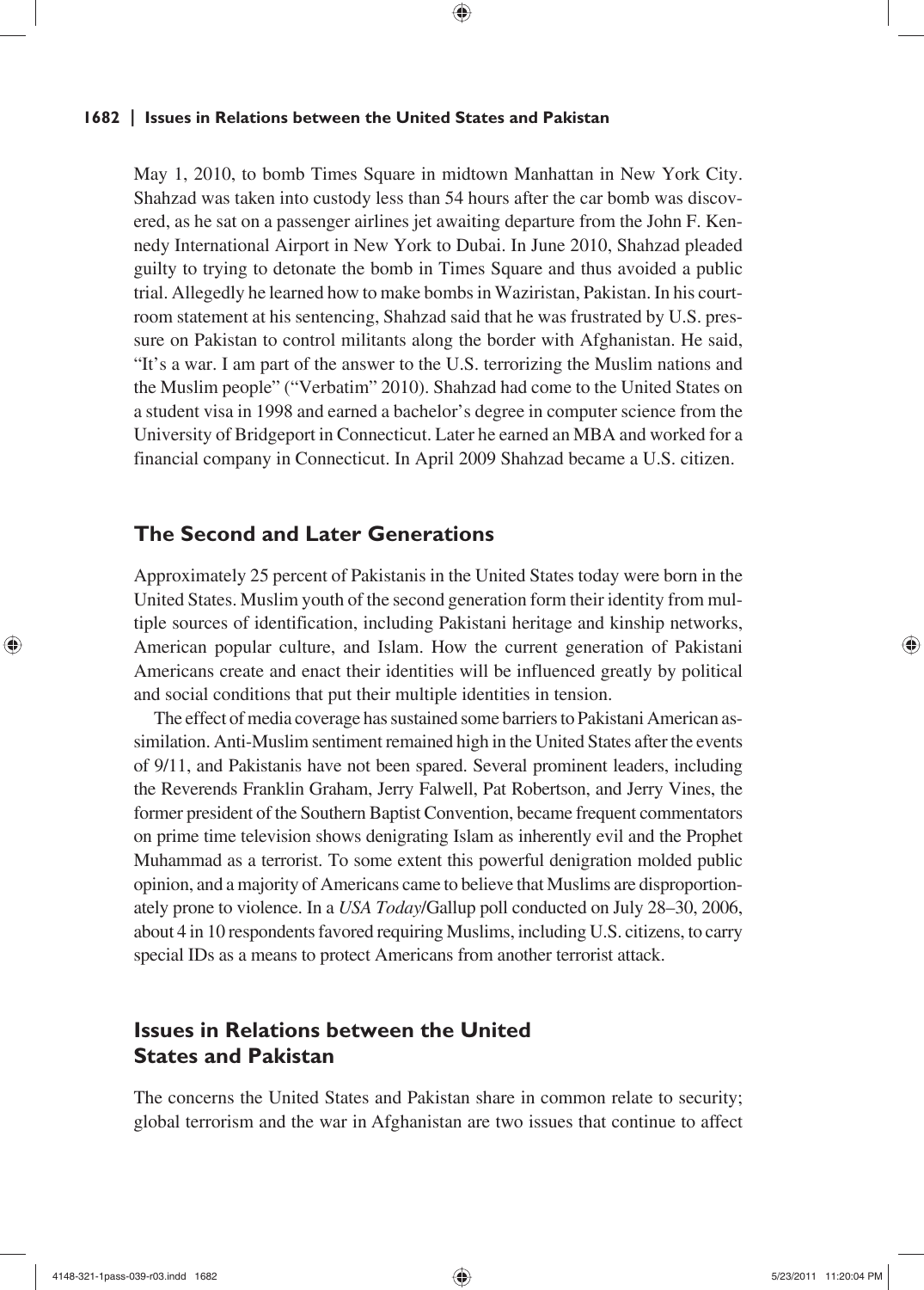# **Youth Profile**

# *A Gifted Athlete Surmounts Disabilities*

Atif Moon grew up in Torrance, California. Physical activity is a top priority for this young man. In 1990, he won his first 5k race at the age of five, just the beginning of his list of triumphs in competitive sports. A gifted athlete, sports have shaped Atif's life.

⊕

But Atif is no ordinary athlete. In 1985, he was born with neuroblastoma, a tumor on his spinal cord. The physicians told his parents he had no chance of surviving the cancer. Yet after three surgeries at the age of one month, Atif defied the odds. He was left paralyzed from the waist down and became wheelchair bound. Three more surgeries, at the ages of 13, 15, and 16, stabilized his spinal cord. Another surgery at the age of 24 was needed to correct a problem with the rod in his back. But none of this has prevented Atif from leading an active lifestyle. Atif began playing tennis tournaments in early childhood. He won his first major tournament in 1998 and since then has been ranked one of the top Junior Wheelchair Tennis players in the country. He is also a competitive swimmer.

Atif is a second-generation Pakistani American. He visited his parents' homeland when he was in the third grade. A gifted student, when Atif decided to go to college he was accepted at many universities, including the University of Southern California, the University of California Irvine, and the University of California Los Angeles (UCLA). But to begin his collegiate journey, Atif thought perhaps it would be best to stay at home and attend the local community college. Commuting would present a challenge. However, when he decided to go to UCLA, he discovered that living on his own was a great experience. Living in the dorms all four years of his undergraduate experience gave him the confidence and independence he wanted. Atif graduated in 2007 with a degree in business economics.

During his sophomore year at UCLA Atif interned at FOX Sports, developing on-air marketing promotions. He later interned with the ice hockey franchise, the L.A. Kings, and with the Los Angeles professional soccer team, the Galaxy. In 2010 he volunteered with the International Special Olympics at Long Beach State, where he is enrolled in the masters program in sports management.

Sports are not Atif's only passion. While an undergraduate at UCLA, Atif was accepted in the UCLA internship program to be an intern in the White House. Serving in White House Office of Presidential Scheduling, Atif had the chance to work with President Bush's scheduled events and handled the invitations the White House received. Though not initially interested in electoral politics, Atif found the experience opened new horizons for him, increasing his independence as he moved across the country to Washington, D.C.

As a cofounder of the Center for Global Understanding (CFGU), a nonadvocacy nonreligious organization, Atif's passion for public life has grown. His focus

♠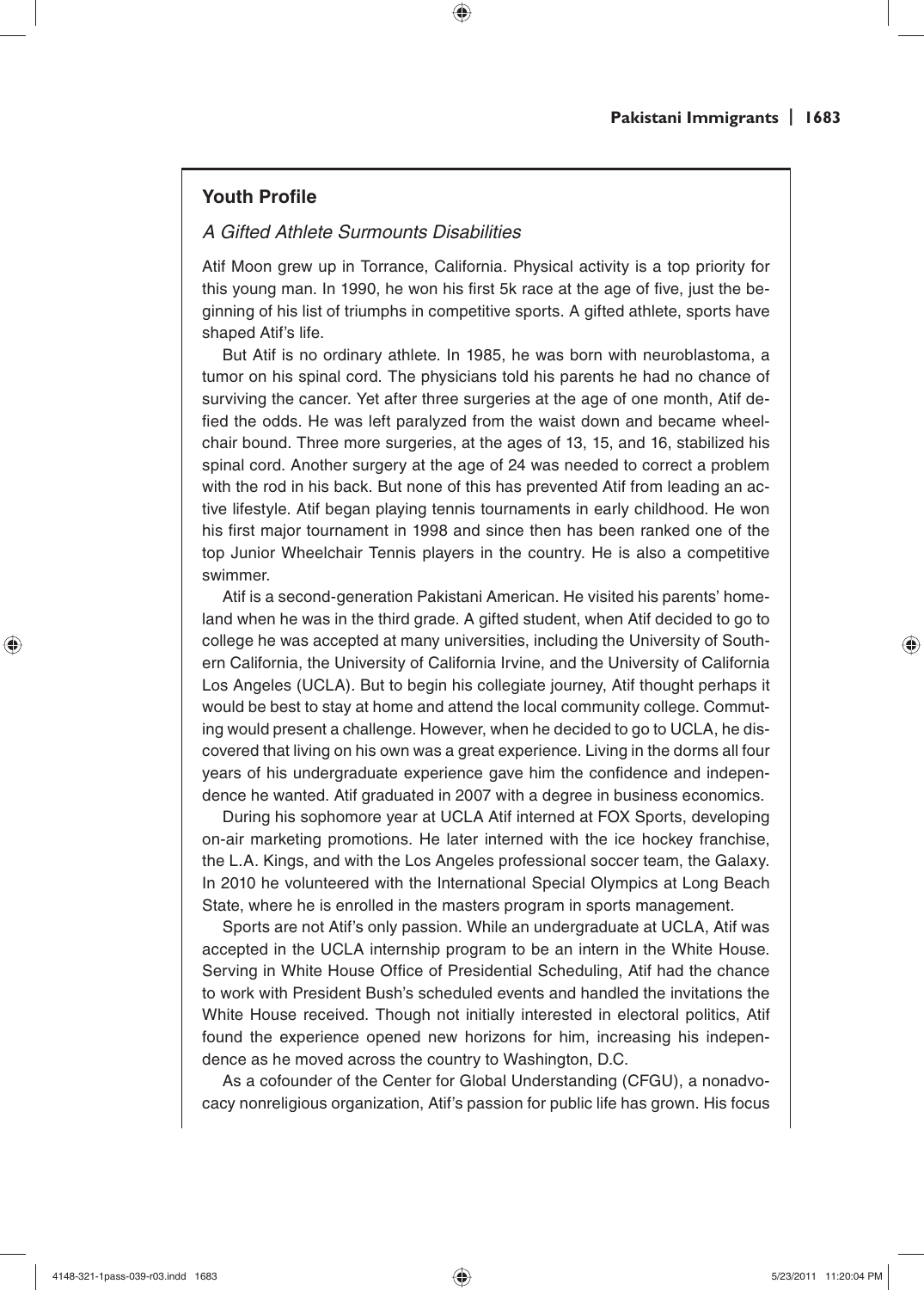#### **1684 | Issues in Relations between the United States and Pakistan**

has been to encourage Muslim American youth to become involved in civic life and to observe and understand the process of democratic governance. His efforts are concentrated in securing scholarships for college students to intern in Washington, D.C. He says his own experience as a White House intern led him to try new things and to figure out how to take care of himself. And while he considers himself to be in a "double minority"—as a Muslim and a person with a physical disability—he doesn't see himself as limited. People are accepting of who he is and, he says, they shouldn't be afraid. By bringing people together to improve the lives of Muslim Americans, Atif hopes to encourage other Muslims to become engaged in public policy debates, not only about national security but also about poverty, health, and education.

⊕

In 2009 Atif was named one of the 10 outstanding young Americans by the U.S. Junior Chamber of Commerce.

diplomatic relations between the two nations. The Pakistani American Public Affairs Committee (PAKPAC) is a nonprofit lobbying organization working to advance and strengthen U.S.–Pakistani relations. According to this organization, issues of primary importance concern bilateral trade between the two nations, addressing the American corporate world's outsourcing of information technology jobs to Pakistan, and Pakistan's wish to increase imports of Pakistani products to the United States, particularly of rice, cotton, carpets, surgical equipment, and sporting goods. Since the tragic events of 9/11, PAKPAC has also prioritized the civil liberties and employment opportunities of Pakistani Americans. The dramatic increase in the laws and regulations associated with counterterrorism has adversely affected the civil rights and opportunities for Pakistani Americans.

#### Forecasts for the 21st Century

 Immigration from Pakistan will largely be shaped by the challenges presented by global terrorism. Concerns over homeland security have not slowed Pakistani immigration to the United States in the 21st century, contrary to what one might expect. In the first decade of the new century, the United States has admitted more Pakistani immigrants than ever. Pakistan now ranks as the 11th-largest source country of new immigrants, just behind Vietnam, the Philippines, Mexico, and South Korea. In the past 10 years it has consistently been the largest single source country for Muslim immigration to the United States.

 The largest obstacle to the assimilation of this population will have to do with U.S.–Pakistani diplomatic relations and the conduct of the war on terrorism. Americans in general are becoming less isolated and as a result are more familiar with Islam and Muslims. In many cases Americans are distinguishing between "good"

♠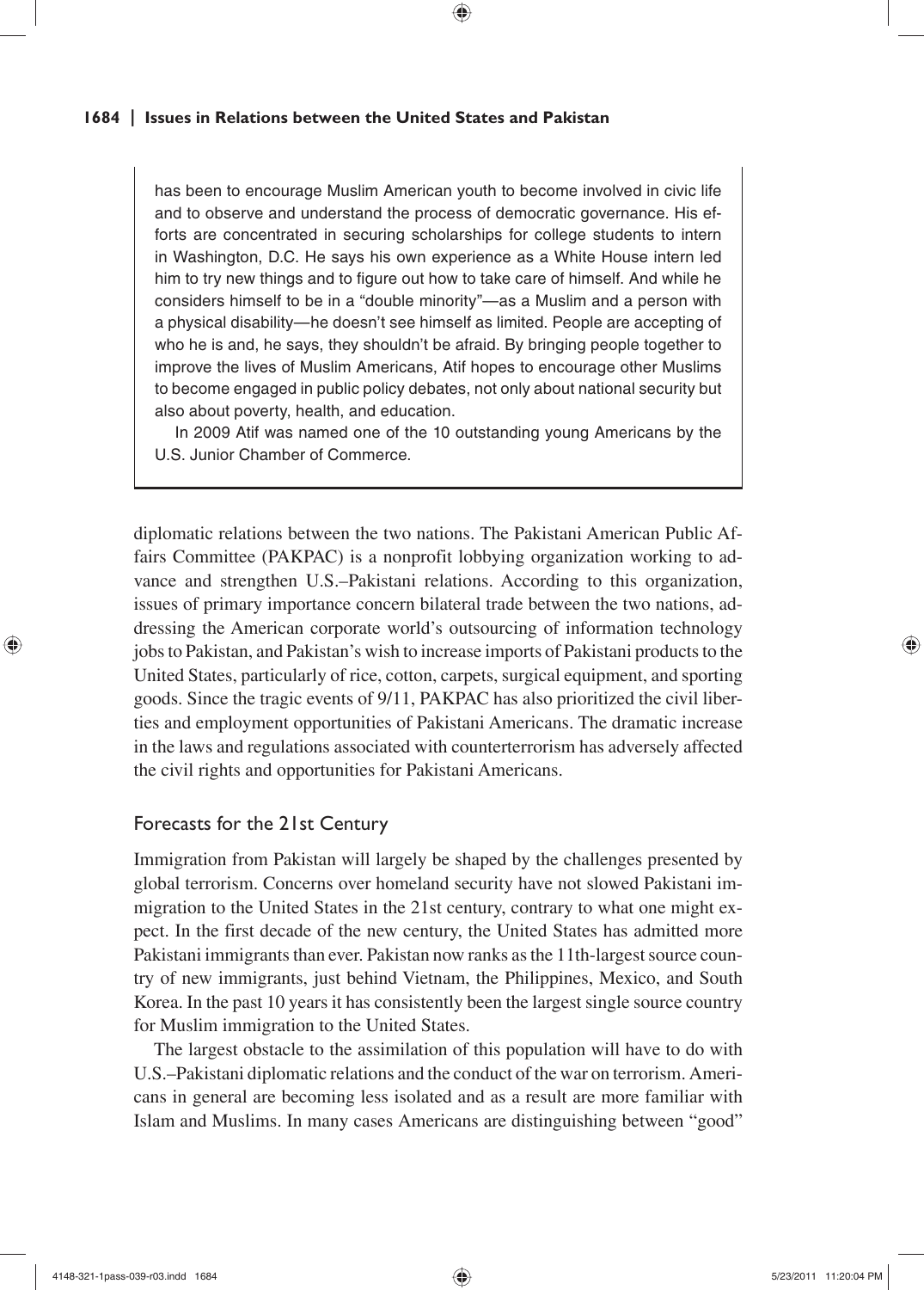peace-loving Muslims and "bad" terrorists. However, the tendency to react negatively to perceived security threats is not likely to change much in the future. Success in the war in Afghanistan is increasingly measured by how well Pakistan contains the spread of militant Islam. Such a goal is volatile.  $\bigwedge$ 

 $\bigoplus$ 

AuQ2

⊕

# **Appendix I: Migration Statistics**

| Year         | <b>Pakistanis</b> |
|--------------|-------------------|
| 1965-1969    | 2,704             |
| 1970-1974    | 11,228            |
| 1975-1979    | 17,282            |
| 1980-1984    | 24,405            |
| 1985-1989    | 31,495            |
| 1990-1994    | 57,923            |
| 1995-1999    | 61,850            |
| 2000-2004    | 66,256            |
| 2005-2009    | 87,110            |
| <b>TOTAL</b> | 360,253           |

**Table 247** Number of immigrants admitted to the United States from Pakistan 1965-2009 (in five year intervals)

*Sources*: U.S. INS (1969, 1971, 1979, 1982, 1988) and U.S. DHS (1996–2009).

**Table 248** Legal permanent resident status granted to Pakistani nationals, 2000–2009

| Year | <b>Number of Pakistanis Obtaining</b><br><b>Permanent Status</b> | Pakistanis as percentage of Total<br>of Permanent Status Granted | <b>Rank</b>      |
|------|------------------------------------------------------------------|------------------------------------------------------------------|------------------|
| 2000 | 14,504                                                           | 1.75                                                             | 16th             |
| 2001 | 16,393                                                           | 1.55                                                             | 18 <sub>th</sub> |
| 2002 | 13,694                                                           | 1.25                                                             | 17 <sub>th</sub> |
| 2003 | 9,415                                                            | 1.35                                                             | 15th             |
| 2004 | 12,086                                                           | 1.25                                                             | 19 <sub>th</sub> |
| 2005 | 14,926                                                           | 1.30                                                             | 20th             |
| 2006 | 17,418                                                           | 1.40                                                             | 17 <sub>th</sub> |
| 2007 | 13,492                                                           | 1.30                                                             | 18th             |
| 2008 | 19,719                                                           | 1.80                                                             | 11th             |
| 2009 | 21,555                                                           | 1.90                                                             | 11th             |

*Source*: U.S. Department of Homeland Security, U.S. Citizenship and Immigration Service (USCIS). Yearbook of Immigration Statistics: 2009. Table 3.

⊕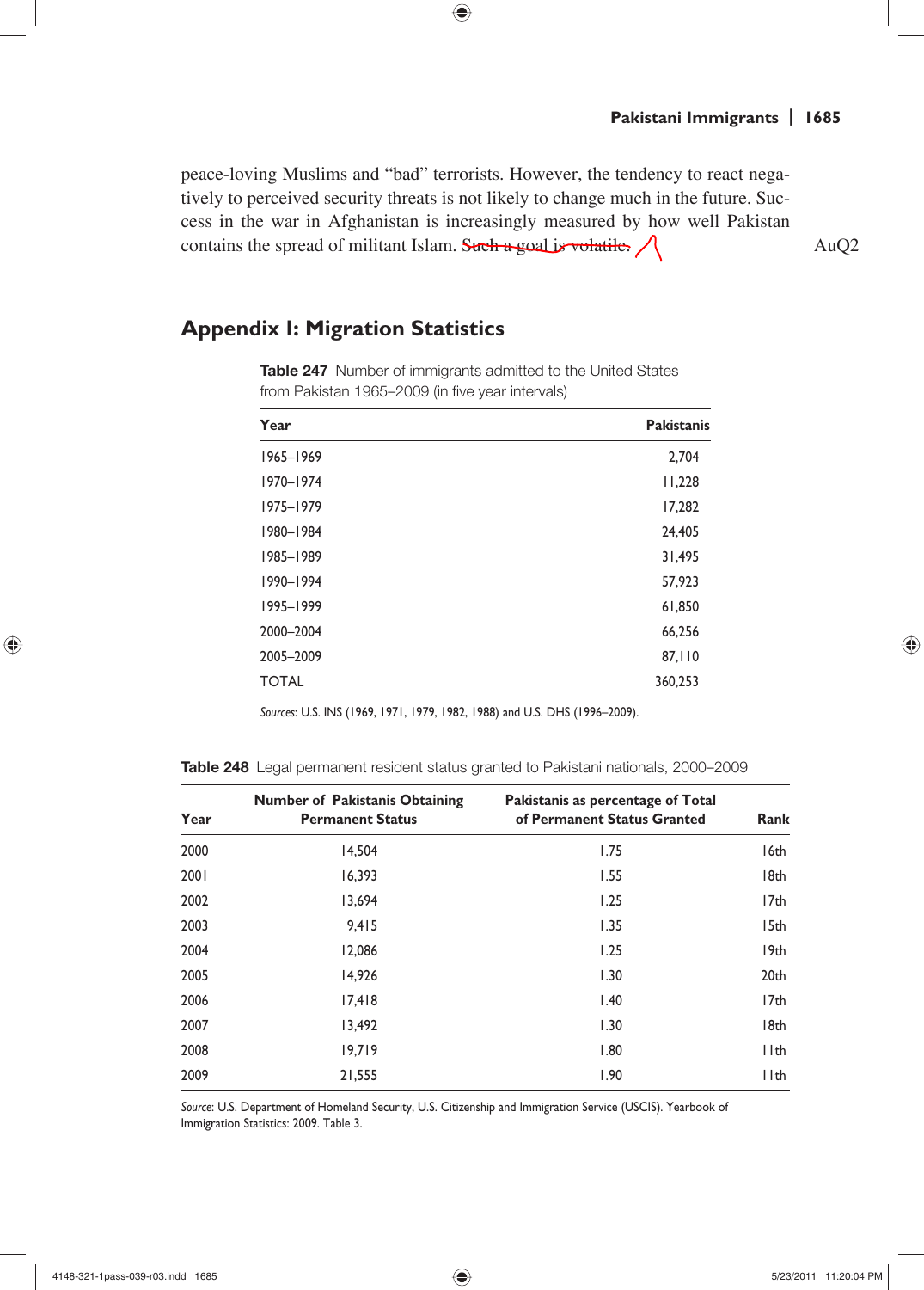|                 | <b>Total</b> | Male   | Female |
|-----------------|--------------|--------|--------|
| Total           | 21,555       | 10,796 | 10,759 |
| Arizona         | 120          | 55     | 65     |
| California      | 2,812        | 1,441  | 1,371  |
| Colorado        | 76           | 33     | 43     |
| Connecticut     | 360          | 192    | 168    |
| Florida         | 637          | 307    | 330    |
| Georgia         | 641          | 322    | 319    |
| <b>Illinois</b> | 1,389        | 691    | 698    |
| Maryland        | 825          | 417    | 408    |
| Massachusetts   | 397          | 215    | 182    |
| Michigan        | 573          | 286    | 287    |
| Minnesota       | 146          | 81     | 65     |
| New Jersey      | 1,490        | 748    | 742    |
| New York        | 4,798        | 2,387  | 2,411  |
| North Carolina  | 368          | 185    | 183    |
| Ohio            | 274          | 43     | 3      |
| Pennsylvania    | 573          | 302    | 271    |
| Texas           | 2,605        | 1,256  | 1,349  |
| Virginia        | 1,514        | 736    | 778    |
| Washington      | 8            | 89     | 92     |
| Other           | 1,776        | 910    | 866    |

**Table 249** Persons obtaining legal permanent resident status during fiscal year 2009; leading states of residence: Region/country: Pakistan

 $\bigoplus$ 

Source: Adapted from U.S. Department of Homeland Security. Profiles on Legal Permanent Residents: 2009.

 $\bigoplus$ 

 $\bigoplus$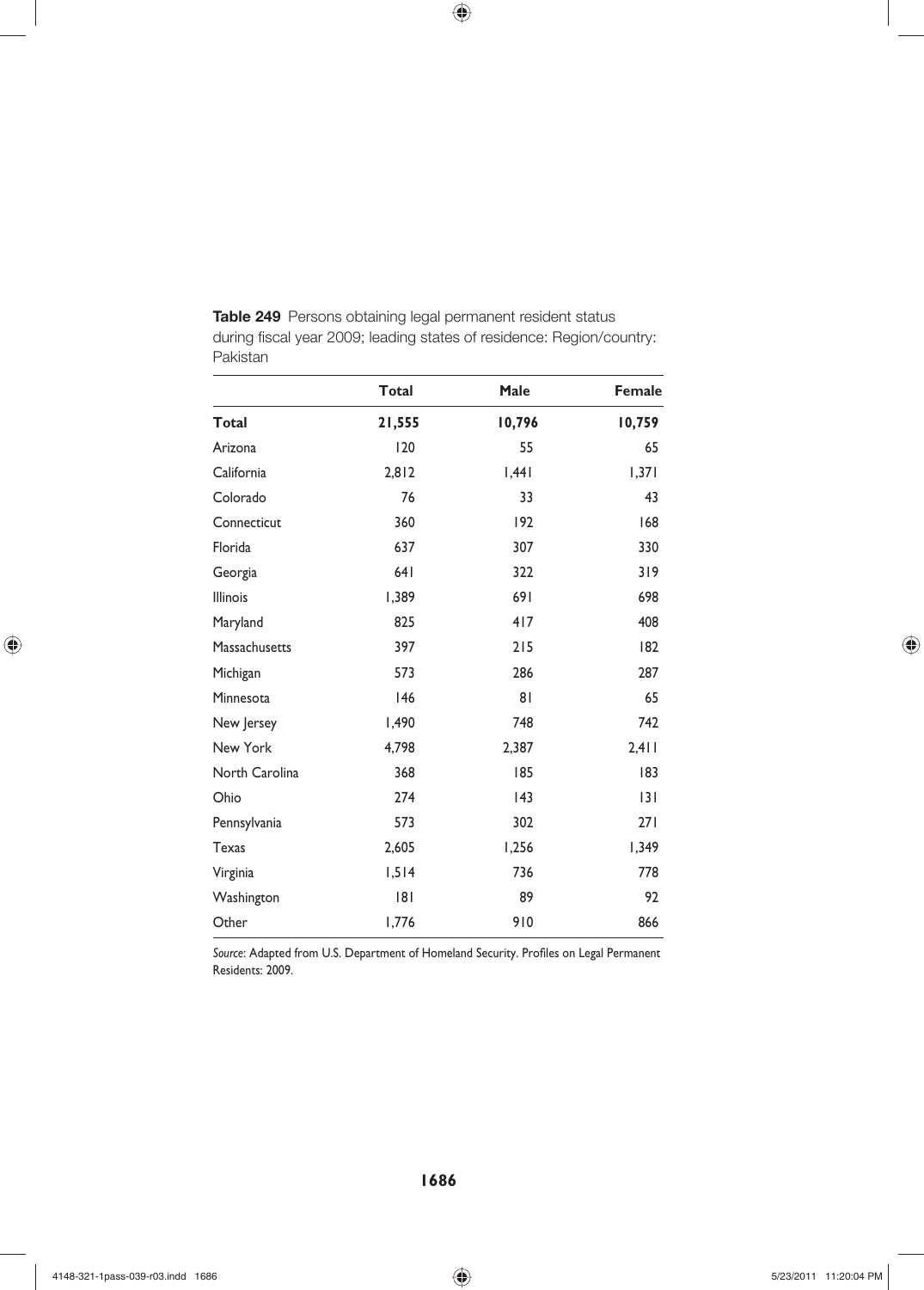$\bigoplus$ 

# **Appendix II: Demographics/Census Statistics**

**Table 250** Selected demographic statistics of Pakistanis in America, compared to U.S. general population

| <b>Select Demographics of Pakistani</b><br>Americans, U.S. Census 2009 American<br><b>Community Survey</b> | Pakistani American<br><b>Population</b> | <b>Total U.S. Population</b> |
|------------------------------------------------------------------------------------------------------------|-----------------------------------------|------------------------------|
| <b>Total Pakistani American Population</b>                                                                 | 333,064                                 | 307,006,556                  |
| <b>Total Foreign-Born Pakistanis</b>                                                                       | 225,674                                 |                              |
| Population Born Outside the U.S.,                                                                          | 225,674                                 | 38,517,234                   |
| Entered 2000 or later (percent)                                                                            | 38.20%                                  | 31.60%                       |
| Entered 1990 to 1999 (percent)                                                                             | 34.30%                                  | 27.90%                       |
| Entered before 1990 (percent)                                                                              | 29.40%                                  | 40.50%                       |
| Sex and Age                                                                                                |                                         |                              |
| Total population                                                                                           | 333,064                                 | 307,006,556                  |
| Male                                                                                                       | 53.80%                                  | 49.30%                       |
| Female                                                                                                     | 46.20%                                  | 50.70%                       |
| Under 18 years                                                                                             | 30.70%                                  | 24.30%                       |
| 18 to 34 years                                                                                             | 27%                                     | 23.50%                       |
| 35 to 54 years                                                                                             | 29.30%                                  | 28.10%                       |
| 55 and above                                                                                               | 12.90%                                  | 24.20%                       |
| Median age (in years)                                                                                      | 30.7                                    | 36.8                         |
| <b>Citizenship</b>                                                                                         |                                         |                              |
| Foreign born, naturalized U.S. Citizen                                                                     | 141.449                                 | 16,846,396                   |
| Foreign born, not a U.S. Citizen                                                                           | 96,617                                  | 21,670,837                   |
| Native born U.S. Citizens                                                                                  | 126,756                                 | 268,489,322                  |
| <b>Educational Attainment</b>                                                                              |                                         |                              |
| Population 25 years and older                                                                              | 196,314                                 | 201,952,383                  |
| Less than high school                                                                                      | 13.50%                                  | 14.70%                       |
| High school graduate (includes equivalency)                                                                | 16.00%                                  | 28.50%                       |
| Some college or associate's degree                                                                         | 17.50%                                  | 28.90%                       |
| Bachelor's degree                                                                                          | 29.30%                                  | 17.60%                       |
| Graduate or professional degree                                                                            | 23.70%                                  | 10.30%                       |

Source: 2009 American Community Survey 1-year Estimates, U.S. Census Bureau; S0201. Selected Population Profile in the United States; Population Group: Pakistani alone or in any combination.

**1687**

 $\bigoplus$ 

 $\bigoplus$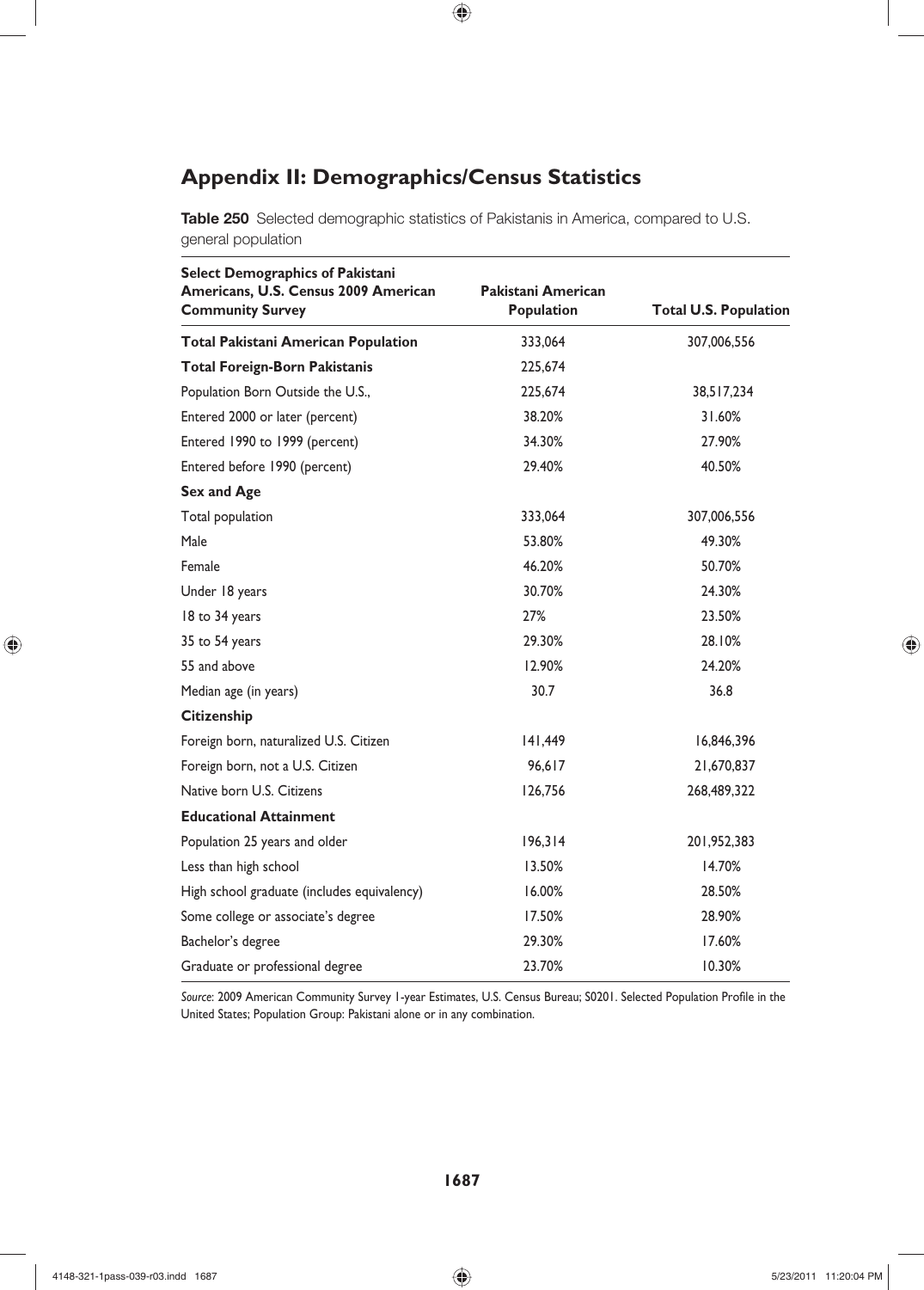### **1688 | Appendix III: Notable Pakistani Americans**

**Table 251** Occupational statistics of Pakistanis in America, compared to U.S. general population

 $\bigcirc \hspace{-1.4mm}$ 

| 2009 American Community Survey                                       | Pakistani American<br>Population | Total U.S.<br>Population |
|----------------------------------------------------------------------|----------------------------------|--------------------------|
| <b>Total Pakistani American Population</b>                           | 333,064                          | 307,006,556              |
| Occupation                                                           |                                  |                          |
| Civilian employed population, 16 years and older                     | 138,191                          | 140,602,470              |
| Management, professional, and related occupations                    | 44.5%                            | 35.7%                    |
| Service occupations                                                  | 7.2%                             | 17.8%                    |
| Sales and office occupations                                         | 33.7%                            | 25.2%                    |
| agricultural, fishing, forestry occupations                          | 0.2%                             | 0.7%                     |
| construction and repair occupations                                  | 2.30%                            | 8.7%                     |
| production, transportation, and materials moving occupations         | 12.0%                            | 11.9%                    |
| <b>Class of worker</b>                                               |                                  |                          |
| Civilian employed population, 16 years and older                     | 138,191                          | 140,602,470              |
| private wage and salaried worker                                     | 84.7%                            | 78.6%                    |
| government workers                                                   | 8%                               | 14.8%                    |
| self-employed workers in self-owned (not incorporated)<br>businesses | 7.1%                             | 6.4%                     |
| unpaid family workers                                                | 0.2%                             | 0.1%                     |
| Median earnings (in dollars), fulltime, year-round<br>workers        |                                  |                          |
| Male                                                                 | 72,006                           | 61,985                   |
| Female                                                               | 55,761                           | 44,256                   |
| <b>Poverty Rates</b>                                                 |                                  |                          |
| All families                                                         | 13.4%                            | 10.5%                    |
| Families with related children under 18 years                        | 16.7%                            | 16.6%                    |
| Female householder, with no husband present, family                  | 26.1%                            | 29.4%                    |
| with related children under 18 years                                 | 35.8%                            | 38.2%                    |

Source: 2009 American Community Survey 1-year Estimates, U.S. Census Bureau; S0201. Selected Population Profile in the United States; Population Group: Pakistani alone or in any combination.

# **Appendix III: Notable Pakistani Americans**

- **Mohammad Akhter** is health commissioner of the District of Columbia and executive director, American Public Health Association.
- **Saqib Ali** was elected as a Democrat in 2006 as state representative to the Maryland state assembly. Ali's career is often mentioned alongside that of U.S.

⊕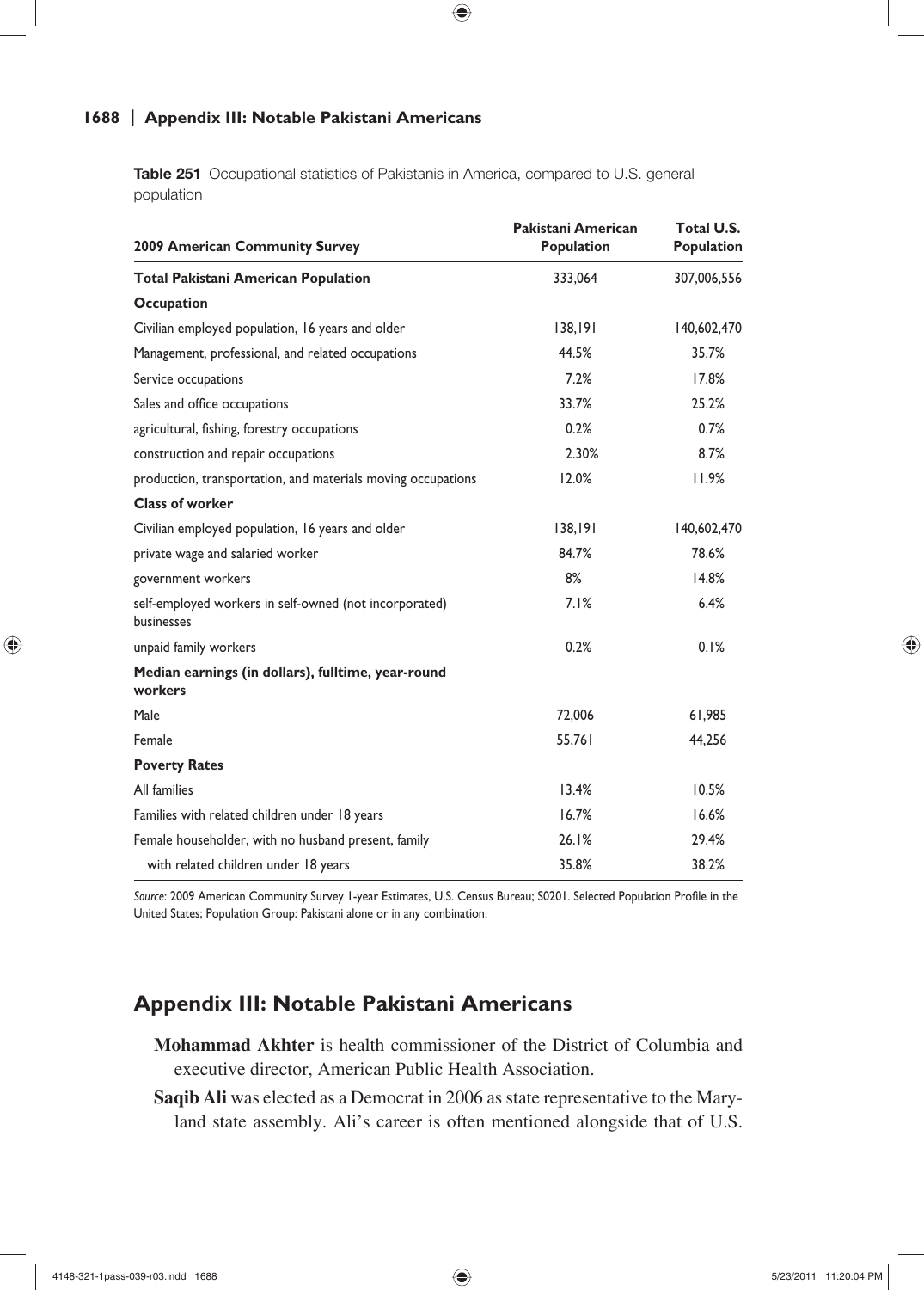Representative Keith Ellison (D-MN) as a sign of increasing Muslim American political participation.

⊕

- **Dr. M. Ali Chaudry** was elected mayor of Basking Ridge, New Jersey, in 2001.
- **Sabu Dagastir** (1924–1963) played leading roles in motion pictures. He is best known for his work in the 1940s. His credits include *Elephant Boy* (1947); *The Drum* (1938); *The Thief of Baghdad* (1940); *Jungle Book* (1942); *Black Narcissus* (1947); *The End of the River* (1947); *Sabu and the Magic Ring* (1957); and *A Tiger Walks* (1964) (released posthumously). Although born in South India and arriving to the United States well before the partition in 1947, Sabu claimed Pakistan as his mother country. During World War II he enlisted in the U.S. Army Air Corps and was awarded the Distinguished Flying Cross. The subject of a famous paternity suit ( *Dagastir v. Dagastir, 241 P. 2d 656* [Cal App. 1952]), Sabu was alleged to have had an affair that issued an infant daughter. The complaint was tried by a jury which returned a nine to three verdict in favor of Sabu; however, the verdict was reversed on appeal. Famous as "Sabu, the Elephant Boy," this film actor is celebrated in popular song in folk singer John Prine's "Sabu Visits the Twin Cities Alone."

**Tariq Farid** is owner and CEO of Edible Arrangements, Inc.

- Fazal Mohammed Khan, a business and community leader in northern California, arrived in the United States in the 1920s. He and his family became patrons of the early Pakistani community.
- **Fazlur Rahman Khan**, from what was then East Pakistan, arrived in the United States in 1952 to study engineering at the University of Illinois. He is best known for his engineering design of the John Hancock Tower (100 stories) and the Sears Tower (110 stories) in Chicago.
- **Mohammad Asad Khan,** born in 1940, is a geophysicist at the University of Hawaii.
- **Shahid Khan**, president of Flex-N-Gate, Inc., purchased the St. Louis Rams, an NFL franchise, in 2010. He is an engineering graduate of the University of Illinois.
- **Eboo Patel** , founder in 1998 of the Interfaith Youth Core, earned a doctorate in sociology from Oxford University. In 2009 President Obama appointed Patel to the Advisory Council of the White House Office of Faith-Based and Neighborhood Partnerships. *Islamica* Magazine named Patel one of the 10 young Muslim leaders shaping Islam in America.
- **Haroon Saleem** was elected mayor of Granite Falls, Washington, in 2009.
- **Salam Shahidi** (1933–1992) was a medical researcher in the Department of Health, New York City.

♠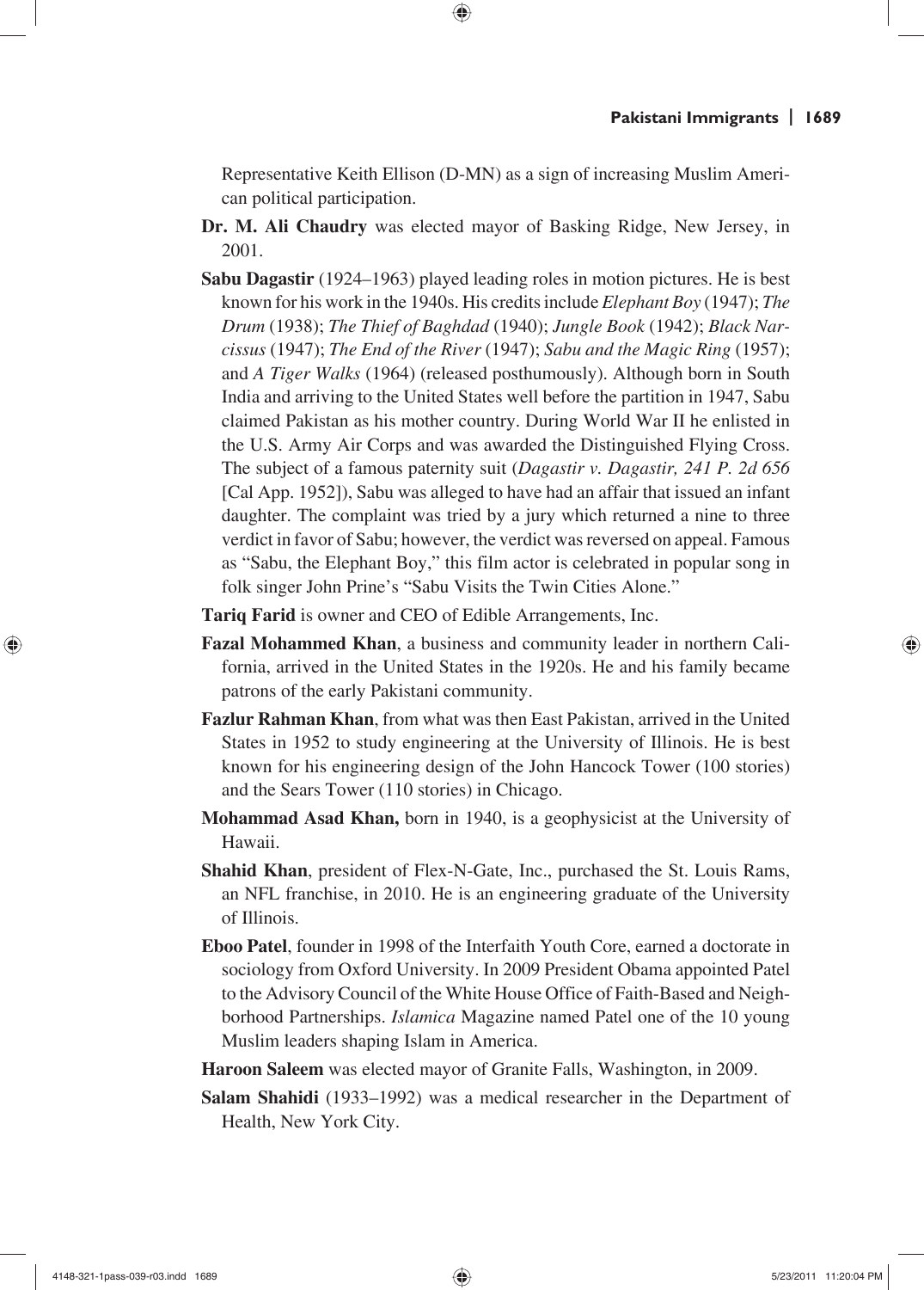# **1690 | Glossary**

**Kamila Shamsie** is an award-winning author of such books as *Salt* , *Saffron,* and *Broken Verses* .

⊕

**Hammad Siddiqi** is an economist and social commentator.

- **Shahzia Sikander**, a 2006 recipient of a MacArthur Foundation "Genius" grant, creates murals, mixed-media installations, and performance art. She specializes in Pakistani, South Asian, and Persian miniature painting.
- **Faran Haroon Tahir** was born in 1963 in Los Angeles, where his parents studied acting at the University of California Los Angeles. Having grown up in Pakistan, Tahir returned to Hollywood in 1980 to act in blockbuster movies. His movie credits include Disney's live action version of *The Jungle Book* (1994); *Charlie Wilson's War* (2007); *Iron Man* (2008) (playing the villain Reza); and *Star Trek* (2009) (playing Starfleet captain Richard Robeau). Tahir has made guest appearances on many television shows, including *Grey's Anatomy* (playing the character Isaac), *The Practice, Alias, Family Law, Lost, The Agency, 24, NYPD Blue, West Wing,* and others.
- **Saghir Tahir** (R-NH) was the first elected Muslim of the Republican Party. Tahir was elected to the New Hampshire State Assembly in November 2000 and has served four terms.

# **Glossary**

♠

**Hindi:** The name given to a broad language group spoken in India, Pakistan, Fiji, Mauritius. and Suriname. It is the official language of the federal government of India and many states in India.

**Hindu:** An adherent of Hinduism, a set of religious, philosophical, and cultural systems that originated in the Indian subcontinent. With more than a billion adherents, Hinduism is the third-largest world religion. Hinduism involves yogic contemplative traditions and a wide array of daily morality based on the notion of karma (the results or fruits of one's deeds). Hindus divide their scriptures into two categories: *sruti* (that which is heard, divine in nature) and *smrti* (that which is remembered, authored by humans). The vast majority of Hindus live in India, and about 1.5 percent of Pakistan's population is Hindu.

**Punjab:** A province in Pakistan. It is the country's most populous region, with about 56 percent of Pakistan's population. To the east, it is bordered by the Indian province of Punjab. This region is the primary source of 19th- and 20th-century South Asian immigration to North America. The main languages are Saraiki and Punjabi and the provincial capital is Lahore. It is known as the "Land of the Five Rivers" (all tributaries of the Indus River).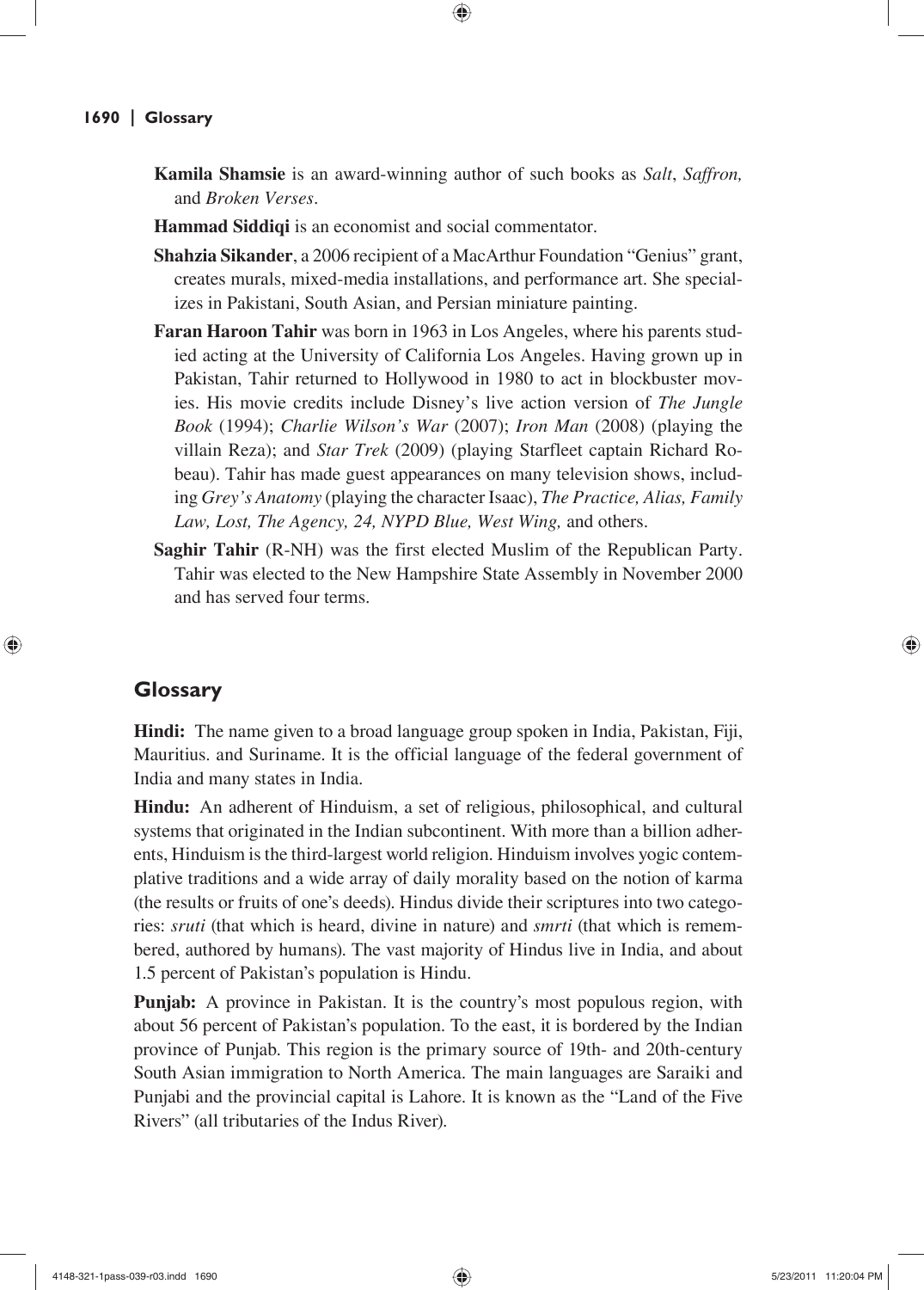**Shi'ite:** An adherent of Shi'i Islam, the second-largest denomination of Islam (second to Sunni Islam). Like Sunni Islam, Shi'i Islam is based on the teachings of the holy book, the Qur'an, and the traditions and sayings of the final prophet Muhammad. In contrast with Sunni, Shi'i Islam maintains that the family of the Prophet Muhammad and certain descendants have special religious and political authority over the community. The first of these leaders was Ali, the son-in-law and cousin of the Prophet Muhammad and the most important figure in Islam after the Prophet himself, according to Shi'ites. Roughly 15 percent of the world's Muslim population is Shi'ite. Estimates of the Shi'ite population in Pakistan range from 10 to 30 percent of the total population, making it the second largest in the world, after Iran.

⊕

**Sikh:** An adherent of Sikhism, a religion that originated in the 15th century in the greater Punjab region of the Indian subcontinent. The sikh is a disciple of the 10 gurus recognized in the religion. Sikhs are easily recognized by their turbans and sidearms. Men go by the name Singh (lion) and women by the name Kaur (princess). There are about 25 million Sikhs in the world, roughly 20,000 of which live in Pakistan.

**Sufi:** An adherent of Sufism or *tassawuf* (Arabic), the mystical dimension of Islam. It involves a spiritual practice known as *dhikr,* in other words chanting the names of God as a means of pursuing a mystical union with God. Sufi orders have played a major role in the spread of Islam around the world.

**Sunni:** An adherent of Sunni Islam, the largest denomination in Islam. The word Sunni is derived from *sunna* , meaning tradition. Sunni Muslims, constituting roughly 85 percent of the world's Muslims, invest political and social authority in a series of caliphs after the death of the Prophet Muhammad, beginning with his father-in-law, Abu Bakr. In contrast, Shi'ites believe that Islam's leader must share the Prophet's bloodline, and instead of Abu Bakr, they recognize his son-in-law and cousin Ali as his legitimate successor. In Pakistan the majority of Muslims are Sunni.

**Zoroastrians:** Also known as Parsees, a community who migrated to India in the 10th century to escape persecution in Iran. They are adherents of Zoroastrianism, also known as Mazdaism, a religion and philosophy based on teachings of the prophet Zoroaster. The central belief is that good and evil have distinct sources and that the one universal and transcendent God, Ahura Mazda, is all good and no evil originates with him. Most Zoroastrians live in India, although today there are small numbers in Britain, the United States, Canada, Australia, Pakistan, and Hong Kong.

#### **References**

 Biondi, Joann. 2008. "Sabeen Ali and Hashim Mian.‰ *New York Times* Late Edition, January 15, Society Section, 15.

AuQ3

♠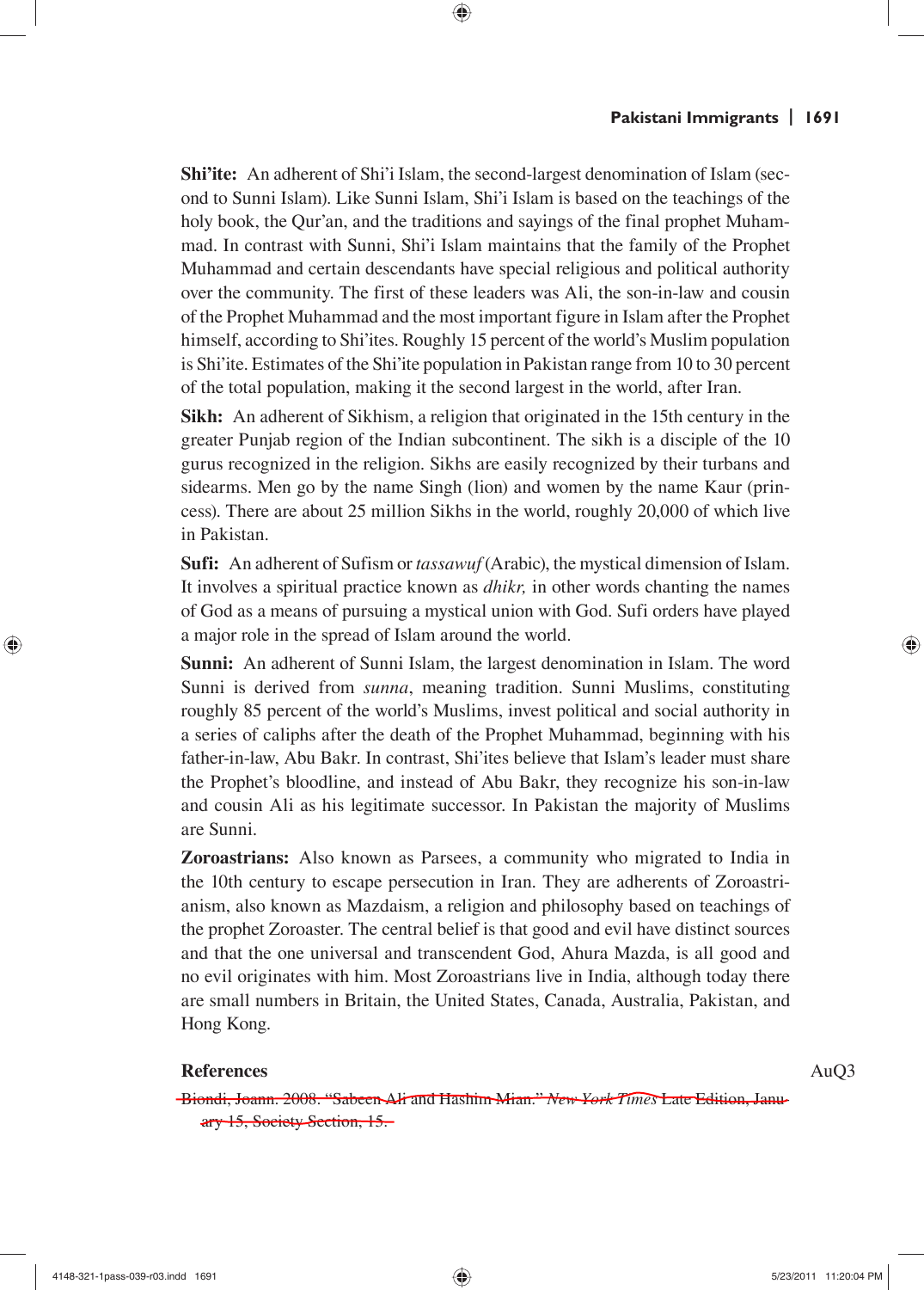#### **1692 | References**

♠

Hess, Gary R. 1969. "The 'Hindu' in America: Immigration and Naturalization Policies and India, 1917–1946.‰ *Pacific Historical Review* 38: 55–79.

⊕

- Ismaili, Karim. 2010. "Surveying the Many Fronts of the War on Immigrants in Post-9/11 U.S. Society.‰ *Contemporary Justice Review* 13 (1): 71–93.
- Jatkaey, Shrayas A. 2002. "Indian and Pakistani Americans Call for Peace and Unity." *Washington Report on Middle East Affairs* 21 (6): 92.
- Jensen, Joan M. 1988. *Passage from India: Asian American Immigrants in North America* . New Haven, CT: Yale University Press.
- Khan, Salim. 1984. "Pakistanis in the Western United States.‰ *Journal Institute of Muslim Minority Affairs* 5: 43–46.
- Leonard, Karen Isaksen. 1997. *The South Asian Americans* . Westport, CT: Greenwood Press.
- Love, Erik. 2009. "Confronting Islamophobia in the United States: Framing Civil Rights Activism among Middle Eastern Americans.‰ *Patterns of Prejudice* 43 (3–4): 401–25.
- Maira, Sunaina. 2009. " 'Good' and 'Bad' Muslim Citizens: Feminists, Terrorists, and U.S. Orientalisms.‰ *Feminist Studies* 35 (3): 631–56.
- Malik, Iftikhar Haidar. 1989. *Pakistanis in Michigan: A Study of Third Culture and Acculturation* . New York: AMS Press.
- Moore, Kathleen M. 1995. *Al Mughtaribun: American Law and the Transformation of Muslim Life in the United States* . Albany: State University of New York Press.
- Moore, Kathleen M. 2007. "Muslims in the United States: Pluralism under Exceptional Circumstances.‰ *The Annals of American Academy of Political and Social Sciences* 512: 116–32.
- Nadam, Adil. 2007. *Portrait of a Giving Community: Philanthropy by the Pakistani- American Diaspora.* Cambridge, MA: Harvard University Press.
- Periyakoil, Vyjeyanthi S., Jennifer Mendez, and Amna B. Buttar. "Health and Health Care for Pakistani American Elders." [Online article; retrieved 6/26/10.] http://www.stanford. edu/group/ethnoger/pakistani.html.
- "Verbatim.‰ 2010. *Times International* (Atlantic Edition) 176 (1): 16. [Online article; retrieved 7/14/10.] Academic Search Complete. EBSCO.
- U.S. Department of Homeland Security, U.S. Citizenship and Immigration Service (USCIS). 2009. *Yearbook of Immigration Statistics* . Washington, D.C.: U.S. Department of Homeland Security.
- Valbrun, Marjorie, and Ann Davis. 2002. "Less Welcome: In Pakistani Areas of New York City, A Lingering Fear-Arrests, Deportations Spread Alarm among Immigrants; Some Flee North to Canada, a Child Drops 'Mohammed.'" Wall Street Journal (Eastern Edition), November 13, A1.
- Worfolk, Clayton. 2009. "Divisions Rack California Mosque.‰ *National Catholic Reporter,* November 18, 12.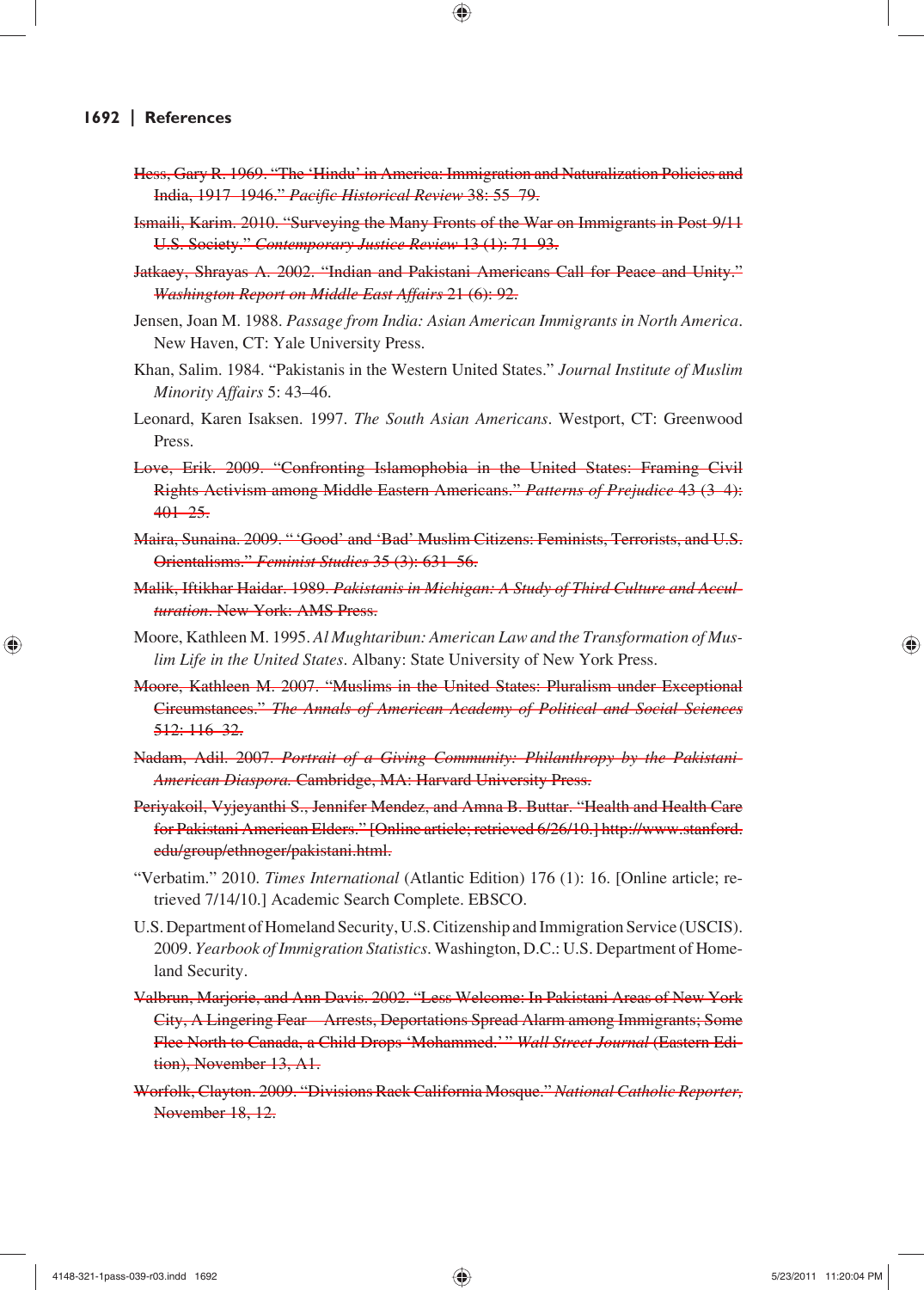#### **Further Reading**

 Das Gupta, Morisha. 2005. "Of Hardship and Identity: The Impact of 9/11 on New York City Taxi Drivers.‰ In *Wounded City: The Social Impact of 9/11* , edited by Nancy Frazer, 208–42. New York: Russell Sage Foundation.

⊕

 This article, like the book of which it is a part, is about the long-term consequences of the terrorist attacks of 9/11 on New York City residents. This piece relates personal stories of New York's taxi cab drivers, offering a portrait of the heightened discrimination directed at the city's South Asian Muslim population.

 Leonard, Karen Isaksen. 1997. *The South Asian Americans* . Westport, CT: Greenwood Press.

 Presents background information on the history, culture, and politics of people who have immigrated to the United States from South Asian countries, including the challenges of acculturation from roughly 1900 to the 1990s, as well as the cultural traditions, family life, and controversies today.

 Moore, Kathleen M. 1995. *Al Mughtaribun: American Law and the Transformation of Muslim Life in the United States* . Albany: State University of New York Press.

 Looks at the legal challenges faced by Muslim Arab and South Asian immigrants to the United States and African American Muslims in the late 19th and 20th centuries.

 Nadam, Adil. 2007. *Portrait of a Giving Community: Philanthropy by the Pakistani-American Diaspora.* Cambridge, MA: Harvard University Press.

 This book analyzes nationwide data on the giving habits of Pakistani Americans. It provides the demography of Pakistani Americans and examines how this immigrant community manages its multiple identities through charity and volunteering.

 Obama, Barack H. 2010. "Statement on Pakistan National Day.‰ *Daily Compilation of Presidential Documents 1* . [Online article; retrieved 6/26/10.] Academic Search Complete, EBSCOhost.

The president's acknowledgement of the constructive role played by Pakistani Americans in American society.

 Pakistan American Business Association. [Online information; retrieved 6/26/10.] http:// www.pabausa.org.

 Web site serving the networking needs of entrepreneurs and promoting trade and investment opportunities in Pakistan and the United States.

 Pakistani American Public Affairs Committee. [Online information; retrieved 6/26/10.] http://www.pakpac.net.

 Web site of a nationwide nonprofit lobbying organization that advances U.S.–Pakistani relations and fosters greater political and civic engagement of Pakistani Americans.

 Pakistani American Leadership Center. [Online information; retrieved 6/26/10.] http:// www.pal-c.org.

 Web site representing the Pakistani American community to the U.S. government since 2004.

♠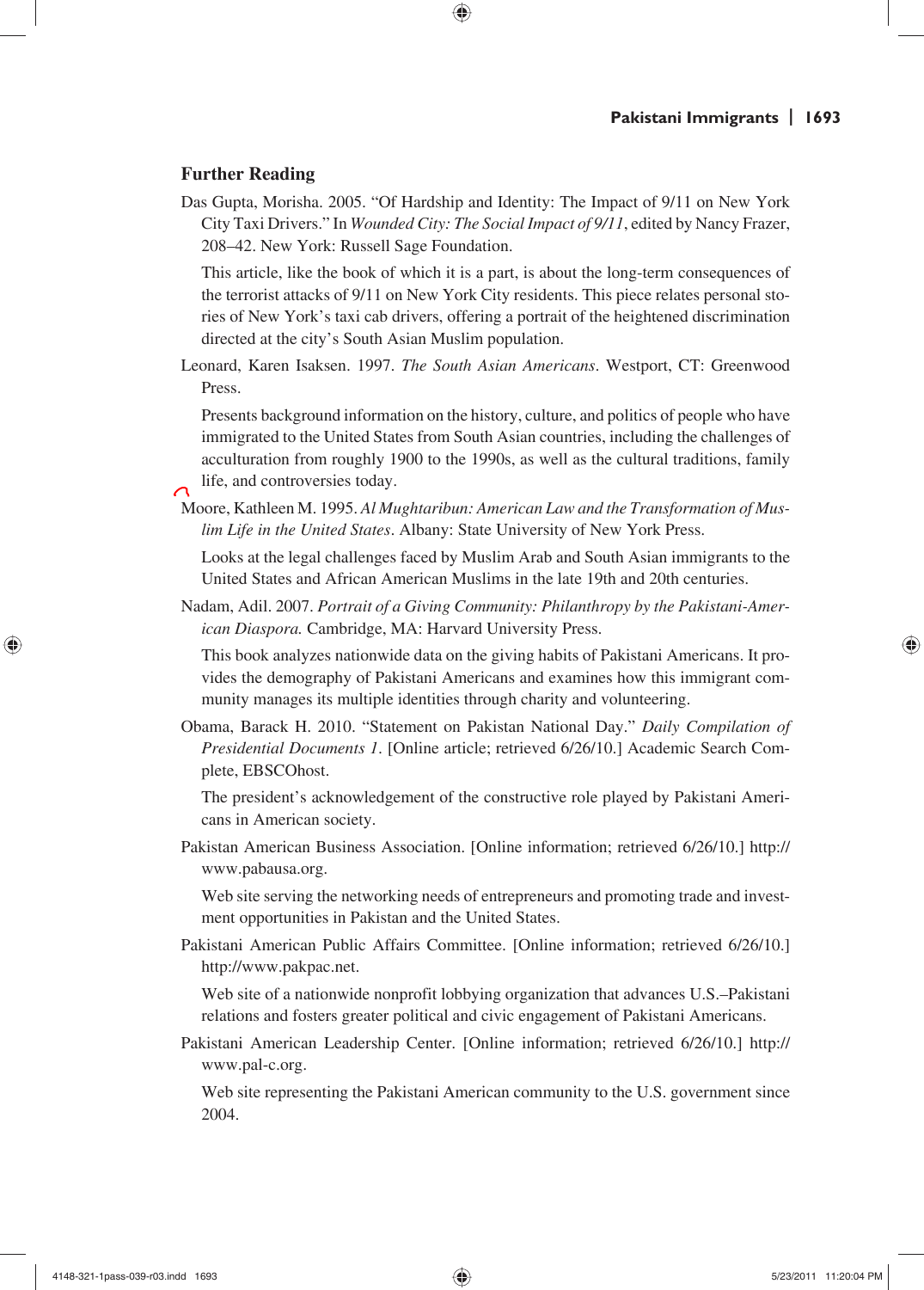### **1694 | Further Reading**

 Pew Research Center. 2007. "Muslim Americans: Middle Class and Mostly Mainstream.‰ [Online article; retrieved 6/26/10.] http://pewresearch.org/assets/pdf/muslim-americans. pdf.

 $\bigcirc \hspace{-1.4mm}$ 

 This is a report analyzing public opinion data collected by a reputable research center about Muslim residents in the United States.

 Sirin, Selcuk R., and Michelle Fine. 2008. *Muslim American Youth: Understanding Hyphenated Identities through Multiple Methods* . New York: New York University Press.

 This collection of essays is about identity development among young Muslim persons after 9/11, providing accounts of marginalization and resistance.

 Williams, Raymond Brady. 1998. *Religions of Immigrants from India and Pakistan: New Threads in the American Tapestry* . New York: Cambridge University Press.

 This is a book about the adaptive and organizational patterns developed by Indian and Pakistani Americans and their influence on the changing face of American religion and culture.

⊕